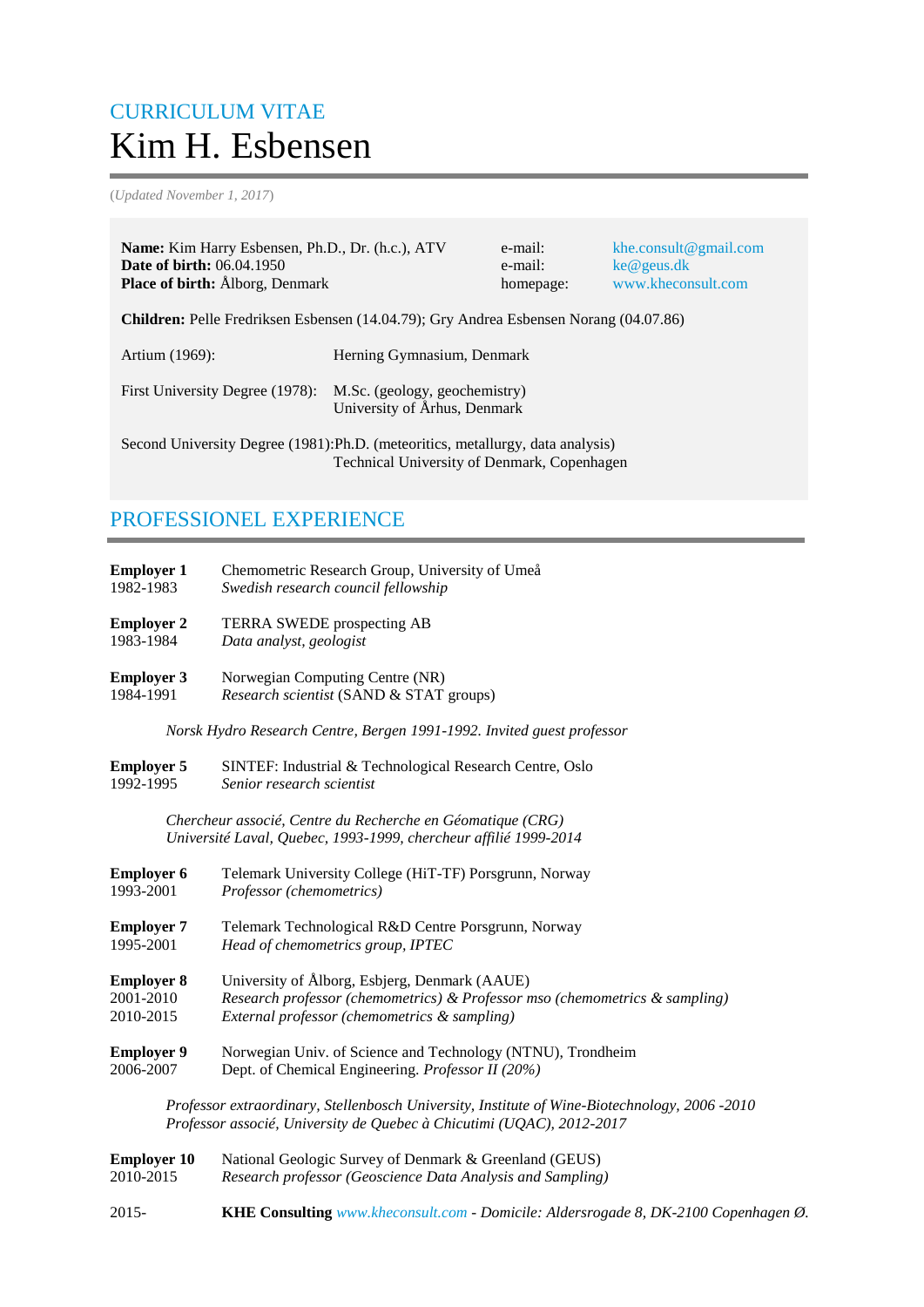## VISITING SCIENTIST

| 1978:      | Department of Geology, University of Bergen (6 month student fellowship)          |
|------------|-----------------------------------------------------------------------------------|
| 1980:      | Institute of Geophysics and Planetary Physics, University of California,          |
|            | Los Angeles (UCLA) (9 months Ph.D. fellowship)                                    |
| $82 - 83:$ | Chemometric Research Group, University of Umeå. Visiting research scientist       |
| 1991:      | Senior guest professor, Norsk Hydro, Oil & Gas Research Center, Bergen (6 months) |
| 1992:      | Visiting professor, Université Laval, Quebec, Canada (1 month)                    |
| 2000-      | Visiting professor Kemometrigruppen Levnedsmiddelinstituttet KVI (6 months)       |

- 2000: Visiting professor, Kemometrigruppen, Levnedsmiddelinstituttet, KVL (6 months)
- 2017: École de Technologie Supérieure (ÉTS), Montreal, Canada.

## **LANGUAGES**

Scandinavian languages, English (*German, French*) (*partial proficiency*)

# PROFESSIONAL MEMBERSHIPS; INTERNATIONAL COMMITTEES

International Pierre Gy Sampling Association (IPGSA) The International Chemometrics Society (ICS) Russian Chemometrics Society South African Chemometrics Society American Geophysical Union (AGU) Danish Chemometric Society (IDA) Danisk Academy of Technological Sciences (ATV) Norwegian Chemical Society (Chemometrics) Planetary Society Meteoritics Society International Association for Mathematical Geology (IAMG), councillor 1990-1992

# PEER REVIEWER

Journal of Chemometrics Chemometrics and the Intelligent Laboratory Systems NIRnews Mathematical Geology Geochimica et Cosmochimica Acta Journal of NIR Systems Microchimica Acta Talanta TOS Forum (Editor) Trends in Analytical Chemistry (TrAC)

### INTERNATIONAL CONFERENCES; CHAIRMAN, ORGANIZER

Third International Symposium on Chemometrics (MADLUST), Tromsø, July 2-6, 1990: Chairman organizing & scientific committees.

6.th Scandinavian Symposium on Chemometrics (SSC6), HIT/TF, Porsgrunn, Aug. 15-19, 1999: Chairman organizing & scientific committees.

1<sup>st</sup> World Conference on Sampling and Blending (WCSB1), Esbjerg, Aug. 19-22, 2003. Chairman organizing & scientific committees

7<sup>th</sup> World Conference on Sampling and Blending (WCSB7), Bordeaux, June 10-12, 2015. Co-chairman scientific committee & Proceedings Editor

8<sup>th</sup> World Conference on Sampling and Blending (WCSB8), Perth, May 11-13 2017. Scientific committee & Proceedings co-editor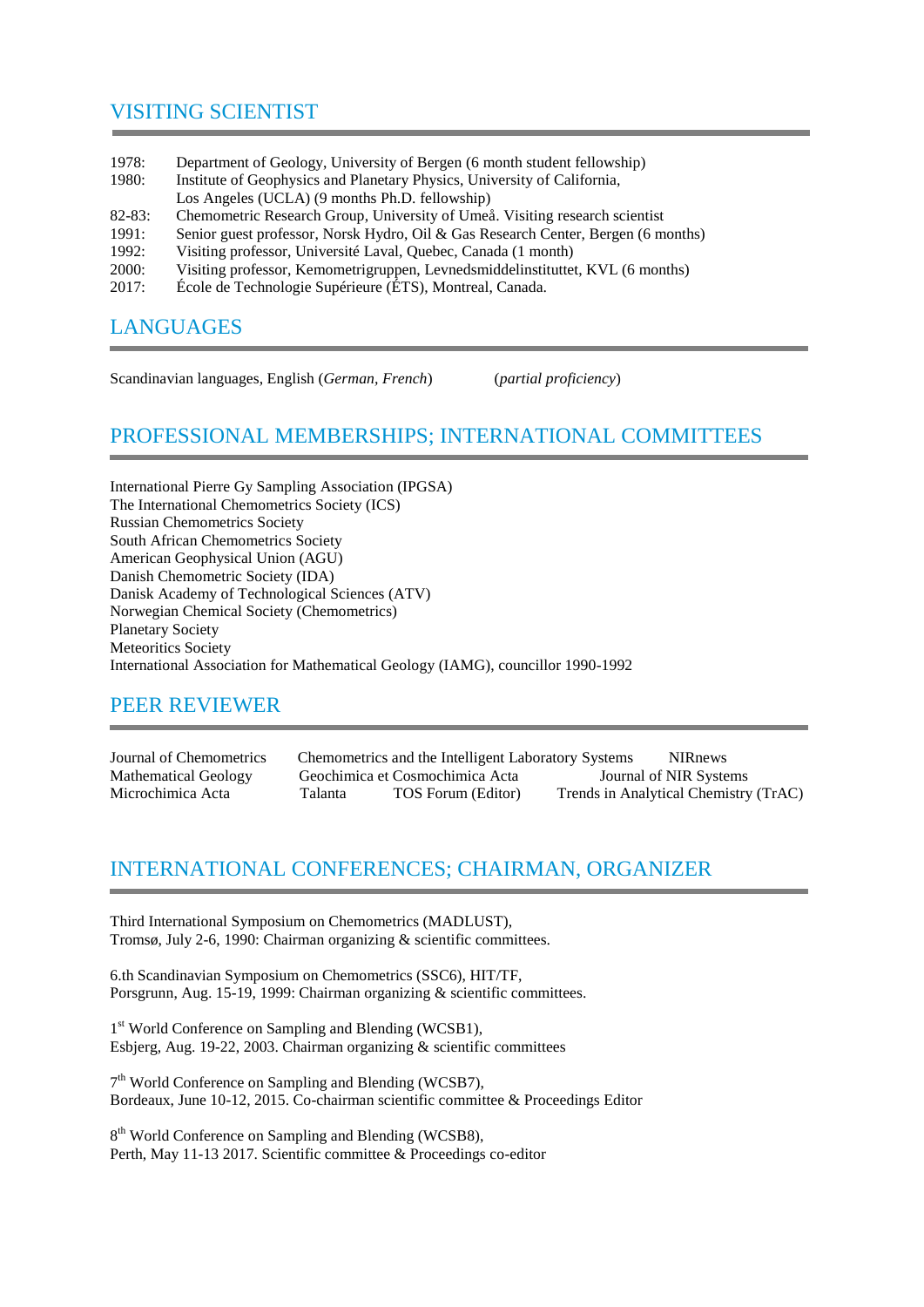# EDITORIAL RESPONSIBILITIES

Co-editor: "Symposiun on Applied Statistics", DTH, Copenhagen, 1980-1982 Editorial board: "Nonrenewable Resources" (IAMG), 1991 - 1995 Editorial board: "Journal of Chemometrics" (JOCHEM), 1999 – 2003 Editorial board: "Chemometrics and Intelligent Laboratory Systems" (CHEMOLAB), 2006-2008 **Guest editor:** Proceedings 6.th Scandinavian Symposium on Chemometrics (SSC6), 1998, 398 p. Journal of Chemometrics. Wiley Publ. **Guest editor:** Proceedings 1st World Conference on Sampling and Blending (WCSB1) & Tribute to Pierre Gy (50 years of TOS), 2004. 236 p. CHEMOLAB. Elsevier.

Editor: TOS forum, IMPublications, Chichester 2013 – Column editor: "SAMPLING" *in* Spectroscopy Europe/Asia. IMPublications, Chichester 2015 - Editor: Proceedings 7.th World Conference on Sampling and Blending (WCSB7) Bordeaux 2015 Co-editor: Proceedings 8.th World Conference on Sampling and Blending (WCSB8) Perth 2017

#### FIELDS OF RESEARCH

Chemometrics; Multivariate Data Analysis, Theory of Sampling (TOS), Acoustic Chemometrics; AMT (Angle Measure Technique); Multivariate Image Analysis (MIA); Process Analytical Technologies (PAT); Philosophy of Science

# GRADUATE COURSES (M.SC), LECTURED (HIT-TF)

Introduction to experimental design and multivariate data analysis (chemometrics) Instrumental Analysis (Process Analytical Chemometrics)

#### POSTGRADUATE COURSE, LECTURED & TUTORED (HIT-TF & AAUE)

Advanced Multivariate Data Analysis (Dr. ing.)  $Sampling - theory &\n\text{ practice}$  (Ph.D./M.Sc.) Multivariate Image Analysis (MIA, AMT) (Ph.D./M.Sc.) Philosophy of Science ("Videnskabsteori") (Ph.D.) Process Analytical Technology (PAT) (Ph.D.)

### M.SC. (ENG.) THESES & GRAD. PROJECTS SUPERVISED 1993-2016

60 M.Sc. (Eng.) theses; 5 B.Sc. theses; 25 siv. ing. (9-10 semester) projects (s*elected titles)*

- Design and construction of an experimental two-phase flow rig "**HITAFF**"
- Acoustic chemometrics: Multi-phase flow monitoring and quantification
- Powder science and technology, pneumatic transport monitoring
- Acoustic Machine Condition Monitoring (AMCM) marine applications
- AMT (Angle Measure Technique) theory, implementation and applications
- Multivariate calibration of dynamic powder transportation characteristics
- Full-scale optimisation of efficiency regimens for "Hurtigrute" *M.S. Richard With* & *M.S. Kong Harald*
- Full-scale multivariate statistical process monitoring of an electro-calcinating oven
- QSAR Quantitative Structure Activity Relationships: 49 alkyl-phenols in water
- Chemometric analysis of membrane technological purification processes
- Acoustic in-line oil/gas pipeline status monitoring (scale laboratory test)
- Experimental acoustic chemometric grainsize distribution determination
- Chemometric  $Mg(OH<sub>2</sub>)$  precipitation process monitoring
- Multivariate signal analysis of North sea oil rig drilling riser movement
- Multivariate Image Analysis (MIA) & Multivariate Image Regression (MIR)
- Image analytical inventory of pressurised gas containers warehouse logistics
- Monitoring of powder transportation processes (acoustic chemometrics)
- Chemometric optimisation of HPLC phosfolipid determination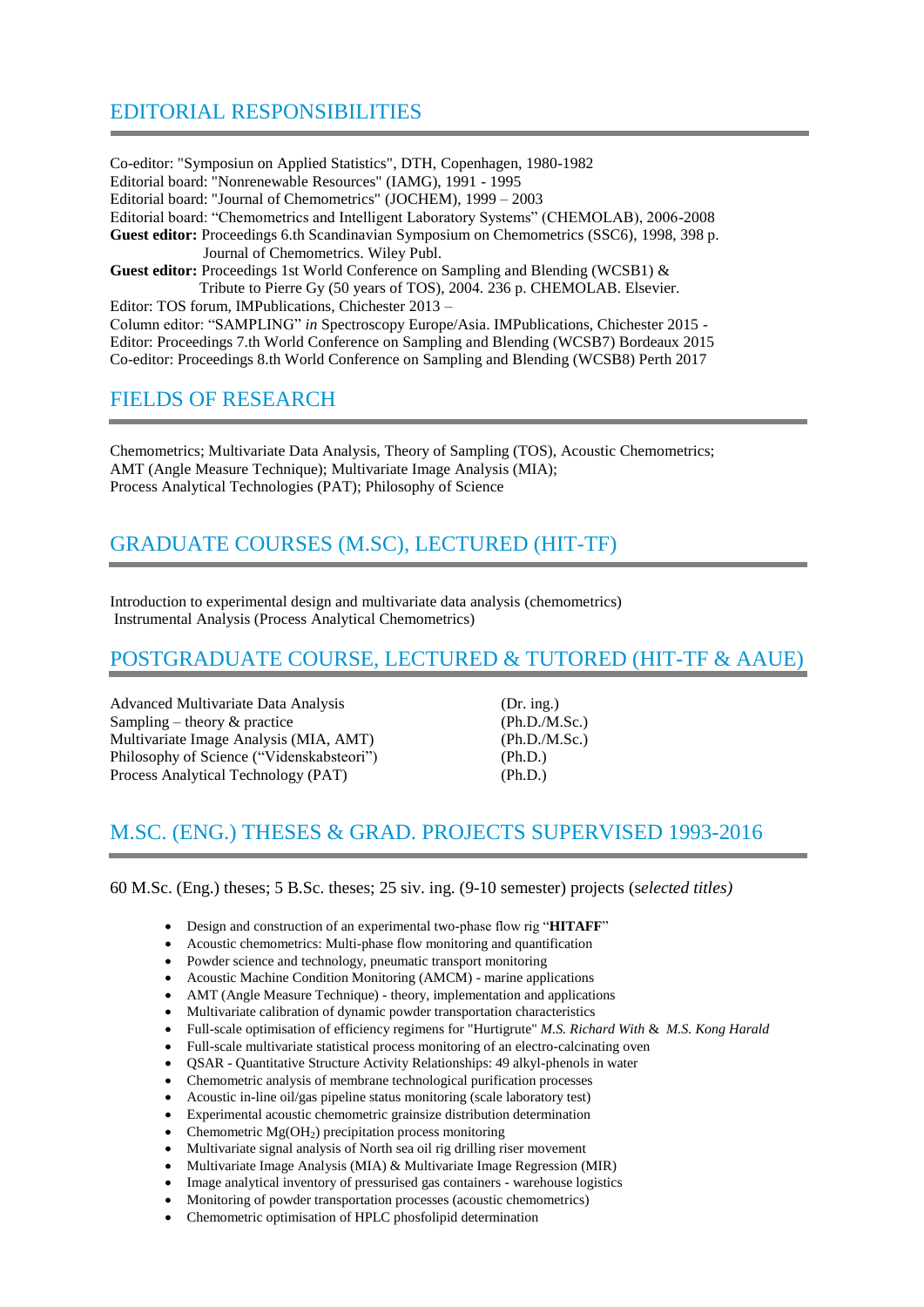- At-line process-analytical monitoring of thermoplastic roadmarking materials
- On-line NIR analysis (optimal multivariate calibration) in a polyethene plant
- Characterisation of porous materials and granular mixtures by AMT and MIA
- Theory of sampling: didactic forays
- Sampling bias characterisation of batch and continuous 3-D industrial mixers
- MIA characterisation of biofilms
- Acoustic chemometric determination of "pitch" concentration in bulk paper making
- Optimal industrial pneumatic transportation of unbroken MgO
- Multivariate calibration of an industrial five-component system (*confidential*)
- Chemometric determination of critical absorption parameters for  $CO<sub>2</sub>$  and  $SO<sub>2</sub>$
- Mixture designs in practise: optimalisation of gasoline additives
- Multivariate data analytical characterisation of granular segregation modeling
- Characterisation of industrial mixer efficiency (Theory of Sampling, TOS)
- Structurally correct process sampling at "ESSI Konsumfisk, Esbjerg" (*AAUE*)
- Optimisation of industrial batch and process sampling (rocks, soil and powders) (*AAUE*)
- Chemometric optimization of multi-phase, multi-component fermentation (*AAUE*)
- Acoustic chemometric monitoring of bedload transportation processes: flume test rig simulation (*AAUE*)
- TOS analysis of sampling equipment on planetary probes (Moon, Mars) (HIT/TF)
- Urban geochemistry Copenhagen TOS meets archeology meets chemometrics (KU/GEUS)

## PH.D. SUPERVISED / CO-SUPERVISED: 15 (YEAR DEFENDED):

| Ph.D. $(dr.ing.)$  | Thorbjørn Tønnesen Lied (HIT/TF) 1996-2001:<br>Multivariate image regression (MIR) for quantitative predictions.                                                                             |
|--------------------|----------------------------------------------------------------------------------------------------------------------------------------------------------------------------------------------|
| Ph.D. $(dr.ing.)$  | Maths Halstensen (HIT/TF) 1997-2001:<br>Experimental multi-phase flow monitoring.                                                                                                            |
| Ph.D. $(dr.ing)$   | <b>Jun Huang (HIT/TF) 1998-2001:</b><br>Developments in Applied Chemometrics: AMT,<br>acoustic chemometrics and N-way image analysis.                                                        |
| Ph.D. $(dr.ing.)$  | Maria Lundhaug (HIT/TF) 1999-2002:<br>Chemometric SAR remote sensing data analysis                                                                                                           |
| Ph.D. $(dr. ing.)$ | Lars Petersen (AAUE) 2001-2005:<br>Pierre Gy's Theory of Sampling (TOS) - in practise: Laboratory and Industrial Didactics.                                                                  |
| Ph.D. $(dr. ing.)$ | Peter Paasch-Mortensen (AAUE), 2002-2006:<br>Process Analytical Chemistry – Opportunities and Problems for Bio-imdustrial<br>Implementation. Industry sponsored Ph.D.                        |
|                    | Ph.D. (dr. med.) Jonas Angel Sjøland (SDU) 2003-2007:<br>Inflammation and Fibrin Structure in Patiens with End-stage Renal Disease.<br>(SDU) SDU-stipend. Co-supervisor                      |
| Ph.D. $(dr. ing.)$ | Casper K. Dahl (AAUE) 2001-2008:<br>Theory of Sampling Contributions to Multivariate Image Analysis with a special focus on<br>Image Analytical Sampling.                                    |
| Ph.D. $(dr. ing.)$ | Hans Henrik Friis Pedersen (AAUE) 2004-2008:<br>Mathematical modeling of an epoxy curing process. AAUE stipend.                                                                              |
| Ph.D. $(dr. ing)$  | Jens Bo Holm-Nielsen (AAUE) 2003-2008:<br>Process Analytical Technologies for Anaerobic Digestion Systems.                                                                                   |
| Ph.D. $(dr. ing.)$ | Carina Juhl Lomborg (AAUE) 2006-2009:<br>Process Analytical Technologies in Applied Biotechnology:<br>Bio-mass conversion, 2.nd generation bioethanlol $\&$ speciality product fermentation. |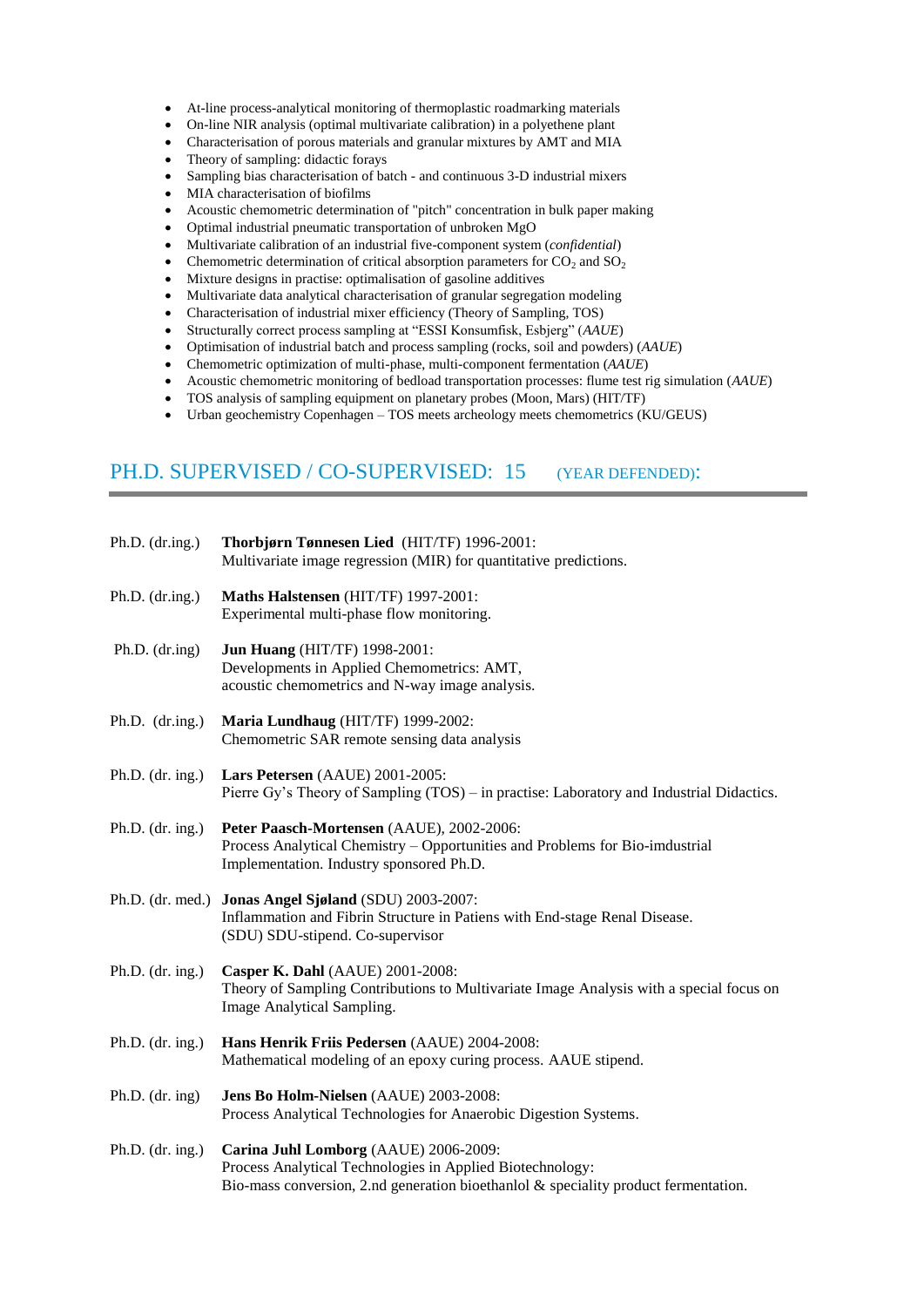| Ph.D. $(dr. ing.)$ | Ingvild Eide-Haugmo (NTNU) 2008-2011:<br>Environmental impacts and aspects of absorbents for $CO2$ capture.                                                                                                                                           |
|--------------------|-------------------------------------------------------------------------------------------------------------------------------------------------------------------------------------------------------------------------------------------------------|
| $Ph.D.$ (Eng.)     | Felicia Nkem Ihunegbo (Telemark University College) 2010-2012:<br>Process Analytical Technology studies for reliable process monitoring.                                                                                                              |
| $Ph.D.$ (Eng.)     | <b>Claas Wagner, Aalborg University, campus Esbjerg (2010-2013):</b><br>Non-representative sampling versus data reliability - Improving<br>monitoring reliability of fuel combustion processes in large-scale<br>coal and biomass-fired power plants. |
| Ph.D. $(Eng.)$     | Zahra Kardanpour, AAU & GEUS (2011-2015). Representative sampling procedures<br>(Theory of Sampling) for counteracting soil heterogeneity in multi-element environmental<br>contaminant assessment and geochemical characterization.                  |

#### **Current supervision Ph.D./M.Sc.**

**Karin Engström**, AAU (2015-2018) **Dany Desroches,** Université de Quebec à Chicoutimi, (2011-2017) (co-supervisor) **Niall Young** Ph.D. Ecoles des Mines, Paris, 2007-2017 (co-supervisor)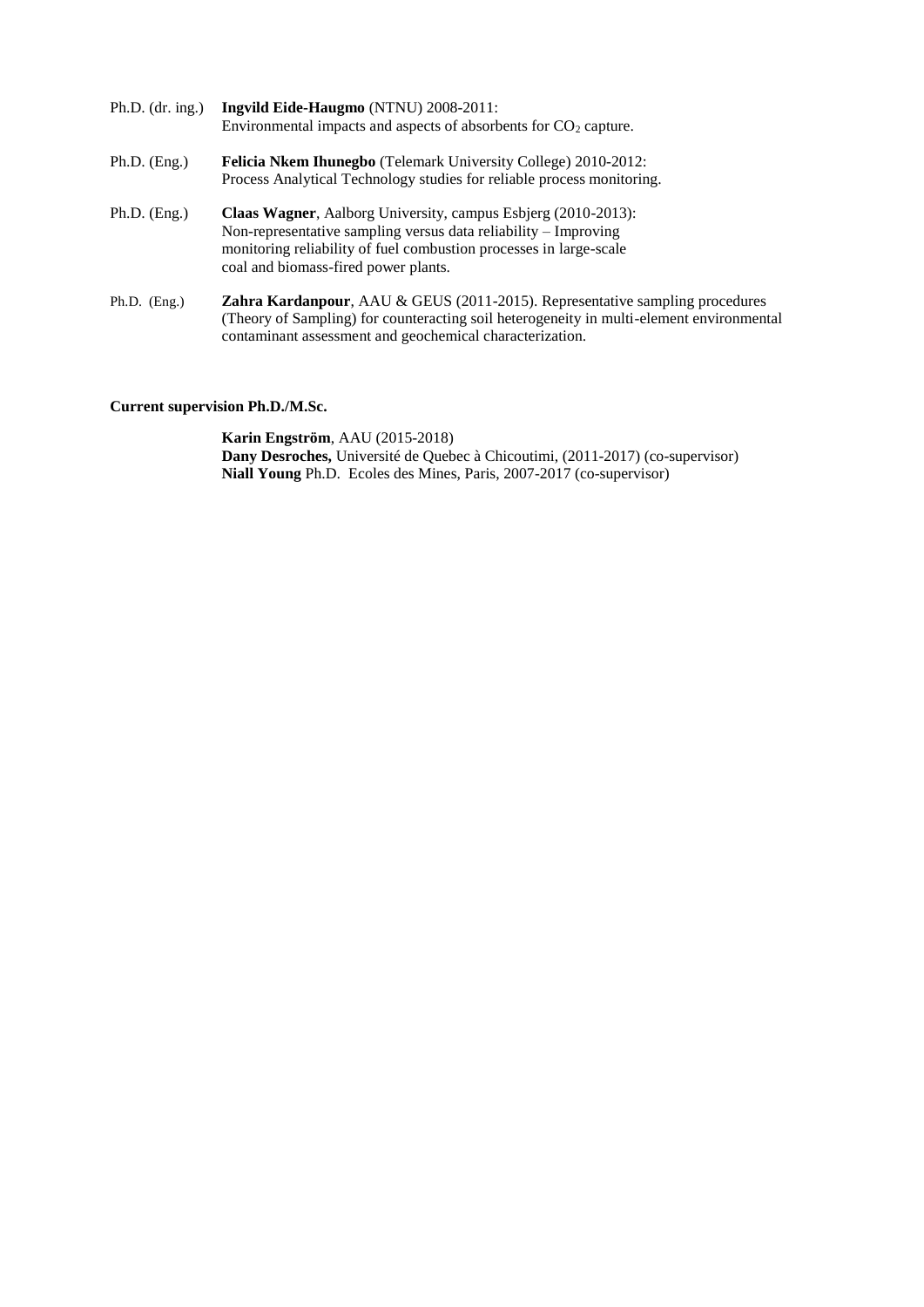#### AWARDS, HONORS

| 1977-1980: | Royal Danish Academy of Sciences "Emil Herborg" fellowship |
|------------|------------------------------------------------------------|
| 1978:      | University of Copenhagen: "Silver Medal" (M.Sc. thesis)    |
| 2004:      | Honorary Doctor: University of Lappeenranta, Finland       |
| 2005:      | Member of Danish Academy of Technological Sciences, ATV    |
| 2012:      | Russian Chemometrics Society (RCS) Gold Medal              |
| 2013:      | Pierre Gy Sampling Gold Medal                              |

#### **PATENTS**

Patent filed by Norsk Hydro (aug. 1995), accepted 1998: **"Metode og utstyr for opptak og prosessering av digitale bilder av borekjerner"** *Kim H. Esbensen: Co-inventor*

Patent filed by Borealis ASA (aug. 1999), accepted 2001: **"Determination of molecular structure of polymers through the acoustic spectrum emitted by polymers flowing through a constriction"** *Kim H. Esbensen: Co-inventor*

Patent filed by Borealis ASA (aug. 2003), accepted 2005:

**"Acoustic rheometer - Polymer characterization method for determining polymer rheological properties, involves comparing obtained acoustic emission spectrum with that obtained from polymers of known characteristics" NO0003/US Grant.no. US6945094 Grant date: 20 09 2005** *Kim H. Esbensen: Co-inventor*

#### RESEARCH GROUPS

The Applied Chemometrics Research Group, ACRG was established at HIT-TF, Norway June 1995. Homepages:<http://www-pors.hit.no/tf/forskning/kjemomet/kjemomet.html>

ACRG moved to Aalborg University, Esbjerg, Denmark @ July 1.st 2001, now in the form of ACACSRG: Applied Chemometrics, Analytical Chemistry and Sampling Research Group (undergoing a minor name change to ACABS in 2003). Homepages: [www.acabs.dk](http://www.acabs.dk/)

R&D was reorganized in connection with taking up a research professorship at the Geological Survey of Denmark and Greenland (GEUS) 2010-2015, now in the context of the "Geoscience Data Analysis and Sampling (virtual laboratory)" at GEUS, Reservoir Geology. Homepages: [www.gdas.com.](http://www.gdas.com/)

After three decades, at three academic institutions, the Applied Chemometrics Research Group was terminated May 1.st 2016 in connection with establishment KHE Consulting [\(www.kheconsult.com\)](http://www.kheconsult.com/).

Academic teaching responsibilities, R&D and Doctoral supervision continues within the context of adjunct, external and visiting professorships at five universities:

> University of Aalborg (AAU) Denmark Geological Survey of Denmark and Greenland (GEUS) University of Quebec, Chicutimi (UQAC) Canada, University College of Southeast Norway (HSN) École de Technologie Supériure (ÉTS), Montreal (2017) Recinto Universitario de Mayaguez, Puerto Rico (2018)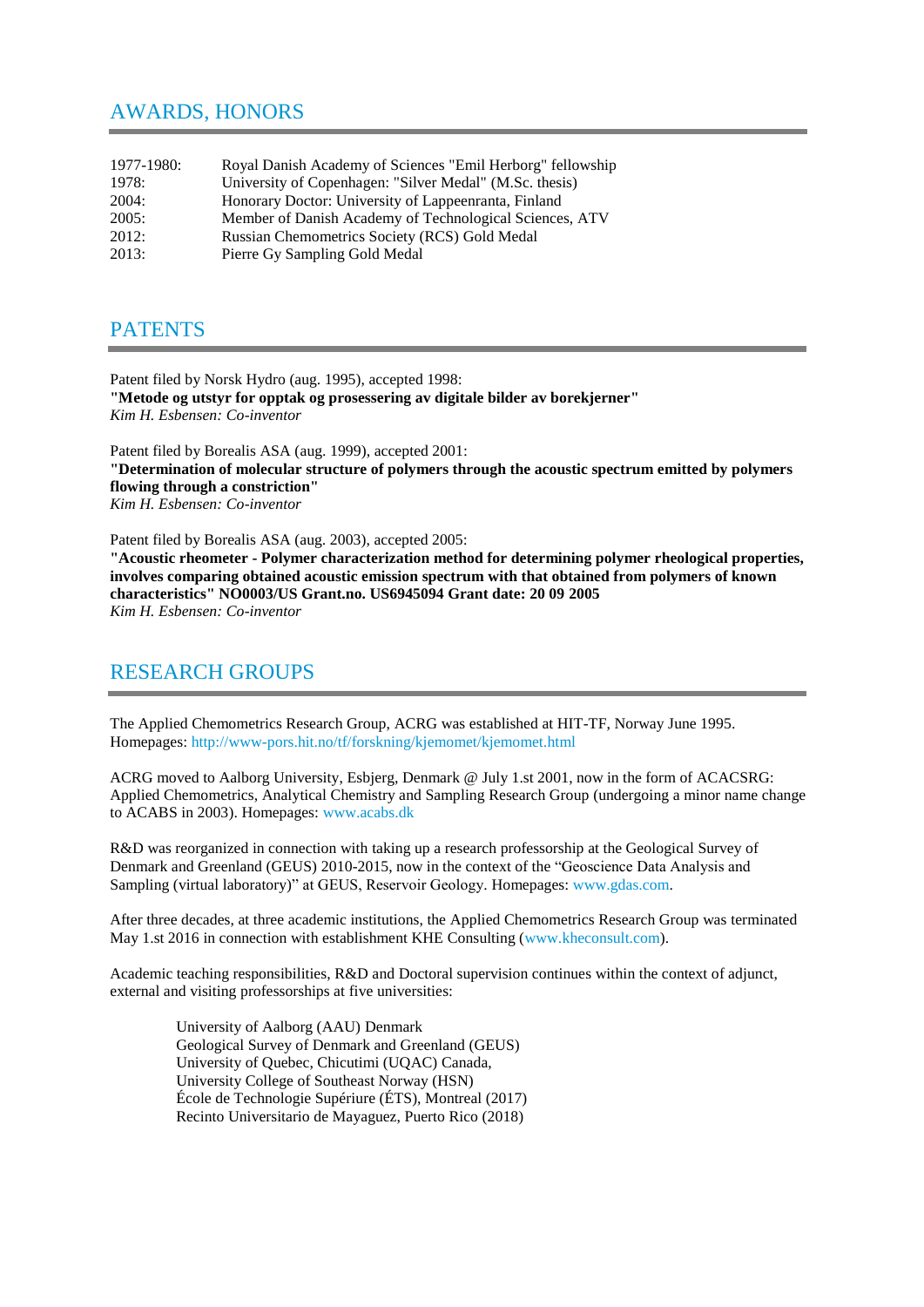#### **DOCTORAL OPPOSITIONS**

(25 PH.D. & DR. PHILOS DEFENCES)

| <b>Tom-Gøran Skog</b>        | Norwegian University of Technology, 21.02.2014 "Development of hollow<br>fiber membranes and membrane modules suitable for high pressure natural<br>gas sweetening"                                                                            |
|------------------------------|------------------------------------------------------------------------------------------------------------------------------------------------------------------------------------------------------------------------------------------------|
| <b>Jin Mi Triolo</b>         | University of Southern Denmark (SDU), Odense 16.12.2013 "Novel<br>mathematical algorithms to predict energy potential and biodegradability of<br>carbon sources for biogas production"                                                         |
| <b>Benjamin Kaku Arvoh</b>   | Telemark University College, 07.12.2012 "Soft sensors for quantitative<br>characterization in multi-phase gas/oil/water systems"                                                                                                               |
| Dosti S. Dihalu              | Delft University of Technology, 12.06.2012 "Terra Igcognita of Sampling:<br>Grouping and Segregation".                                                                                                                                         |
| <b>Ketil Svinning</b>        | Norwegian University of Science and Technology, 30.09.2011<br>"Design and manufacture of Portland cement - Application of statistical<br>analysis"                                                                                             |
| <b>Maaret Paakunainen</b>    | Lappeenranta University of Technology, Finland 12.12.2009<br>"Sampling in Chemical Analysis"                                                                                                                                                   |
| <b>Nils-Olav Scheie</b>      | Norwegian University of Technology/Telemark College,<br>16. 10.2008 "Soft Sensors for Level Estimation"                                                                                                                                        |
| <b>Andreiy Kupyna</b>        | Norwegian University of Life Sciences, Ås, 01.02.08<br>"Acoustic Chemometrics-a Potential Method for Determination<br>of Characteristics of Liquid Flows"                                                                                      |
| <b>Bjørn Gustavsson</b>      | Luleå University of Technology, Sweden, 04.12.2007<br>"Heterogeneities in Samples of Contaminated Soils"                                                                                                                                       |
| <b>Xuxun Lai</b>             | Technical University of Denmark (BioCentrum), 11.09.2006<br>"Analysis of vaccine adjuvant using Near Infrared technology"                                                                                                                      |
| <b>Yiwu Zheng</b>            | Technical University of Denmark (BioCentrum), 08.09.2006<br>"Analysis of vaccine: structure, storage, moisture and<br>classification by infrared technology"                                                                                   |
| <b>Michael Edberg Hansen</b> | Technical University of Denmark (DTU/IMM), 19.01.2004<br>"Indexing and Analysis of Fungal Phenotypes using<br>Morphology and Spectrometry"                                                                                                     |
| <b>Charlotte Söderström</b>  | S-SENCE & Division of Applied Physics, Dept. of Physics and<br>Measurement Technology, Linköping University, May. 9, 2003<br>"Measuring microbial activity with an electronic tongue"                                                          |
| Louise Radzikowski           | BioCentrum-DTU Biochemistry and Nutririon, Technical University of<br>Denmark (DTU), Copenhagen, Oct. 31, 2002<br>"Analysis of proteins in wheat and rye $-$ correlation to varieties and<br>quality"                                          |
| Dorthe Kjær Pedersen         | Dept. Dairy & Food Science, KVL, Copenhagen, June 14, 2002<br>"Spectroscopic and chemometrics exploration of food quality $-$ Early<br>prediction of food quality"                                                                             |
| <b>Susanne Holmin</b>        | S-SENCE & Division of Applied Physics, Dept. of Physics and<br>Measurement Technology, Linköping University, Feb. 22, 2002<br>"LIQUID SENSING - Development and characterisation of an Electronic<br>Toungue based on electrochemical methods" |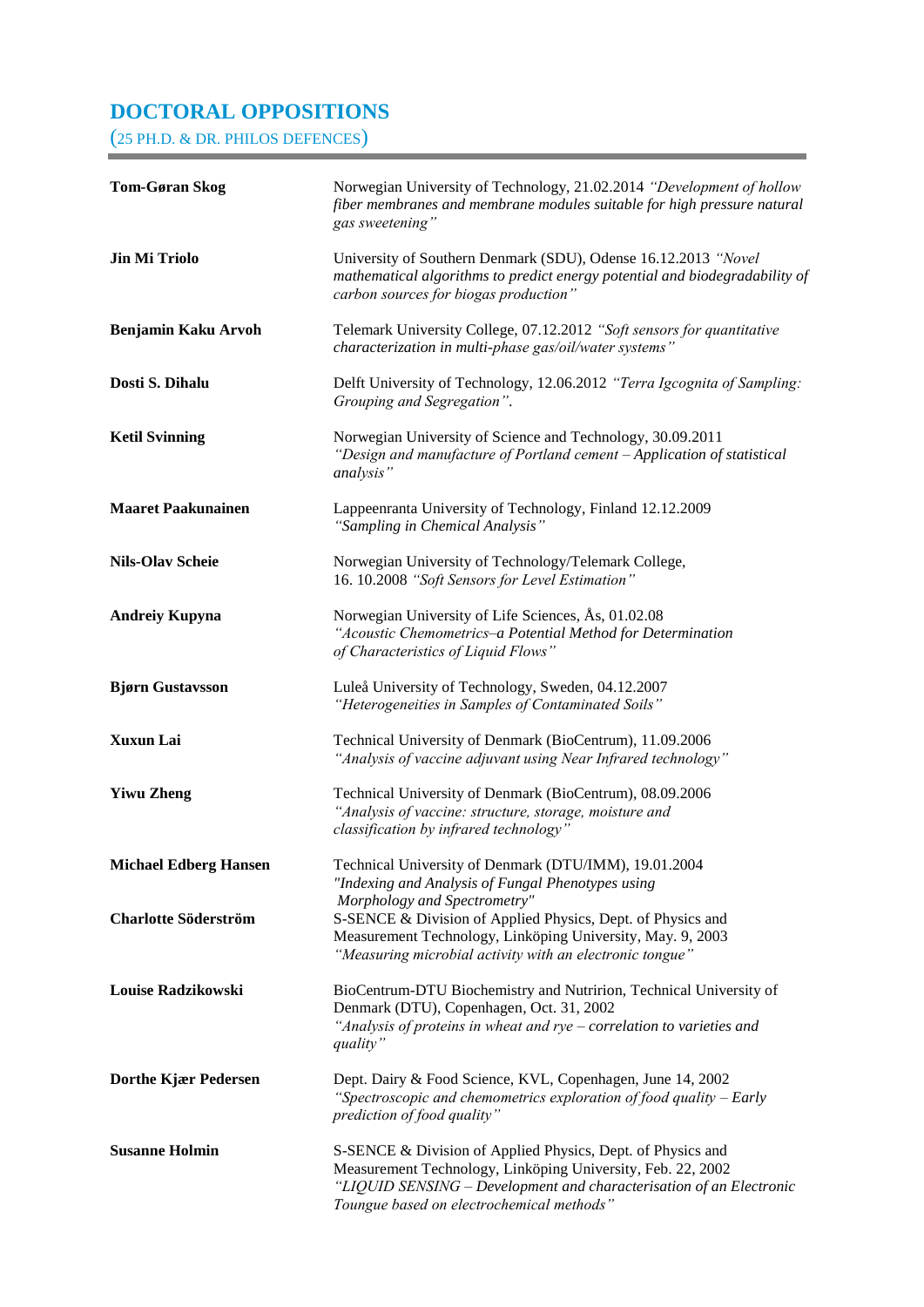| <b>Andrei Ipatov</b>     | Roskilde University, Denmark Aug. 17, 2001<br>"Flow-injection analysis of multi-component liquids with multi-sensor<br>detection"                               |
|--------------------------|-----------------------------------------------------------------------------------------------------------------------------------------------------------------|
| <b>Claus A. Anderson</b> | Technical University of Denmark (KVL), Cph. 08.09.2000<br>"Exploratory multivariate data analysis with<br>applications in food technology"                      |
| Per Waaben Hansen        | Tech. University of Denmark (ATV/KVL), Cph. 15.01.1999<br>"Spectroscopic Analyses on Dairy Products"                                                            |
| <b>Ib Rune Johanssen</b> | Universitet i Oslo, Norway 10.06.1998<br>"Compensation methods for spectral interference in<br>infra-red gas spectrometry"                                      |
| Riitta Heikka            | Lappeenranta Technical University, Finland 13.11.1998<br>"Sampling and Calibration in Process Analytical Chemistry"                                             |
| <b>Trond Frisge</b>      | University of Bergen, Norway 28.05.1997<br>"Quality Determinations of Petroleum Liquids from<br>Complex Permittivity Spectra"                                   |
| <b>Jannicke Hilland</b>  | University of Bergen, Norway 21.11.1997<br>"On-line Quality Determination of Petroleum Fluids by means of Dielectric<br>Spectroscopy and Chemometric modelling" |
| <b>Anita Th. Smith</b>   | NTNU, Trondheim, Norway 05.12.1997<br>"Toxicology of chemical mixtures - the synthetic approach"                                                                |
| Hans-Rene Bjørsvik       | University Umeå, Sweden, 12.12.1995<br>"Monitoring and Optimisation of Syntheses of Pharmaceutical<br>Chemicals by Multivariate Modelling and Design"           |

# OUTREACH ACTIVITIES

| <b>TOS Forum</b>      | Scientific magazine, published by IMPublications, Chichester<br>https://www.impopen.com/tosf          |
|-----------------------|-------------------------------------------------------------------------------------------------------|
| <b>SAMPLING</b>       | Column in SPECTROSCOPY EUROPE/ASIA, IMPublications, Chichester<br>https://www.spectroscopyeurope.com/ |
| <b>DS</b> 3077 (2013) | Representative sampling – Horizontal standard. 2.nd Ed. 2013-08-26<br>www.ds.dk                       |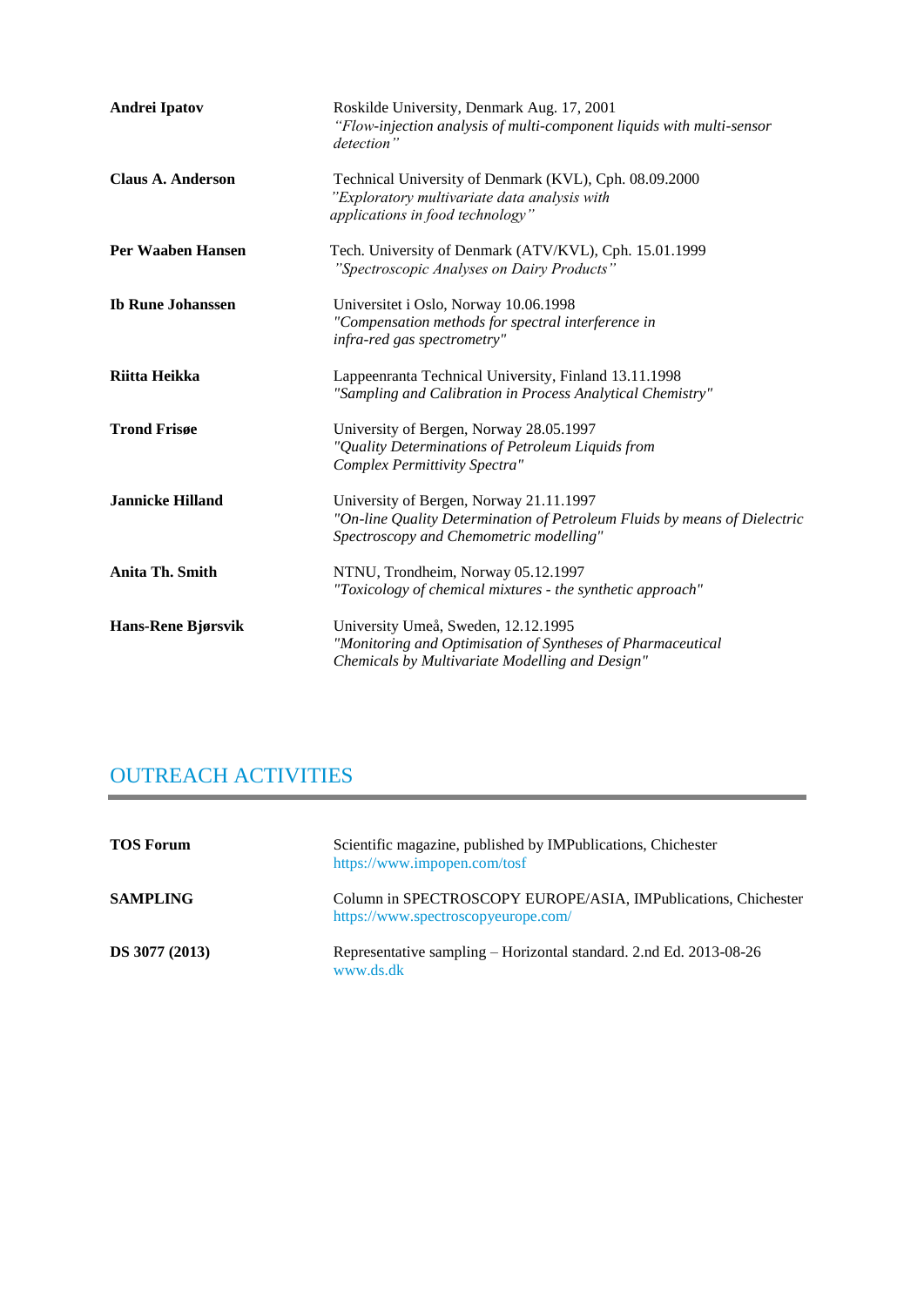#### **Publications - lectures** 290 PUBLICATIONS; 415 LECTURES/PRESENTATIONS (UPDATED NOVEMBER 1, 2017)

- 290. Esbensen, K.H., Ronanach, R, J. & Roman-Ospino, A.D. (2017) *Theory of Sampling (TOS) – a necessary and sufficient guarantee for reliable multivariate data analysis in pharmaceutical manufacturing*. in Ferreira, A.P., Menezes, J.C. & Tobin, M. (2017) **Multivariate Aanalysis in Pharmaceutical Industry**. Wiley (*submitted*)
- 289. Engström, K. & Esbensen, K.H. (2017) *Optimal grade control sampling practice in base metal mining – A full-scale Blast Hole vs. Reverse Circulation variographic experiment*. Applied Earth Sciences – Transactions of the Institutions of Mining and Metallurgy: Section B. (*submitted*)
- 288. Desroches, D., Bédard, P., Lemieux, S. & Esbensen, K.H. (2017) *Suitability of using a handheld XRF for quality control of quartz in an industrial setting*. Minerals Engineering (*submitted*)
- 287. Geladi, P., Grahn, H. & K.H. Esbensen (2017) *Latent Variable Regression for Laboratory Hyperspectral Images*. p 339-364 (chap. 16) *in* Latan, H. & R. Noonan, Eds. (2017) **Partial Least Squares Path Modelling. Basic Concepts, Methodologies and Applications**. Springer Publishing. DOI 10.1007/978-3-319-64069-3 - ISBN 978-3-319-64068-6 - ISBN 978-3-319-64069-3 (eBook)
- 286. Esbensen, K.H, Wagner, C. (2017) *Sampling Column no. 15: The Variographic Experiment.* Spectroscopy Europe, vol 29, no 4. pp. xx-yy. [www.spectroscopyeurope.com](file:///C:/Users/Gry/Downloads/GDAS/www.spectroscopyeurope.com)
- 285. Arkenbout, A. & K.H. Esbensen (2017) *Application of the Theory of Sampling (TOS) for quantification of unintentionally produced POPs (Persistent Organic Pollutants)*. DIOXIN2017, Vancouver Aug. 20-25 2017
- 284. Esbensen, K.H. & Wagner, C. [Geological Survey of Denmark & Greenland, GEUS] (2017) *Development and harmonisation of reliable sampling approaches for generation of data supporting GM plant risk assessment.* EFSA Supporting publication 2017 EN-1226. 68pp. External Scientific Report. © European *F*ood Safety Authority, 2017. DOI: 10.2903/sp.efsa.2017.EN:-1226
- 283. Engström, K. & Esbensen, K.H. (2017) *Evaluation of sampling systems in iron ore [concentrating](https://www.researchgate.net/publication/318676276_Evaluation_of_sampling_systems_in_iron_ore_concentrating_and_pelletizing_processes_-_Quantification_of_Total_Sampling_Error_TSE_vs_process_variation?_iepl%5BviewId%5D=gXUFrU80et2AL7BA0xqQ8MWD&_iepl%5BprofilePublicationItemVariant%5D=default&_iepl%5Bcontexts%5D%5B0%5D=prfpi&_iepl%5BtargetEntityId%5D=PB%3A318676276&_iepl%5BinteractionType%5D=publicationTitle) and  [pelletizing](https://www.researchgate.net/publication/318676276_Evaluation_of_sampling_systems_in_iron_ore_concentrating_and_pelletizing_processes_-_Quantification_of_Total_Sampling_Error_TSE_vs_process_variation?_iepl%5BviewId%5D=gXUFrU80et2AL7BA0xqQ8MWD&_iepl%5BprofilePublicationItemVariant%5D=default&_iepl%5Bcontexts%5D%5B0%5D=prfpi&_iepl%5BtargetEntityId%5D=PB%3A318676276&_iepl%5BinteractionType%5D=publicationTitle) processes – Quantification of Total Sampling Error (TSE) vs. process variation*. Jour. Mining Engineering pp. xx-yy. DOI: 10.1016/j.mineng.2017.07.008
- 282. [Schovsbo,](http://www.earthdoc.eage.org/publication/search/?pubauthorname=N.H.|Schovsbo) N.H[, Holmslykke,](http://www.earthdoc.eage.org/publication/search/?pubauthorname=H.|Holmslykke) H; [Kjøller,](http://www.earthdoc.eage.org/publication/search/?pubauthorname=C.|Kjøller) C.[, Kristensen,](http://www.earthdoc.eage.org/publication/search/?pubauthorname=L.|Kristensen) L., [Esbensen,](http://www.earthdoc.eage.org/publication/search/?pubauthorname=K.H.|Esbensen) K.H., [Halim,](http://www.earthdoc.eage.org/publication/search/?pubauthorname=A.Y.|Halim) A.Y., [Gottfredsen,](http://www.earthdoc.eage.org/publication/search/?pubauthorname=S.N.|Gottfredsen) [Feiberg,](http://www.earthdoc.eage.org/publication/search/?pubauthorname=K.L.|Feiberg) K.L. [& Nielsen,](http://www.earthdoc.eage.org/publication/search/?pubauthorname=S.M.|Nielsen) S.M. (2017) *Decoding the water flooding process from produced water composition – a case study from the Halfdan chalk oil field, Danish North Sea*. [79th EAGE Conference and](http://www.earthdoc.eage.org/publication/search/?pubedition=517)  [Exhibition 2017.](http://www.earthdoc.eage.org/publication/search/?pubedition=517) **DOI:** 10.3997/2214-4609.201701295
- 281. Esbensen, K.H, Wagner, C. (2017) *Sampling Column no. 14: Process sampling: The Importance of Correct Increment Extraction.* Spectroscopy Europe, vol 29, no 3. pp. 17-20. [www.spectroscopyeurope.com](file:///C:/Users/Gry/Downloads/GDAS/www.spectroscopyeurope.com)
- 280. Esbensen, K.H. (2017) *Theory of Sampling – What's next?* in Proceedings of the 8th International Conference on Sampling and Blending, May 9-11 2017. Perth. pp. 29-38. ISBN 978 1 925100 56 3
- 279. Engström, K. & Esbensen, K.H. (2017) *Blasthole sampling (replicate and variographic experiments) in LKAB open pit iron ore mines – fit-for-purpose representativity?* in Proceedings of the 8<sup>th</sup> International Conference on Sampling and Blending, May 9-11 2017. Perth. pp. 85-95. ISBN 978 1 925100 56 3
- 278. Arkenbout, A. & Esbensen, K.H. (2017) *Sampling, monitoring and source tracking of dioxins in the environment of an incinerator in the Netherlands*. in Proceedings of the 8<sup>th</sup> International Conference on Sampling and Blending, May 9-11 2017. Perth. pp. 117-123. ISBN 978 1 925100 56 3
- 277. Lischka, M., Hollweg, A. & Esbensen, K.H. (2017) *New online/atline splitter designs for laboratory automation – feasibility results.* in Proceedings of the 8th International Conference on Sampling and Blending, May 9-11 2017. Perth. pp. 159-166. ISBN 978 1 925100 56 3
- 276. Esbensen, K.H. (2017) *Sampling hall of fame vs sampling hall of shame*. in Proceedings of the 8<sup>th</sup> Interna tional Conference on Sampling and Blending, May 9-11 2017. Perth. pp. 305-306 ISBN 978 1 925100 56 3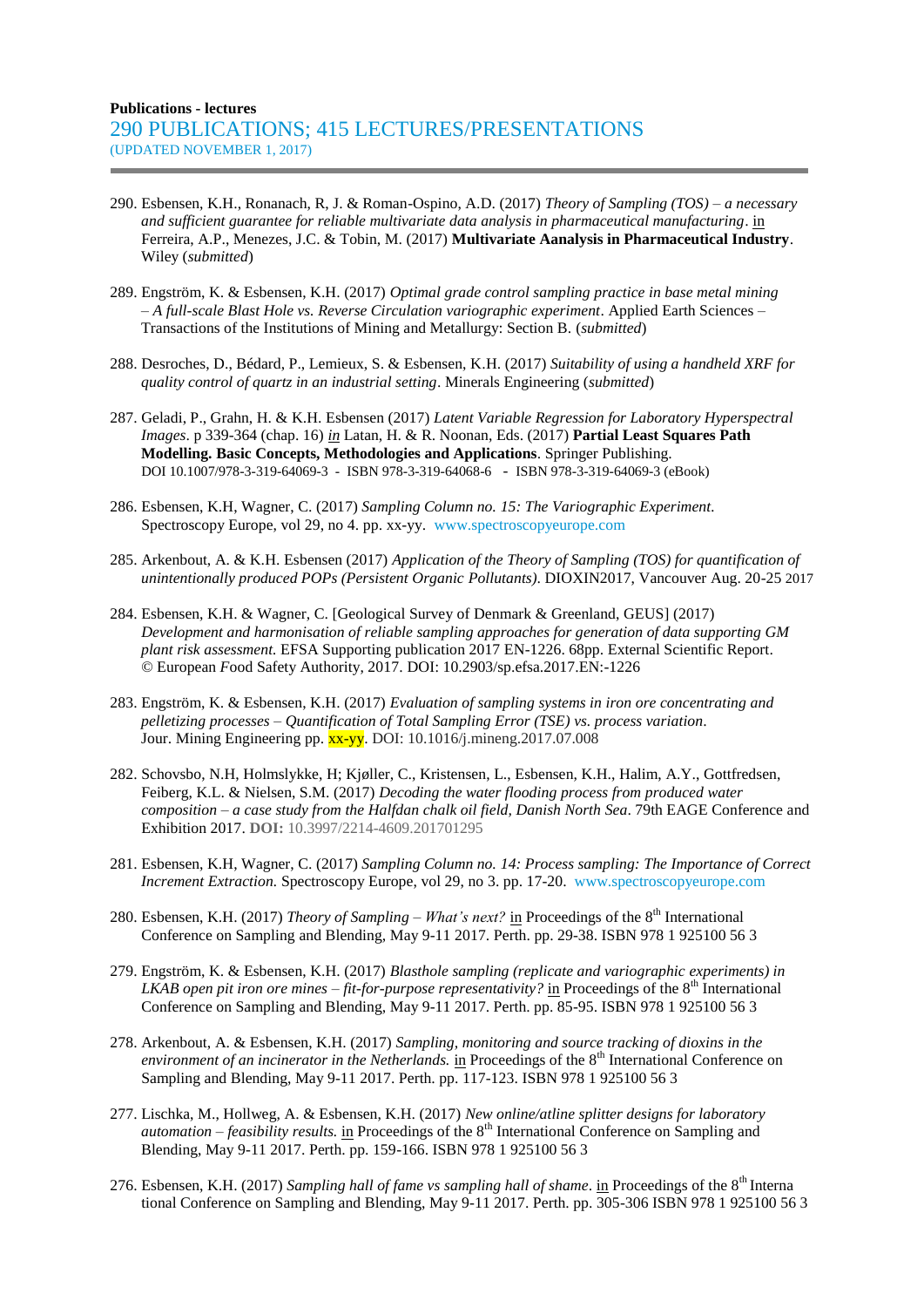- 275. Thisted, E., Thisted, U., Bøckman, O & Esbensen, K.H. (2017) *Variographic case study for designing, monitoring and optimizing industrial measurement systems – the missing link in Lean and Six Sigma.* In Proc. 8<sup>th</sup> International Conference on Sampling and Blending, May 9-11 2017. Perth. pp. 359-366. ISBN 978 1 925100 56 3
- 274. Esbensen, K.H. (2017) *Sampling – Theory and Practice*. Keynote lecture; in ALCHEMIST Issue 85, August 2017. pp. 3-6. London Buillion Market Association.
- 273. Esbensen, K.H. & Holmes, R. (2017) *International Pierre Gy Sampling Association (IPGSA)*. TOS Forum **7,** p. 4-6. doi: 10.1255/tosf.95
- 272. Minnitt, R.C.A. & Esbensen, K.H. (2017) *Pierre Gy's development of the Theory of Sampling: a retrospective summary with a didactic tutorial on quantitative sampling of one-dimensional lots*. TOS Forum **7,** p. 7-19. doi: 10.1255/tosf.96
- 271. Esbensen, K.H. & Appel, P. (2017) *Barefoot sampling in San Juan de Limay, Nicaragua: remediation of mercury pollution frem small scale gold mining tailings*. TOS Forum **7,** p. 30-35. doi: 10.1255/tosf.98
- 270. Thisted, Elke (2017) *Improvement practices in process industry – the link between process control, variography and measurement system analysis*. TOS Forum **7,** p. 20-29. doi: 10.1255/tosf.97
- 269. Esbensen, K.H. (2017) *From sorrow to moving on... with renewed spirit* (Editorial). TOS Forum **7,** p. 3. doi: 10.1255/tosf.94
- 268. Esbensen, K.H, Wagner, C. (2017) *Sampling Column no. 13: Introduction to process sampling.* Spectroscopy Europe, vol 29, no 2. pp. 26-30. [www.spectroscopyeurope.com](file:///C:/Users/Gry/Downloads/GDAS/www.spectroscopyeurope.com)
- 267. Esbensen, K.H, Wagner, C. (2017) *Sampling Column no. 12: Representative mass reduction in the laboratory: Riffle splitting galore (with or without errors).* Spectroscopy Europe, vol 29, no 1. pp. 20-25. [www.spectroscopyeurope.com](file:///C:/Users/Gry/Downloads/GDAS/www.spectroscopyeurope.com)
- 266. Esbensen, K.H. & Velis, C. (2016) *Transition to circular economy requires reliable statistical quantification and control of uncertainty and variability in waste*. Editorial. Waste Manegement and Research Dec. 2016.
- 265. Esbensen, K.H. (2016) *History of the Pierre Gy Sampling Gold medal 2003-2015*. TOS Forum **6,** p. 28-29. doi: 10.1255/tosf.86
- 264. Esbensen, K.H. (2016) *Pierre Gy (1924-2015): a monumental scientitic life*. TOS Forum **6,** p. 39-46. doi: 10.1255/tosf.94
- 263. Esbensen, K.H, Wagner, C. (2016) *Sampling Column no. 11: Into the laboratory -TOS still reigns supreme.* Spectroscopy Europe, vol 28, no 6. pp. 26-29. [www.spectroscopyeurope.com](file:///C:/Users/Gry/Downloads/GDAS/www.spectroscopyeurope.com)
- 262. Esbensen, K.H, Wagner, C. (2016) *Sampling Column no. 10: Spear sampling – a bane at all scales.* Spectroscopy Europe, vol 28, no 5. pp. 27-30. [www.spectroscopyeurope.com](file:///C:/Users/Gry/Downloads/GDAS/www.spectroscopyeurope.com)
- 261. Grahn, H., Geladi, P. & Esbensen, K.H. (2016). *Multivariate and Hyperspectral Image Analysis in* eds R.A. Meyers, Encyclopedia of Analytical Chemistry, Online, pp. 1-22. John Wiley and Sons, Ltd, Chichester. DOI: 10.1002/9780470027318.a8106.pub3
- 260. Romanach, R. & Esbensen, K.H. (2016). *Theory of Sampling (TOS) for Development of Spectroscopic Calibration Models*. American Pharmaceutical Review, Spectroscopy/ Review section, pp.1-3. September November 2016
- 259. Schovsbo, N.H., Holmslykke, H.D., Kjøller, C., Hedegård, K., Kristensen, L., Thomsen, E. & Esbensen, K.H. (2016) *Formation water oand produced water types in Danish oil and gas fields: Implications for enhanced oil recovery by 'smart water' injection*. Geologic survey of Denmark and Greenland Bulletin no 35 pp. 43-46 (March 2016)
- 258. Esbensen, K.H, Wagner, C. (2016) *Sampling Column no. 9: There are standards—and there is the standard.* Spectroscopy Europe, vol 28, no3. pp. 22-27. [www.spectroscopyeurope.com](file:///C:/Users/Gry/Downloads/GDAS/www.spectroscopyeurope.com)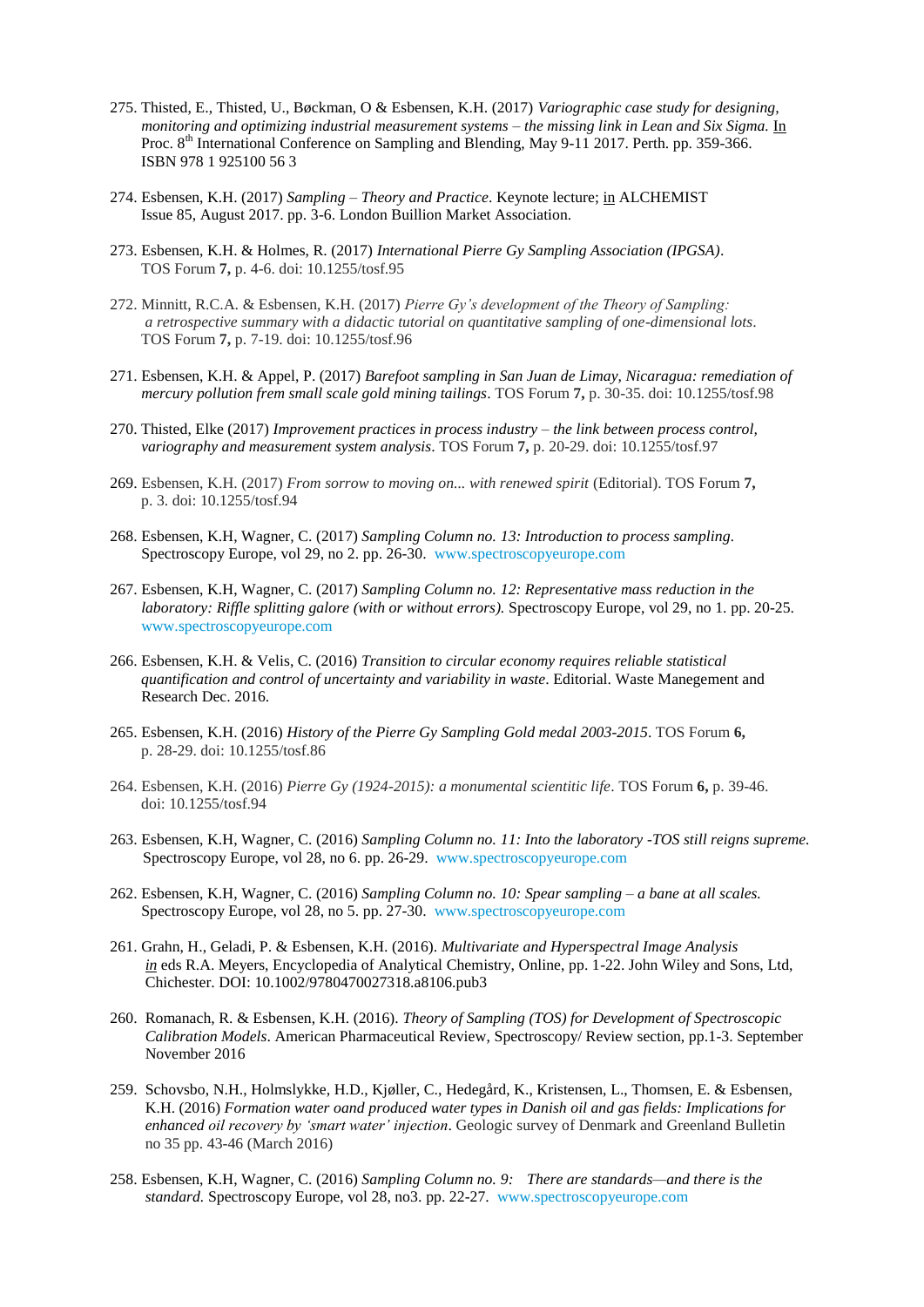- 257. Esbensen, K.H, Wagner, C. (2016) *Sampling Column no. 8: Sampling quality criteria.* Spectroscopy Europe, vol 28, no 2 pp. 18-20. [www.spectroscopyeurope.com](file:///C:/Users/Gry/Downloads/GDAS/www.spectroscopyeurope.com)
- 256. Esbensen, K.H, Román-Ospino, A,D, Sanchez, A, Romañach, R.J. (2016). *Adequacy and verifiability of pharmaceutical mixtures and dose units by variographic analysis (Theory of Sampling) – A call for a regulatory paradigm shift*. Intl. Jour. Pharmaceutics, vol. 499, p. 156-174.
- 255. Esbensen, K.H, Wagner, C. (2016) *Sampling Column no. 7: Sampling quality assessment: the replication experiment.* Spectroscopy Europe, vol 28, no 1 pp. 20-25. [www.spectroscopyeurope.com](file:///C:/Users/Gry/Downloads/GDAS/www.spectroscopyeurope.com)
- 254. Bedard, P, Esbensen, K.H. & S-J Barnes (2016). *Empirical Approach for Estimating Reference Material Heterogeneity and Sample Minimum Test Portion Mass for "Nuggety" Precious Metals (Au, Pd, Ir, Pt, Ru)*. Analytical Chemistry, vol. 88(7), p. 3504-3511. **DOI:** 10.1021/acs.analchem.5b03574
- 253. Esbensen, K.H, Wagner, C. (2015) *Sampling Column no. 6: Composite sampling II: Lot Dimensionality Transformation.* Spectroscopy Europe, vol 27, no 6 pp. 21-24. [www.spectroscopyeurope.com](file:///C:/Users/Gry/Downloads/GDAS/www.spectroscopyeurope.com)
- 252. Esbensen, K.H, Wagner, C. (2015) *Sampling Column no. 5: Composite sampling I: the Fundamental Sampling Principle*. Spectroscopy Europe, vol 27, no 5 pp. 18-21. [www.spectroscopyeurope.com](file:///C:/Users/Gry/Downloads/GDAS/www.spectroscopyeurope.com)
- 251. Esbensen, K.H, Wagner, C. (2015) *Sampling Column no. 4: Sampling—is not gambling! (exit grab sampling)*. Spectroscopy Europe, vol 27, no 4 pp. 27-29. [www.spectroscopyeurope.com](file:///C:/Users/Gry/Downloads/GDAS/www.spectroscopyeurope.com)
- 250. Esbensen, K.H, Paoletti, C, Theix, N. (2015) (Eds) Journal AOAC International, Special Guest Editor Section (SGE): *Sampling for Food and Feed Materials*. pp. 249-320 <http://ingentaconnect.com/content/aoac/jaoac/2015/00000098/00000002>
- 249. Esbensen, K.H, Paoletti, C, Theix, N. (2015) *Representative Sampling for Food and Feed Materials: A Critical need for Food/feed Safety*. J.AOAC Int. vol 98, pp.249-251. [http://dx.doi.org/10.5740/jaoacint.SGE\\_Esbensen\\_intro](http://dx.doi.org/10.5740/jaoacint.SGE_Esbensen_intro)
- 248. Theix, N, Paoletti, C, Esbensen, K.H. (2015) *Towards a Unified Terminology: Clarifying Misperceptions*. J. AOAC Int. vol. 98, pp. 259-263.<http://dx.doi.org/10.5740/jaoacint.14-290>
- 247. Esbensen, K.H. (2015) *Materials Properties: Heterogeneity and Appropriate Sampling Modes*. J. AOAC Int. vol. 98, pp. 269-274.<http://dx.doi.org/10.5740/jaoacint.14-234>
- 246. Wagner, C, Esbensen, K.H. (2015) *Theory of Sampling: Four Critical Success Factors before Analysis*. J. AOAC. Int, vol. 98, pp. 275-281. <http://dx.doi.org/10.5740/jaoacint.14-236>
- 245. Esbensen, K.H, Ramsey, C. A. (2015) *QC of Sampling processes – A first Overview: From Field to Test Portion*. J. AOAC. Int. vol. 98, pp. 282-287.<http://dx.doi.org/10.5740/jaoacint.14-288>
- 244. Paoletti, C, Esbensen, K.H. (2015) *Distributional Assumptions in Food and Feed Commodities – Development of Fit-for-Purpose Sampling Protocols*. J. AOAC. Int, vol. 98. Pp. 295-300. <http://dx.doi.org/10.5740/jaoacint.14-250>
- 243. Esbensen, K.H. (Ed) (2015) TOS forum no. 4. IMPublishers. ISSN 2053-9681 <http://www.impublications.com/forms/TOS-forum-Issue-4.pdf>
- 242. Romanach, R. J, Esbensen, K.H. (2015) *Sampling in pharmaceutical manufacturing – many opportunities to improve today's practice through the Theory of Sampling (TOS)*. TOS forum **Issue 4**. pp.5-9. doi: 10.1255/tosf.37
- 241. Francois-Bongarcon, D, Esbensen, K.H. (2015) TOS vs geostartics again? (Opinion). TOS forum **Issue 4**. pp. 10-11. doi: 10.1255/tosf.38
- 240. Pitard, F, Esbensen, K.H, Paoletti, C. (2015) TOS: progress through continuity and community (Opinion). TOS forum **Issue 4**, pp. 25-27. doi: 10.1255/tosf.42
- 239. Esbensen, K.H, Wagner, C. (2015) (Eds) *Proceedings 7.th World Conference on Sampling and Blending*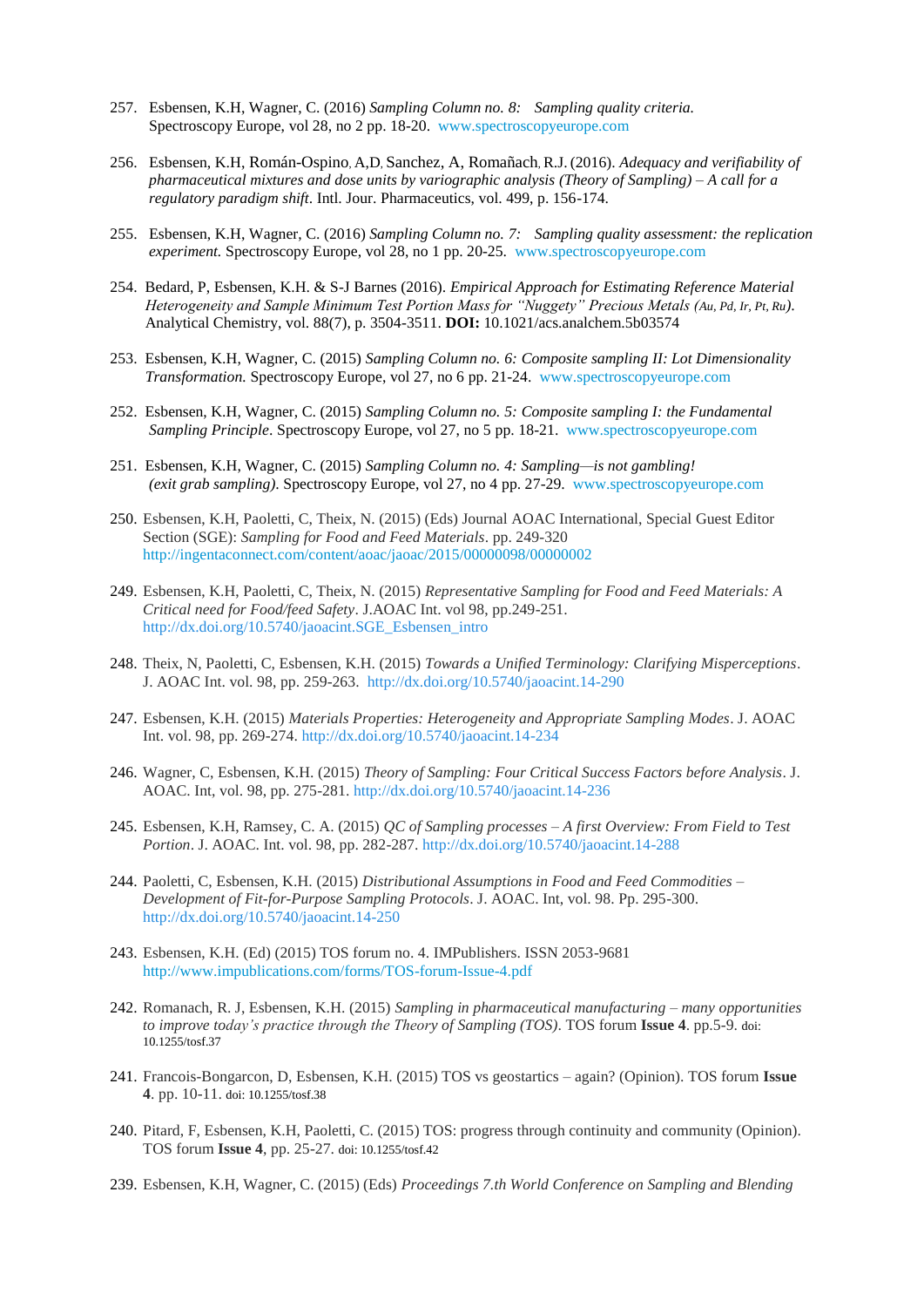*(WCSB7)* June 10-12, 2015. Bordeaux. TOS forum **Issue No 5**. 238 p. IM Publishers, Chichester. ISSN 2053-9681 [www.impublications.com/wcsb7](http://www.impublications.com/wcsb7)

- 238. K.H. Esbensen and R.J. Romañach (2015) *Proper sampling, total measurement uncertainty, variographic analysis & fit-for-purpose acceptance levels for pharmaceutical mixing monitoring*, in Proceedings of the 7 th International Conference on Sampling and Blending, June 10-12, Bordeaux. TOS forum **Issue 5,** (2015) doi: 10.1255/tosf.68 [www.impublications.com/wcsb7](http://www.impublications.com/wcsb7)
- 237. A. Sánchez-Paternina, A. Román-Ospino, C. Ortega-Zuñiga, B. Alvarado, K.H. Esbensen and R.J. Romañach (2015) *When "homogeneity" is expected—Theory of Sampling in pharmaceutical manufacturing*, in Proceedings of the 7<sup>th</sup> International Conference on Sampling and Blending, June 10-12, Bordeaux. TOS forum **Issue 5,** (2015). doi: 10.1255/tosf.61 [www.impublications.com/wcsb7](http://www.impublications.com/wcsb7)
- 236. Schovsbo, N.H., Esbensen, K.H., Nielsen, A.T., Derbez, E., Gaucher, E.C., Poirier-Coutansais, X., Riou, A., Tallone, P. & Milton-Taylor, D. (2015) *Rock types in the Scandinavian alum shale rock play: Definitions and predictions*. 77th EAGE Meeting Madrid, Volume: pp. 101-103. DOI: 10.3997/2214- 4609.201413170
- 235. A. Roman Ospino, C. Ortega, A. Sanchez S. Ortiz, K. Esbensen and R.J. Romañach (2015) *Estimating total sampling error for near infrared spectroscopic analysis of pharmaceutical blends—Theory of Sampling to the rescue*", in Proceedings of the 7<sup>th</sup> International Conference on Sampling and Blending, TOS forum **Issue 5** (2015). doi: 10.1255/tosf.66 [www.impublications.com/wcsb7](http://www.impublications.com/wcsb7)
- 234. B. Germundsson, A. Pihl and K.H. Esbensen (2015) *Proper sampling for archeometric discrimination of Bronze-age fields on Bornholm, Denmark—Archaeology meets TOS meets Chemometrics*" in Proceedings of the 7th International Conference on Sampling and Blending, TOS forum **Issue 5** (2015). doi: 10.1255/tosf.67 [www.impublications.com/wcsb7](http://www.impublications.com/wcsb7)
- 233. Z. Kardanpour, O.S. Jacobsen and K.H. Esbensen (2015) *Counteracting soil heterogeneity sampling for environmental studies (pesticide residues, contaminant transformation)—TOS is critical*, in Proceedings of the 7th International Conference on Sampling and Blending, TOS forum **Issue 5,** (2015). doi: 10.1255/tosf.69 [www.impublications.com/wcsb7](http://www.impublications.com/wcsb7)
- 232. N. Thiex, C. Paoletti and K.H. Esbensen (2015) *Representative Sampling for Food and Feed Materials: A Critical Need for Food/Feed Safety,* in Proceedings of the 7th International Conference on Sampling and Blending, TOS forum **Issue 5,** (2015). doi: 10.1255/tosf.70 [www.impublications.com/wcsb7](http://www.impublications.com/wcsb7)
- 231. Esbensen, K.H., Schovsbo, N.H. & Kristensen, L. (2015) *Downhole permeability prediction – a chemometric wire-line log feasibility study from a North Sea chalk well*. Geol. Surv. Den. Green. Bull. No 33, pp. 13-16.

H.S. Tellesbø, H. Fossheim and K.H. Esbensen (2015) *Practical use of variographics to identify losses and evaluate investment profitability in industrial processes*, in Proceedings of the 7<sup>th</sup> International Conference on Sampling and Blending, TOS forum **Issue 5,** (2015). doi: 10.1255/tosf.71 [www.impublications.com/wcsb7](http://www.impublications.com/wcsb7)

- 230. C. Paoletti, K.H. Esbensen and H.A. Kuiper (2015) *The crucial role of proper sampling in food and feed safety assessment*, in Proceedings of the 7<sup>th</sup> International Conference on Sampling and Blending, TOS forum **Issue 5,** (2015). doi: 10.1255/tosf.72 [www.impublications.com/wcsb7](http://www.impublications.com/wcsb7)
- 229. C. Paoletti and K.H. Esbensen (2015) *Distributional assumptions in food and feed commodities: how to develop fit-for-purpose sampling protocols?*, in Proceedings of the 7<sup>th</sup> International Conference on Sampling and Blending, TOS forum **Issue 5,** (2015). doi: 10.1255/tosf.74 [www.impublications.com/wcsb7](http://www.impublications.com/wcsb7)
- 228. Lymperatou, A, Gavala, H.N, Esbensen, K.H, Skiadas, I,V. (2015) *AMMONOX - Ammonia for enhancing biogas yield & reducing NOx: Analysis of effects of aqueous ammonia soaking on manure fibers*. Waste and Biomass Valorization, Vol. 6, issue 4, p. 449-457. doi:10.1007/s12649-015-9365-4
- 227. Esbensen, K.H, Wagner, C. (2015) *Sampling Column no.3: Heterogeneity – the root to all evil (part 1)*. Spectroscopy Europe, vol 27, no 2 pp-21-23 [www.spectroscopyeurope.com](http://www.spectroscopyeurope.com/)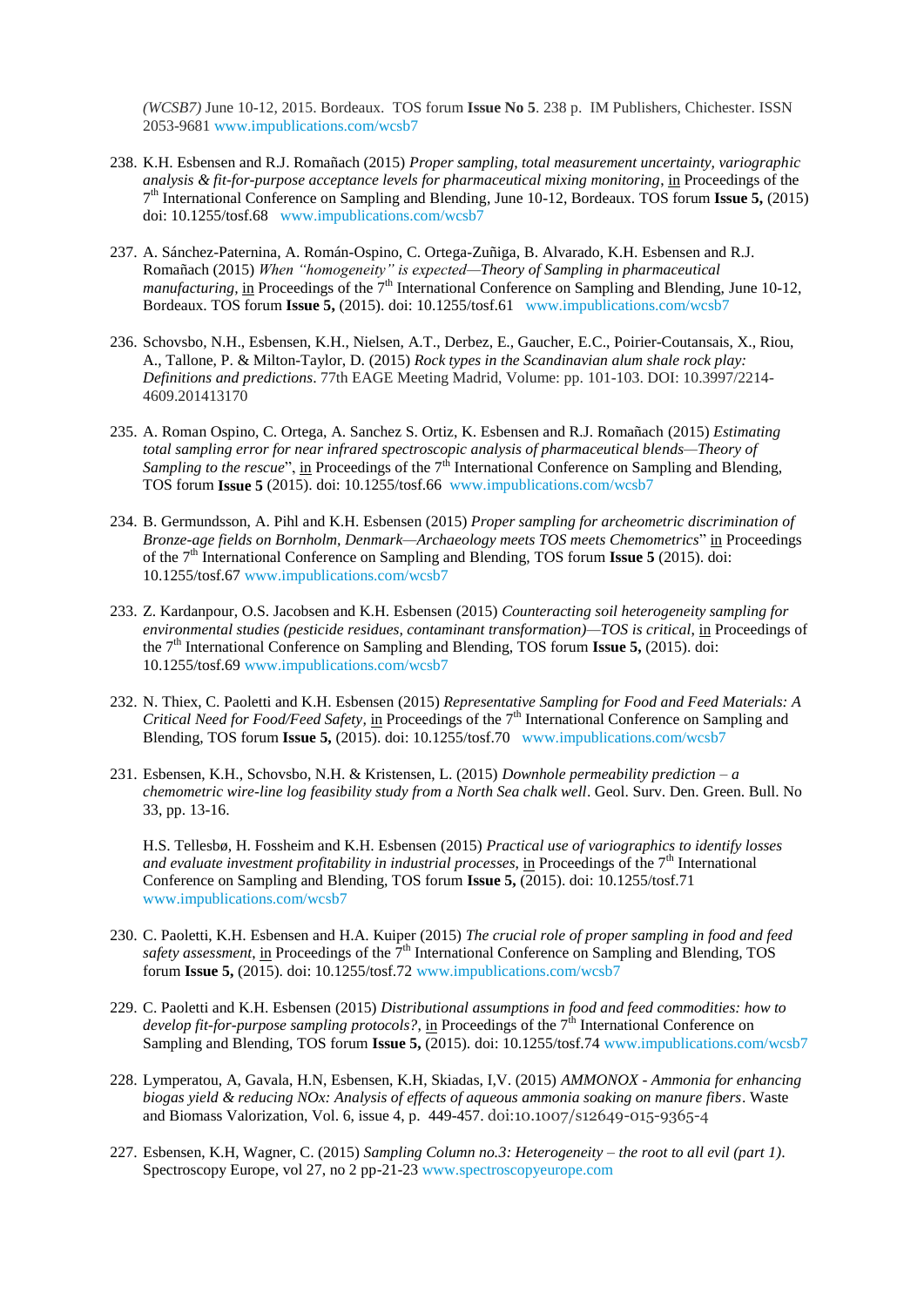- 226. Esbensen, K.H, Wagner, C. (2015) *Sampling Column no. 2: Theory of Sampling (TOS) – Fundamental Defintions and Concepts*. Spectroscopy Europe, vol 27, no 2 pp. 22-2[5 www.spectroscopyeurope.com](file:///C:/Users/Gry/Downloads/GDAS/www.spectroscopyeurope.com)
- 225. Kardanpour, Z, Jacobsen, O.S, Esbensen, K.H. (2015) *Local versus field scale heterogeneity characterization – a challenge for representative field sampling in pollution studies*. Soil, Issue 1, p. 695- 705 (2015).
- 224. Kardanpour, Z, Jacobsen, O.S, Esbensen, K.H. (2014) *Soil heterogeneity characterization using PCA(Xvariogram) – Multivariate analysis of spatial signatures for optimal sampling purposes*. Chemometrics and Intelligent Laboratory Systems (2014), vol. 136 p. 24-35
- 223. Esbensen, K.H, Wagner, C. (2014) *Sampling Column no. 1: Theory of Sampling (TOS) – the missing link before analysis*. Spectroscopy Europe, vol 26, no 6 pp-19-2[1 www.spectroscopyeurope.com](http://www.spectroscopyeurope.com/)
- 222. Wagner, C, Esbensen, K.H. (2014) *A critical assessment of the HGCA grain sampling guide*. TOS forum, no. 2 pp.16-21. ISSN 2053-9681
- 221. Esbensen, K.H, Wagner, C. (2014) *Why we need the Theory of Sampling*. The Analytical Scientist, vol 21 (October 2014) pp. 30-38
- 220. Ihunegbo, F, Wagner, C, Esbensen, K,H, Halstensen, M. (2014) *Acoustic chemometric at-line cheracterization for monitoring particle size fractions in pheumatically conveyed biomass*. Particulate Science and Technology (2014) vol 32 issue 1 pp. 70-79
- 219. Esbensen, K.H, Wagner, C. (2014) *Theory of Sampling (TOS) versus Measurement Uncertainty (MU) – a call for integration*. Trends in Analytical Chemistry (TrAC), vol 57, pp. 93-106
- 218. Minkkinen, P, Esbensen, K.H. (2014) *Multivariate variographic versus bilinear data modeling*. Jour. Chemometrics, vol (28) issue 5 pp.395-410
- 217. Garde, A.A, Dyck, B, Esbensen, K.H, Johanssen, L, Møller, C. (2014) *The Finnefjeld domain, manitsoq structure, West Greenland: Differential rheological features and mechanical homogenization in response to impacting?* Precambrain Research (2014) xx-yy
- 216. D.D. Voutchkova, S.M. Kristiansen, B. Hansen, V. Ernstsen, B. Sørensen, K. Esbensen. *Iodine concentrations in Danish groundwater: historical data assessment 1933-2011*. Environmental Geochemistry and Health, (2014) DOI 10.1007/s10653-014-9625-4
- 215. Sørensen, M. Larsen, A. & Esbensen, K.H. (2014). *Visualisation of sampling error effects in near infrared analysis – comparison betwen Petri dish, roll bottle and spiral sampler.* NIR news, 25, 1. p. 11-15.
- 214. Sørensen, M. Larsen, A. & Esbensen, K.H. (2014). *Visualisation of sampling error effects in near infrared analysis – comparison betwen Petri dish, roll bottle and spiral sampler.* TOS forum, no.2 p. 22-26.
- 213. Esbensen, K.H, Geladi, P. & Larsen, A. (2014). *The goal for my on-line NIR is to be an automated copy of the lab technician.* NIR news, 25, 8. p. 30-32
- 212. Esbensen, K.H, Geladi, P. & Larsen, A. (2014). *Myth: Data analytical residuals only contain errors – they are noise! Mythbusters: No, residuals may be(come) your best friend!* NIR news, 25, 7. p. 18-19.
- 211. Esbensen, K.H, Geladi, P. & Larsen, A. (2014). *Myth: Light travels to and from the sample in a fibre-optic cable without problems* NIR news, 25, 6. p. 27-28.
- 210. Esbensen, K.H, Geladi, P. & Larsen, A. (2014). *The RPD myth ….*NIR news, 25, 5. p. 24-28.
- 209. Halstensen, M., Ihunegbo, F.N., Ratnayake, C., Sveinsvold, K. (2014) *Online acoustic chemometric monitoring of fish feed pellet velocity in a pneumatic conveying system*. Powder Technology vol 263, issue year 2014, pp. 104 – 111
- 208. Esbensen, K.H. & Julius, L. (2013) "DS 3077 Horizontal—a new standard for representative sampling. Design, history and acknowledgements", NIR news 24, 8, p. 16–19.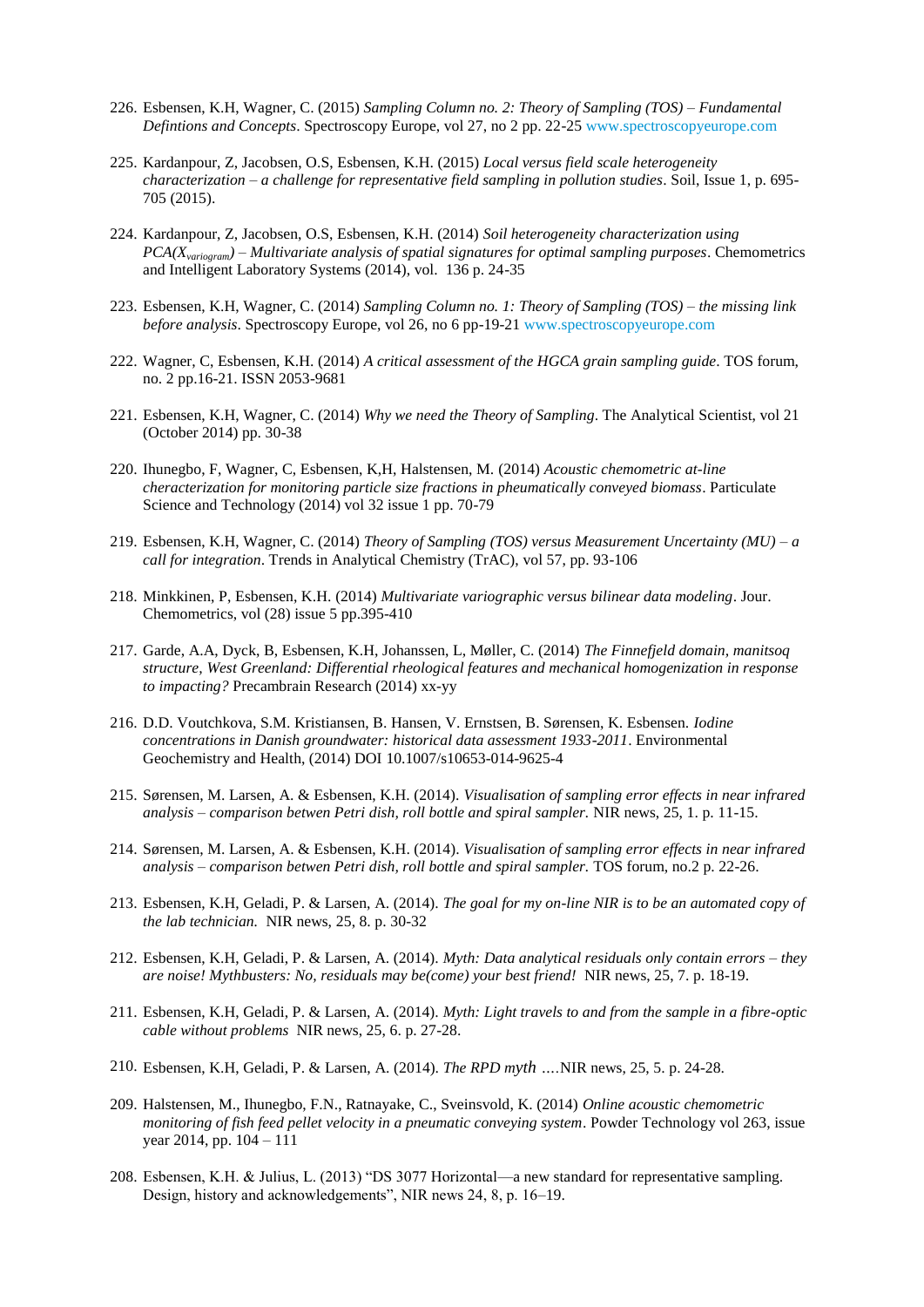- 207. Andrade, E., Esbensen, K, Fernandes, M.C. & Lopes, A. M. (2013). *Representative Sampling: The Essential basis for Precise Quantification of Genetically Modified seeds*. . AgBioForum ………..
- 206. DS 3077 (2013) Esbensen, K.H.(chairman taskforce F-205 2010-2013). "DS 3077. Representative sampling - Horizontal Standard". Danish Standards. [www.ds.dk](http://www.ds.dk/)
- 205. Minkkinen, P. & Esbensen, K.H. (2013). *Multivariate variographic versus bilinear data modelling.* Journal of Chemometrics (SI): "Tribute to Bruce Kowalski". (*on-line publ.*) July 2013. Wileyonlinelibrary.com) DOI: 10.1002/cem.2514
- 204. Ihunegbo, F, Wagner, C, Esbensen, K.H., Halstensen, M. (2013). *Acoustic chemometric at-line characterisation for monitoring particle size fractions in phenumatically conveyed biomass*. Particulate Science and Technology. (*on-line publ.*) June 2013. **DOI:** 10.1080/02726351.2013.809394
- 203. Esbensen, K.H. (2103). *History and achievements of the World Conference on Sampling and Blending in the decade 2003-2013*. 6.th World Conference on Sampling and Blending (WCSB6), Lima, Peru. Nov. 19-22, 2013. p. 43-55. [http://www.gecaminpublications.com/articulos/wcsb613\\_c0202\\_esbensen.pdf\\_9710285435.pdf](http://www.gecaminpublications.com/articulos/wcsb613_c0202_esbensen.pdf_9710285435.pdf)
- 202. Wagner, C. & Esbensen, K.H. (2013). *Final evaluation of 1/3-scale model sampler for horizontal pneumatic particulate material streams.* 6.th World Conference on Sampling and Blending (WCSB6), Lima, Peru. Nov. 19-22, 2013. p. 111-119. [http://www.gecaminpublications.com/articulos/wcsb613\\_c0301\\_wagner.pdf\\_1319179614.pdf](http://www.gecaminpublications.com/articulos/wcsb613_c0301_wagner.pdf_1319179614.pdf)
- 201. Esbensen, K.H. & Julius, L.P. (2013). *DS 3077 Horizontal — new standard for representative sampling: Design, history and acknowledgement.* 6.th World Conference on Sampling and Blending (WCSB6), Lima, Peru. Nov. 19-22, 2013. (Poster)
- 200. Wagner, C. & Esbensen, K.H. (2013). *Theory of Sampling (TOS) vs. Measurement Uncertainty (MU): A call for reconciliation*. 6.th World Conference on Sampling and Blending (WCSB6), Lima, Peru. Nov. 19- 22, 2013.(Poster)
- 199. Tellesbø, H. & Esbensen, K.H. (2013). *Practical use of variography to find rootcauses to high variances in industrial production processes – I. Exclay (LECA)*. 6.th World Conference on Sampling and Blending (WCSB6), Lima, Peru. Nov. 19-22, 2013. p. 275-286. [http://www.gecaminpublications.com/articulos/wcsb613\\_c0605\\_telesbo.pdf\\_4896205081.pdf](http://www.gecaminpublications.com/articulos/wcsb613_c0605_telesbo.pdf_4896205081.pdf)
- 198. Tellesbø, H. & Esbensen, K.H. (2013). *Practical use of variography to find root causes to high variances in industrial production processes – II*. *Premixed mortars.* 6.th World Conference on Sampling and Blending (WCSB6), Lima, Peru. Nov. 19-22, 2013. p.287-294. [http://www.gecaminpublications.com/articulos/wcsb613\\_c0606\\_telesbo.pdf\\_9420653199.pdf](http://www.gecaminpublications.com/articulos/wcsb613_c0606_telesbo.pdf_9420653199.pdf)
- 197. Esbensen, K.H., Holding, M. & Johansson, L. (2013). *Portable XRF vs. the geo-analytical laboratory – a first foray assessment of sampling errors*. 6.th World Conference on Sampling and Blending (WCSB6), Lima, Peru. Nov. 19-22, 2013. p. 163-171. [http://www.gecaminpublications.com/articulos/wcsb613\\_c0403\\_esbensen.pdf\\_4101864607.pdf](http://www.gecaminpublications.com/articulos/wcsb613_c0403_esbensen.pdf_4101864607.pdf)
- 196. Esbensen, K.H. (2013). *Welcome to the inaugural issue of TOS forum (Editorial).* TOS forum 1-1, p.3. IM Publications, Chichester, UK. Doi: 10.1255/tosf.2
- 195. Thy, P. & Esbensen, K.H. (2013). *Representative sampling in biomass studies – not so fast!* TOS forum 1- 1, p.7-10. IM Publications, Chichester, UK. Doi: 10.1255/tosf.4
- 194. Esbensen, K.H. & Julius, L. P. (2013). *DS 3077 Horizontal – a new standard for representative sampling. Design, history and acknowledgements.*TOS forum 1-1, p.19-22. IM Publications, Chichester, UK. Doi: 10.1255/tosf.7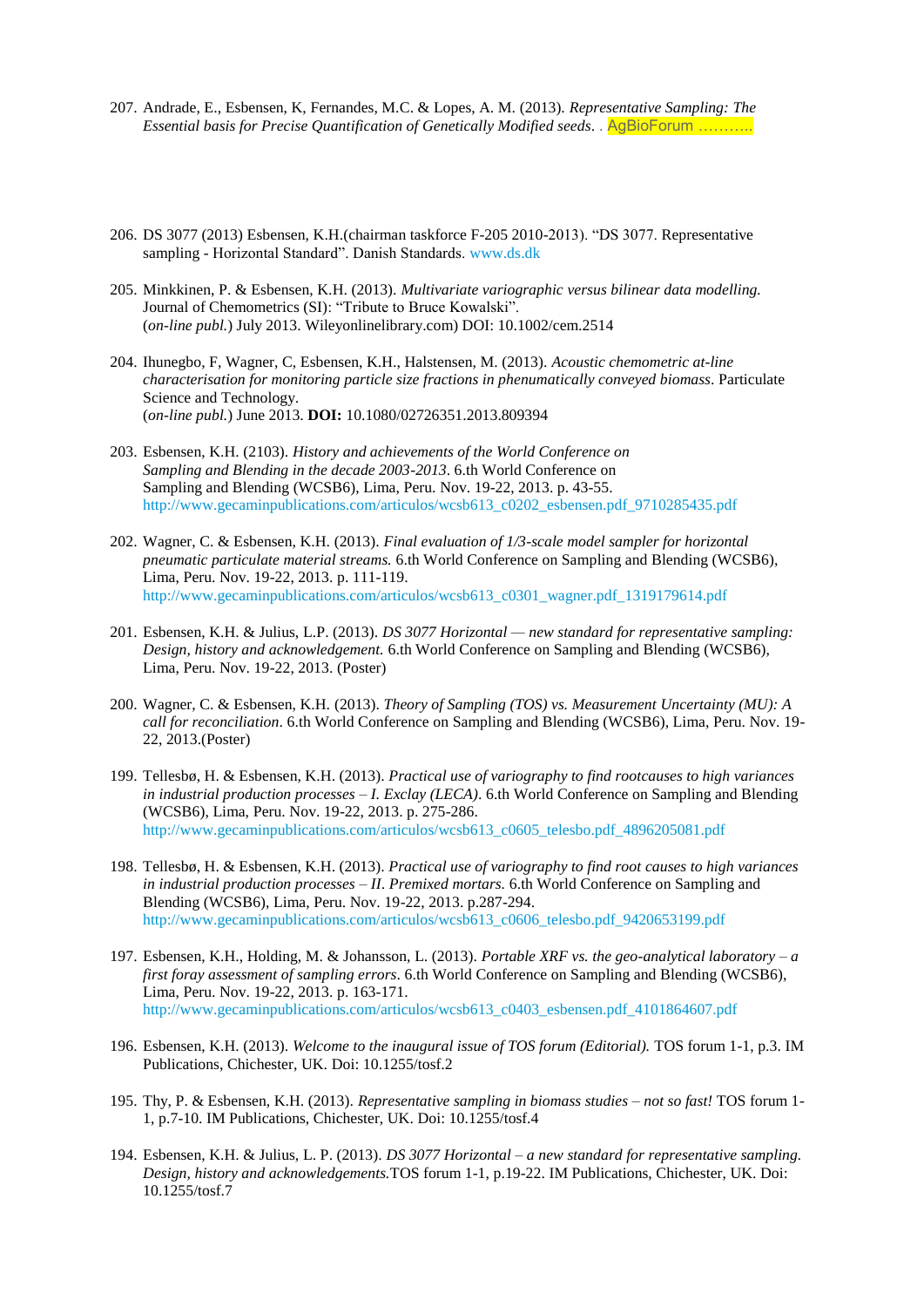- 193. Esbensen, K.H., Pitard, F. & Paoletti, C. (2013). *Sampling errors undermine valid genetically modified organism (GMO) analysis.* TOS forum 1-1, p.25-26. IM Publications, Chichester, UK. Doi: 10.1255/tosf.9
- 192. Lyman, G.J. & Esbensen, K.H. (2013). *"Critique of Gy's Sampling Theory": Misplaced expectations of Wikipedia's democratic intentions.* TOS forum 1-1, p.28-30. IM Publications, Chichester, UK. Doi: 10.1255/tosf.11
- 191. Voutchkova, D.D, Kristansen, S.M, Hansen, B, Ernstsen, V, Sørensen, B. & Esbensen, K.H. (2013). *High Iodine Danish Groundwaters – A Multivariate Data Analytical Suray*. Envir. Geochemistry and Health.
- 190. Esbensen, K.H, Geladi, P. & Larsen, A. (2013). *Mythbusters in Chemometrics, 8: Myth: Partial least squares calibrations last forever if done by modern stable instruments!* NIR news, 24, 6. p. 18-19
- 189. Esbensen, K.H, Geladi, P. & Larsen, A. (2013). *Mythbusters in Chemometrics, 7: Process neasr infra red calibratyiion spectra and references samples can alwys be nmade to match properly.* NIR news, 24, 4. p. 23-25
- 188. Esbensen, K.H, Geladi, P. & Larsen, A. (2013). *Mythbusters in Chemometrics, 6: The replication Myth – 2: Quantifying empirical sampling plus analysis variability.* NIR news, 24, 3. p. 15-17
- 187. Appel, P. W. U., Hansen, B.G. & Esbensen, K. H.: *Medical Geology - Contributions from Scandinavia* (2013). Proceedings 24.th Colloq. of African Geology (CAG24), p. 322 (abstract). Asfawossen A. (Ed.)
- 186. Esbensen, K.H, Geladi, P. & Larsen, A. (2013). *Mythbusters in Chemometrics, 5: The replication Myth - 1.*  NIR news, 24, 1. p. 18-20
- 185. Wagner, C., Esbensen, K.H.(*2013*). *Design principles and development of fit-for-purpose samplers: computer vs. physical modelling approaches.* in Esbensen, K.H. Minkkinen, P. 20XX: Representative Sampling – in Science, Technology and Industry, WILEY (*in prep*).
- 184. Wagner, C., Ihunegbo, F.N., Halstensen, M., Esbensen, K.H. 2012: Acoustic chemometrics for material composition quantification in pneumatic conveying - The critical role of representative reference sampling. Powder Technology 237 (2013), p. 506-513, doi:10.1016/j.powtec.2012.12.036.
- 183. Esbensen, K.H, Geladi, P. & Larsen, A. (2012). *Mythbusters in Chemometrics, 4: Resolving the resolution myth.* NIR news 23, 7. p. 17-19
- 182. Esbensen, K.H, Geladi, P. & Larsen, A. (2012). *Mythbusters in Chemometrics, 3: Concentration is a fixed, immutable porperty.* NIR news, 23, 5. p. 17-19.
- 181. Esbensen, K.H, Geladi, P. & Larsen, A. (2012). *Mythbusters in Chemometrics, 2: The myth of the small validation error - beware of over-fitting.* NIR news, 23, 2. p. 19-22.
- 180. Esbensen, K.H, Geladi, P. & Larsen, A. (2012). *Mythbusters in Chemometrics, 1:* NIR news, vol. 23, 1. p. 11-21.
- 179. Rosenberg, P, K.H. Esbensen, R.H. Juhler (2012). Afslutning af vurderingen af det oprindelige KUPA Sand projekt mht. sorptionens afhængighed af jord-parametre (GEUS 2012). Afrapportering til Miljøstyrelsen for opgaven (GEUS J. nr. 200-00004).
- 178. Esbensen, K.H. (2012). Multivariate Data Analysis in Practice. Introduction to Multivariate Data Analysis and Experimental Design. 5.th Ed.CAMO Publishers © 1994-2012. ISBN 82-993330-3-2.
- 177. Thorling, L, Brüsch, W. & K.H. Esbensen (2012). *Fordeling af pesticider i datasæt med focus på fladekilde/punktkilde karakteristika. Statistisk analyse*. *Appendix M2*. Miljøstyrelsen. Miljøprojekt nr. 1502, 2013. [www.mst.dk](http://www.mst.dk/)
- 176. Wagner, C. & K.H. Esbensen (2012). *Theory of Sampling (TOS) vs. Measurement Uncertainty (MU)*. 8.th International Conference on Analysis of Geological and Environmental Materials (GEOANALYSIS 2012), 16-21 Sept. 2012 Buzios, Brazil (*poster*)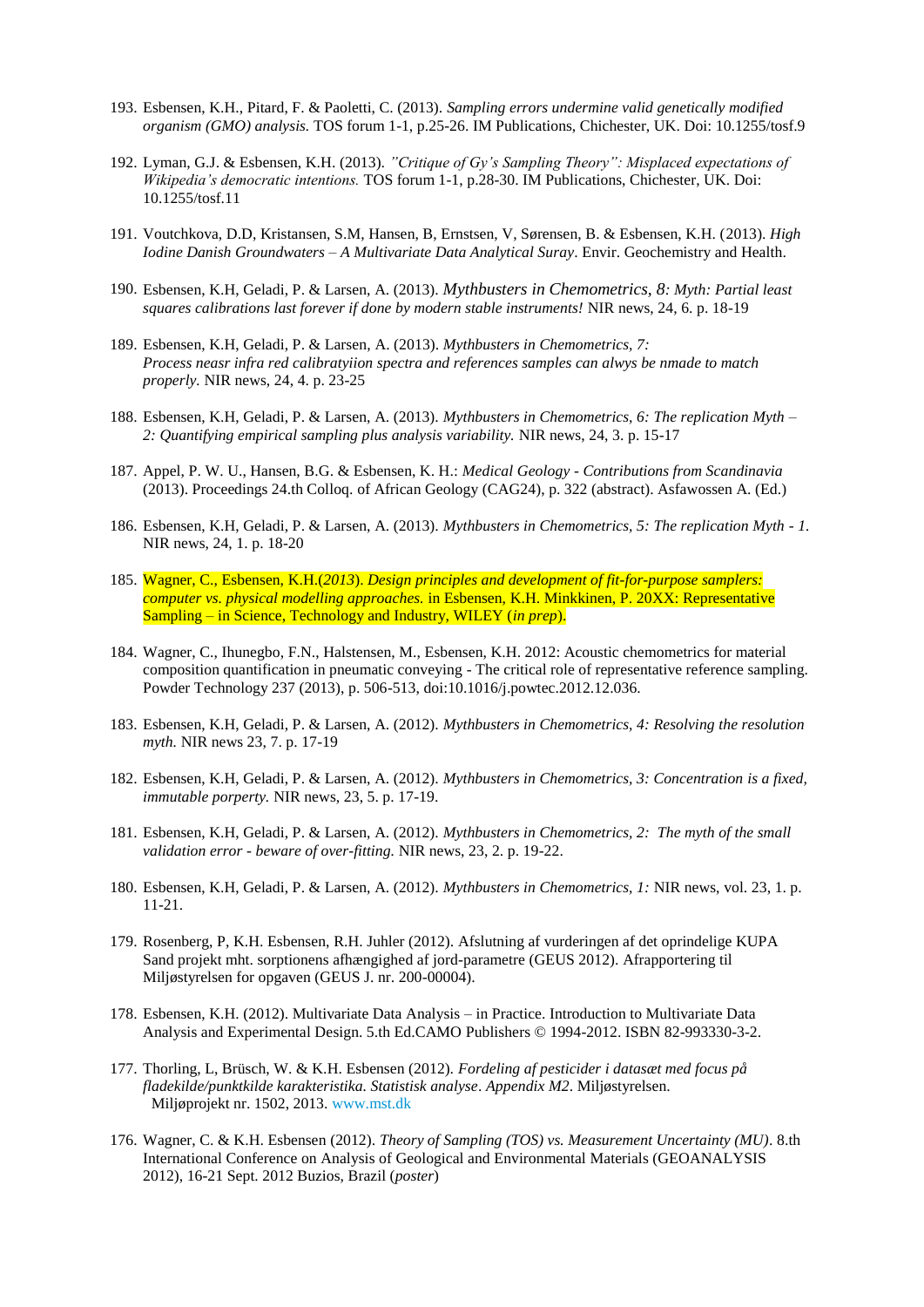- 175. Esbensen, K.H. (2012). *The critical role of representative sampling*. Invited keynote lecture SAMPLING 2012, August 21-22, Perth. Proceedings p. 9-12. Australian Institute of Mining and Metallurgy (AusIMM) Publ.series No 7/2012. Dominy, S. (Ed.) ISBN 978 1 92152269 7
- 174. Wagner, C., Esbensen, K.H., 2012. Representative sampling of suspended particulate materials in horizontal pneumatic conveying systems: evaluating the 'EF-sampler' prototype. Journal of Chemical Engineering & Process Technology, 2012, 3:5.<http://dx.doi.org/10.4172/2157-7048.1000139>
- 173. Esbensen, K.H., Bedard, P. & Kvaal, K. (2012). *Heterogeneity characterisation for sampling and analysis*. 22.nd V.E. Goldschmidt Conference, Montreal June 24-29, 2012 (*abstract*)
- 172. Esbensen, K.H., Paoletti, C. & Minkkinen, P. (2012). *Representative sampling of large kernel lots – I. Theory of Sampling and variographic analysis.* Trends in Analytical Chemistry (TrAC), **32** pp.154-165 doi:10.1016/j. trac.2011.09.008
- 171. Minkkinen, P., Esbensen, K.H. & Paoletti, C. (2012). *Representative sampling of large kernel lots – II. Application to soybean sampling for GMO control*. Trends in Analytical Chemistry (TrAC), 32 pp. 166- 178 xx. doi:10.1016/j.trac.2011.12.001
- 170. Esbensen, K.H., Paoletti, C. & Minkkinen, P. (2012). Representative sampling of large kernel lots III. General Considerations on sampling heterogeneous foods. Trends in Analytical Chemistry (TrAC), **32** pp. 179-184 doi:10.1016/j.trac.2011.12.002
- 169. Møller, H., Giselsson, T.M., Wurzbach, R. & Esbensen, K.H. (2012). *Analysis of Grease in Wind Turbine bearings – a tool for condition monitoring.* LUBMAT conference, June 6-8, 2012. Barcelona. Proceedings.
- 168. Chieregati, A.C., Pitard, F. & K.H. Esbensen (20XX). *The comparation sampling cross concept*. Mineral Processing & Extractive Metallurgy Review (*in prep*)
- 167. Madsen, M., Ihunegbo, F.N. Holm-Nielsen, J.B. Halstensen, M. & K.H. Esbensen (2012). On-line near infrared monitoring of ammonium and dry matter in bioslurry for robust biogas production: a full-scale feasibility study. J. Near Infrared Spectrosc. vol 20, 635-645.
- 166. Chieregati, A.C., Frontini, B.B., Carvalho, D.B., Pitard, F.F. & Esbensen, K.H. (2012). Validcao de novo amostrador de furos de desmonte para fins de reconciliacao (Validation of a new blasthole sampler for reconcialiation purposes). Mineracao (Mining). R. Esc. Minas, Ouro Preto, 65(1), 135-140, jan-mar. 2012. ISSN 0370-4467
- 165. Wagner, C., Esbensen, K., H., 2011. *A critical review of sampling standards for solid biofuels – Missing contributions from the Theory of Sampling (TOS)*. Renewable and Sustainable Energy Reviews, 16 (2011), 504-517.
- 164. Madsen, M. Holm-Nielsen, J.B. & K.H. Esbensen (2011). *Monitoring of Anaerobic Digestion Processes: A Review Perspective.* Renewable and Sustainable Reviews, 15 (2011), 3141-3155.
- 163. Grøn, O, Palmér, S, Stylegar, F-A, Esbensen, K, Kucheryavski, S & Aase,S (2011). *Interpretation of Archeological small-scale features in spectral images.*  Journal of Archaeological Science 38 (2011), 2024–2030.
- 162. Ihunegbo, F.N. Madsen, M. Esbensen, K.H. Holm-Nielsen, J.B. & M. Halstensen (2011). *Acoustic chemometric prediction of total solids in bioslurry: A full-scale feasibility study for on-line biogas process monitoring.* Chemometrics and Intelligent Laboratory Systems (2012), vol. 110(1), p.135-143. doi 10.1016/j.chemolab.2011.10.009
- 161. Holm-Nielsen, J.B. & K.H. Esbensen (2011). *Monitoriong of Biogas Test Plants – A Process Analytical Technology Approach*. Journal of Chemometrics, Special Issue: "WSC-7: 7th Winter Symposium on Chemometrics", vol. 25, Issue 7, p. 357–365, July 2011. doi: 10.1002/cem.1344
- 160. Chieregati, A.C, Pignatari, L.E.C, Pitard, F.F & K. H. Esbensen (2011). *A segmented reconciliation matrix approach to monitor gold operations and reserve estimation*. COM 2011/World Gold 2011, Montreal, Canada, Oct. 2011. Proceedings, p. 749-758.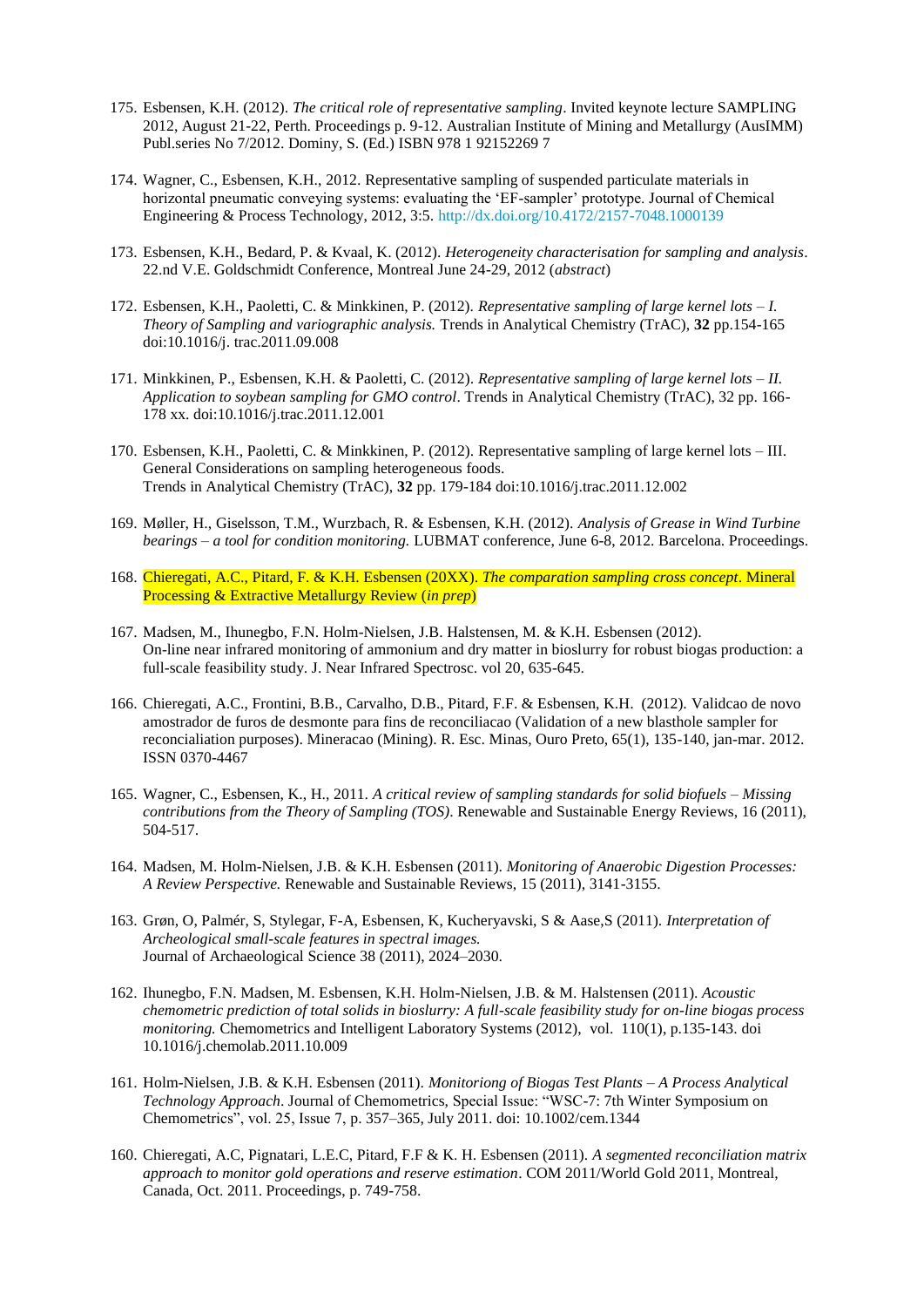- 159. Chieregati, A.C. Frontini, B.B. Carvalho, D.B. Pitard, F. & K.H. Esbensen (2011). *Experimental validation of new blasthole sampler for short time planning*. *in* Alfaro, Magri, Pitard (Ed.s) Proceedings 5.th World Conference of Sampling and Blending (WCSB5). October 25-28, 2011, Santiago de Chile. p.345-352. ISBN 978-956-8504-59-5
- 158. Esbensen, K.H. & P. Minkkinen (2011). *Illustration of sampling standards – how to quarantee complete understanding and TOS-compliance? in* Alfaro, Magri, Pitard (Ed.s) Proceedings 5.th World Conference of Sampling and Blending (WCSB5). October 25-28, 2011, Santiago de Chile. P. 57-65. ISBN 978-956- 8504-59-5
- 157. Wagner, C, Faust, H. & K.H. Esbensen (2011). *Experimental testing of 1/3-scale model sampler for horizontally ducted particulate material streams*. *in* Alfaro, Magri, Pitard (Ed.s) Proceedings 5.th World Conference on Sampling and Blending (WCSB5), October 25-28, 2011, Santiago de Chile. P. 446-451. ISBN 978-956-8504-59-5
- 156. Tellesbø, H, Andersen, P, B. & K.H. Esbensen (2011). *Segregation, friability and sampling during handling and transport of Leca for use in mortars*. *in* Alfaro, Magri, Pitard (Ed.s) Proceedings 5.th World Conference on Sampling and Blending (WCSB5), October 25-28, 2011, Santiago de Chile. P. 446-451. p. 361-370. ISBN 978-956-8504-59-5
- 155. Ergon, R, Halstenen, M & K.H. Esbensen (2011). *Model Choice and Squared Prediction Errors in PLS Regression*. Journal of Chemometrics, vol 25, Issue 6, p. 301–312, June 2011 doi: [10.1002/cem.1356](http://dx.doi.org/10.1002/cem.1356)
- 154. De Andrade, E., Esbensen K.H., Fernandes, M.C. & Lopes, A.M. (2011). *Amostragem representative para uma quantificao precisa de sementes geneticamente modificadas*. p 604-615 *in* Coelha, P.S. & Reis, P. (Eds). Agrorrural – Contributos Cientificos. ISBN 978-972-27-2022-9
- 153. Wagner, C. & K.H. Esbensen (2011). *A Systematic Approach to Assessing measurement Uncertainty for CO<sup>2</sup> Emissions from Coal-fired Powerplants – Missing Contributions from the Theory of Sampling (TOS)*. Chemical Engineering Research and Design. Vol. 89, Issue 9 (Special Issue on Carbon Capture & Storage), p. 1572-1586 [doi:10.1016/j.cherd.2011.02.028](http://dx.doi.org/10.1016/j.cherd.2011.02.028)
- 152. Esbensen, K.H. & Geladi, P. (2010). *Principles of Proper Validation: use and abuse of re-sampling for validation.* Journal of Chemometrics, vol 24, 168-187. (www.interscience.wiley.com) DOI: 10.1002/cem.1310
- 151. Esbensen, K.H. & Mortensen, P. (2010). *Process Sampling (Theory of Sampling, TOS) – the Missing Link in Process Analytical Technology (PAT)*. in Bakeev, K. A. (Ed.) Process Analytical Technology. 2.nd Edition. pp. 37-80. Wiley. ISBN 978-0-470-72207-7
- 150. Kucheryavskiy, S.V., K.H. Esbensen & A. Bogomolov (2010). Monitoring of pellet coating process with multivariate image analysis – a feasibility study. Proceedings. 11.th Scandinavian Symposium on Chemometrics (SSC11). *Journal of Chemometrics*. **24**, pp. 472-480.
- 149. Halstensen, M. & Esbensen, K.H. (2010). *Acoustic Chemometric Monitoring of Industrial Production Processes*. in Bakeev, K. A. (Ed.) Process Analytical Technology. 2.nd Edition. pp. 281-302. Wiley. ISBN 978-0-470-72207-7
- 148. Lomborg, C.J. Thomsen, M.H. Steen Jensen, E & Esbensen, K.H. (2010). Power plant intake quantification of wheat straw composition for 2.nd generation bioethanol optimization – a Near Infrered Spectroscopy (NIRS) feasibility study. *Bioresource Technology*, vol 101, 1199-1205.
- 147. Esbensen, K.H. & Julius, L.P. (2009). Representative sampling, data quality, validation a necessary trinity in chemometrics. *in* Brown, S, Tauler, R, Walczak, R (Eds.) COMPREHENSIVE CHEMOMETRICS, Wiley Major Reference Works, vol. 4, pp.1-20. Oxford: Elsevier
- 146. Esbensen, K.H. & Geladi, P. (2009). Principal Component Analysis (PCA): Concept, geometrical interpretation, mathematical background, algorithms, history. *in* Brown, S, Tauler, R, Walczak, R (Eds.) COMPREHENSIVE CHEMOMETRICS, Wiley Major Reference Works, vol. 4, pp 211-226. Elsevier.
- 145. Thy, P, Esbensen, K.H. & B.M. Jenkins (2009). On representative sampling and reliable chemical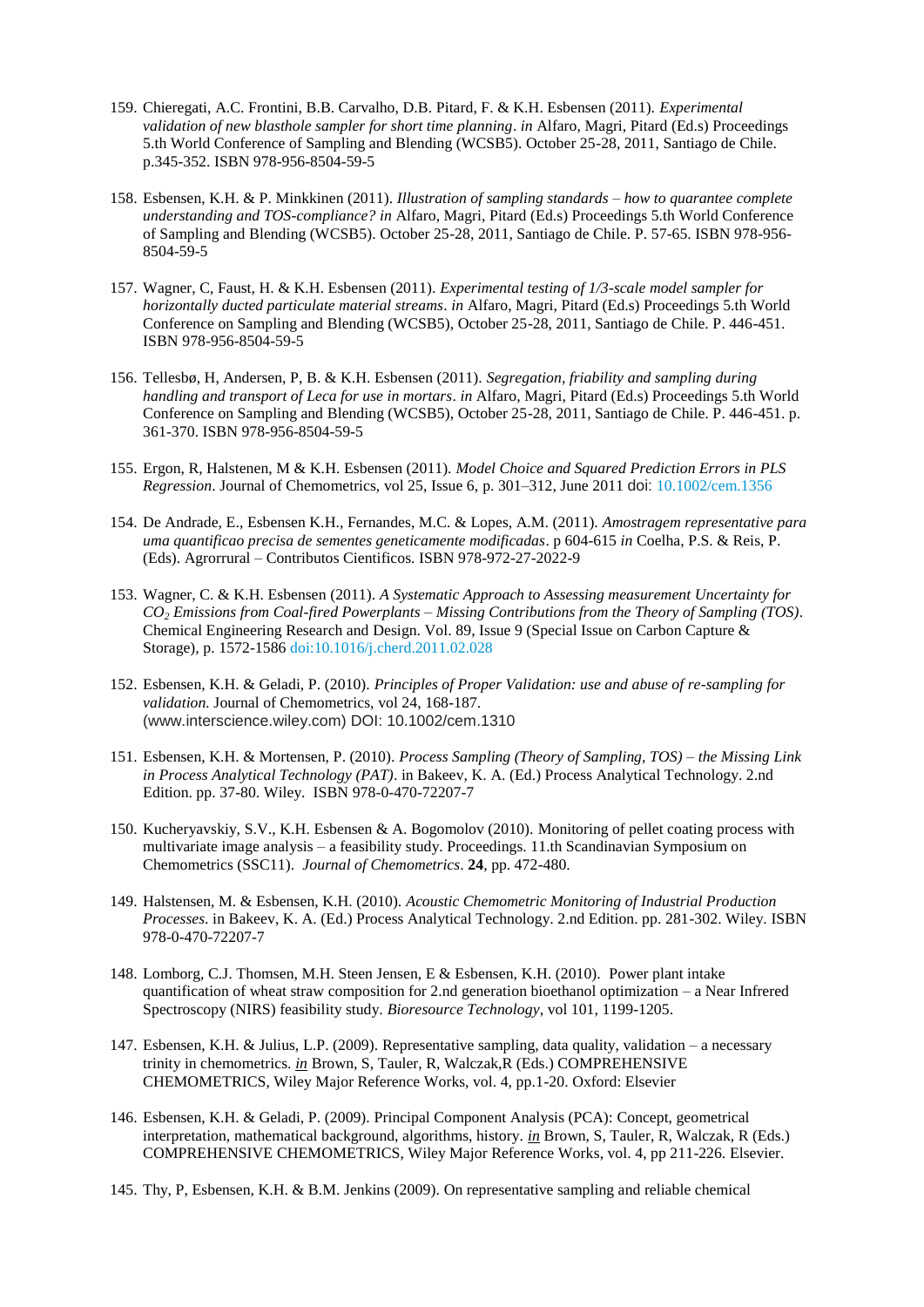characterization in thermal biomass conversion studies. *Biomass and Bioenergy*, vol. 33, pp. 1513-1519 doi:10.1016/j.biombioe.2009.07.015

- 144. Juel Lomborg, C, Holm-Nielsen, J.B, Oleskowicz-Popiel, P. & K.H. Esbensen. (2009). Near Infrared and acoustic chemometric monitoring of volatile fatty acids and dry matter during co-digestion of manure and maize silage. *Bioresource Technology*, 100 (2009) pp. 1711-1719.
- 143. Minkkinen, P & Esbensen K.H. (2009). Grab vs. composite sampling of particulate materials with significant spatial heterogeneity – a simulation study of "correct sampling errors". *Analytical Chemica Acta, vol 653, 59-70* (*2009*). doi:10.1016/j.aca.2009.08.039
- 142. Grøn, O, Stylegar, F-A, Palmer, S, Aaase, S, Orlando, P, Kucheryavskiy, S & K.H. Esbensen (2008). Practical use of multispectral satellite images in general Norwegian Cultural Heritage Management and focussed Viking Age research. Experiences from South-Western Norway. *in* Proceedings, *1.st EARSeL International Workshop "Advances in Remote Sensing for Archaeology and Cultural Heritage Management"***,** Rome, October, 2008.
- 141. Bauer, F.F., T. Naes, K. Esbensen, P.R. Young, M. du Toit & M.A. Vivier. (2008). Functional wine-omics. Blair, R.J.; Williams, P.J., Pretorius, I.S. (eds) *Proceedings of the Thirteenth Australian Wine Industry Technical Conference*, 29 July to 2 August 2007, Adelaide South Australia. Australian Wine Industry Technical Conference Inc. Adelaide, South Australia.
- 140. Bauer, R, Nieuwoudt, H., Bauer, F. Kossman,J., Koch, C. & K.H. Esbensen. (2008). FTIR Spectroscopy for Grape and Wine Analysis. *Analytical Chemistry.* March 1, 2008 p. 1371-1379
- 139. Holm-Nielsen, J.B, Juel Lomborg, C, Oleskowicz-Popiel, P. & K.H. Esbensen (2008). On-line near infrared monitoring of glycerol-boosted anaerobic digestion processes – evaluation of process analytical technologies. *Biotechnology and Bioengineering*. Vol. 99, No.2, Feb. 2008. p. 302-313
- 138. Tønning, E, Nørgård, L, Engelsen, S.B, Pedersen, L & K H Esbensen (2008) Single-kernel near infrared analysis of bulk wheat heterogeneity – a theory of sampling reference study. *NIRNEWS*, vol. 19, No. 1. p. 4-7. DOI: 10.1255/nirn.1057
- 137. Esbensen, K.H. & T.T. Lied (2007). Principles of Multivariate Image Analysis (MIA) *in* Remote Sensing, Technology and Industry. Chap 2. (17-42) in Grahn & Geladi (Eds) *Techniques and Applications of Hyperspectral Image Analysis*. Wiley. 2007. ISBN 978-0-470-01086-0
- 136. Esbensen, K.H. & T.T. Lied (2007). Principles of Image Cross-validation (ICV): Representative Segmentation of Image Data Structures. Chap. 7. (155-180) *in* Grahn & Geladi (Eds) *Techniques and Applications of Hyperspectral Image Analysis.* Wiley. 2007. ISBN 978-0-470-01086-0
- 135. Swanepoel, M. & K.H. Esbensen (2007). Representative sampling at the grape intake: A critical issue often forgotten. *Australian and New Zealand Grapeowner and Winemaker*, No. 521. p. 32-37. ISSN 0727- 3606
- 134. Esbensen, K.H, Ade, P.M, Zuta, J. F, Bogen, K. & K. Møen (2007). Acoustic chemometrics of complex natural systems: flume test rig feasibility studies for monitoring river bed-load sediment transportation processes. *Journal of Chemometrics*, vol. 20, 459-473 (2007)
- 133. Dahl, C.K & K.H. Esbensen (2007). Image Analytical Determination of Particle Size Distribution for Natural and Industrial Bulk Solid Aggregates. *Chemometrics and Intelligent Laboratory Systems*, vol. 89, issue 1, 9-25 (2007)
- 132. Esbensen, K.H, H.H.Friis-Petersen, L. Petersen, J.B. Holm-Nielsen & P.P.Mortensen (2007). Representative process sampling – in practise: Variographic analysis and estimation of Total Sampling Errors (TSE). Proceedings 5.th Winter Symposium of Chemometrics (WSC-5), Samara 2006. *Chemometrics and Intelligent Laboratory Systems, Special Issue*, vol. 88, No.1, 41-49 (2007).
- 131. Holm-Nielsen, J.B, H.Andree, H. Lindorfer & K.H. Esbensen (2007). Transflexive embedded near infrared monitoring for key process intermediates in anaerobic digestion/biogas production. *J. Near Infrared Spectroscopy, vol. 15*, 123-135 (2007)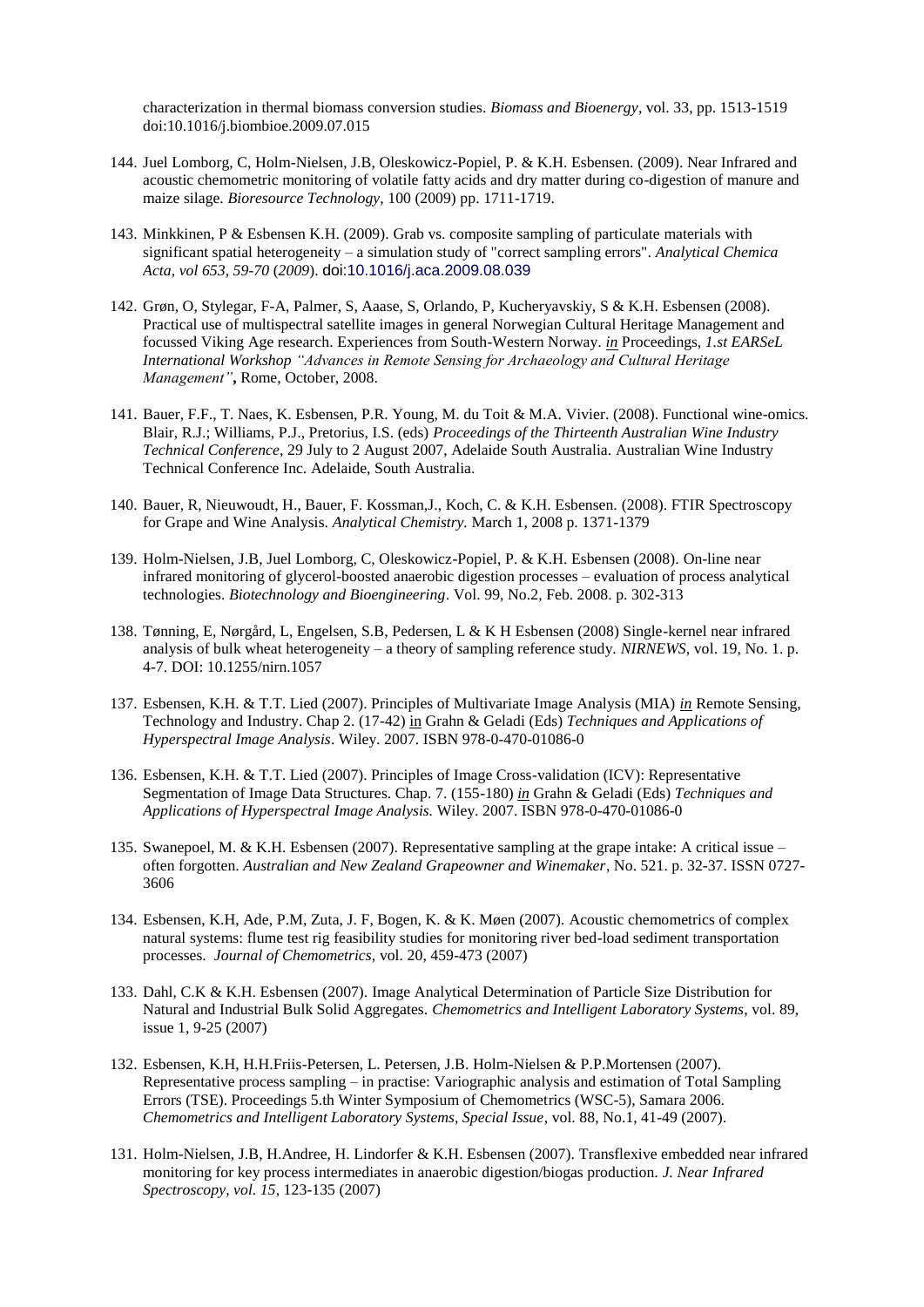- 130. Esbensen, K.H. & M. Swanepoel (2007). Representative sampling at the weighbridge: A critical issue for the wine industry. *Proceedings 3.rd World Conference on Sampling and Blending (WCSB3)*, Porto Alegre, 23-25 Oct. 2007. (480-494). ISBN 978-85-61155-00-1
- 129. Petersen Julius, P, Hovgård,S, Hinz, J, Langdahl, M. & K. H. Esbensen (2007). Interaction of specific 1-D deployment schemes and meso-scale sampling of elongated lots of free-flowing aggregate materials. *Proceedings 3.rd World Conference on Sampling and Blending (WCSB3)*, Porto Alegre, 23-25 Oct. 2007. (445-468). ISBN 978-85-61155-00-1.
- 128. Rasmussen, J, J. Eriksen, E. Steen Jensen, K.H. Esbensen & H. Høgh-Jensen (2007). In-situ Carbon and Nitrogen dynamics in ryegrass-clover mixtures: Transfers, deposition and leaching. *Soil Biology & Biochemistry*, p 804-815.
- 127. Madsen, M, Holm-Nielsen, J B & K.H. Esbensen (2007). Et skridt nærmere online regulering af biogasanlæg med kemometri. *Dansk Kemi*, vol. 88, nr. 9, 18-20 (septermber 2007).
- 126. Esbensen, K.H. (2007). Uens indhold skyldes ofte fejl ved udtagning af prøverne. *Hyologisk*, juni 2007, 10-12.
- 125. Gustavson, K, Jensen, A. & K. K. Esbensen (2007). Fremtidssikret prøvetag-ningsplan for Esbjerg Havn. Rapport til Kystdirektoratet. *Rapport: projekt no. 54523, Dansk Hydraulisk Institut (DHI)* (**konfidentiel**)
- 124. Esbensen, Kim H. (2007). Chemometrics in Russia: the first five-year plan fulfilled! *Chemometrics and Intelligent Laboratory Systems*, Vol. 88, No.1, 1-2.
- 123. Lomborg, C.J, L. Wiebe & K.H. Esbensen (2007). At-line determination of octanoic acid in cultivation broth - an Electronic Tongue (ET) feasibility study. *Journal of Biotechnology*, 162-169.
- 122. Sjøland, J.A, Sidelmann, J.J, Brabrand, M, Pedersen, R.S, Pedersen, J.H, Esbensen, K.H, Standeven, K.F, Ariëns, R.A.S & Gram, J. (2007). Fibrin clot structure in patients with end-stage renal disease". *Thrombosis and Haemostasis*, vol. 98, p. 339-345.
- 121. Mortensen, P.P. & K.H. Esbensen (2006). Development of TOS-correct evaluation procedures for primary, secondary and tertiary process sampling: dry formulated enzymes. (*proprietary - part of Ph.D. thesis, 2006*)
- 120. Halstensen, M, P. de Bakker, K.H. Esbensen (2006). Acoustic chemometric monitoring of an industrial granulation production process – a PAT feasibility study. *Chemometrics and Intelligent Laboratory Systems*, vol.84, p 88-97.
- 119. Tønning, E, L. Nørgård, S.B. Engelsen, L. Pedersen, K.H. Esbensen. (2006). Protein heterogeneity in wheat lots using single-seed NIR - a Theory of Sampling (TOS) breakdown of all sampling and analytical errors. *Chemometrics and Intelligent Laboratory Systems*, vol. 84, 142-152.
- 118. Dahl, C.K, P.Minkkinen & K.H. Esbensen (2006). Image Analytical Monitoring of Paper Quality: A Feasibility Study. *TAPPI Journal*, Nov. 2006, p. 18-24.
- 117. Holm-Nielsen, J.B, C.K. Dahl & K.H. Esbensen (2006). Representative sampling for process analytical characterisation of heterogeneous bio-slurry systems - a reference study of sampling issues in PAT. *Chemometrics and Intelligent Laboratory Systems*, vol. 83, 114-126.
- 116. Petersen L. & K. H. Esbensen (2005). Representative Process Sampling for Reliable Data Analysis a Tutorial. *Journal of Chemometrics*, vol. 19, Issue 11-12. p. 625-647.
- 115. Halstensen M, de Bakker P & Esbensen K H (2005). Acoustic Chemometric Monitoring of Fluidized Bed Granulation. Part I. *Powder Handling & Processing*, vol. 17, No. 4, 206-211.
- 114. Esbensen, K.H. & Petersen, L. (2005). Sampling in practise: a TOS toolbox of unit operations. *Proceedings* Baltic Biorefinery Symposium (BBS), May 26-28 2005. AAUE, Esbjerg. P. 129-140. ISBN 87-7606-009-8.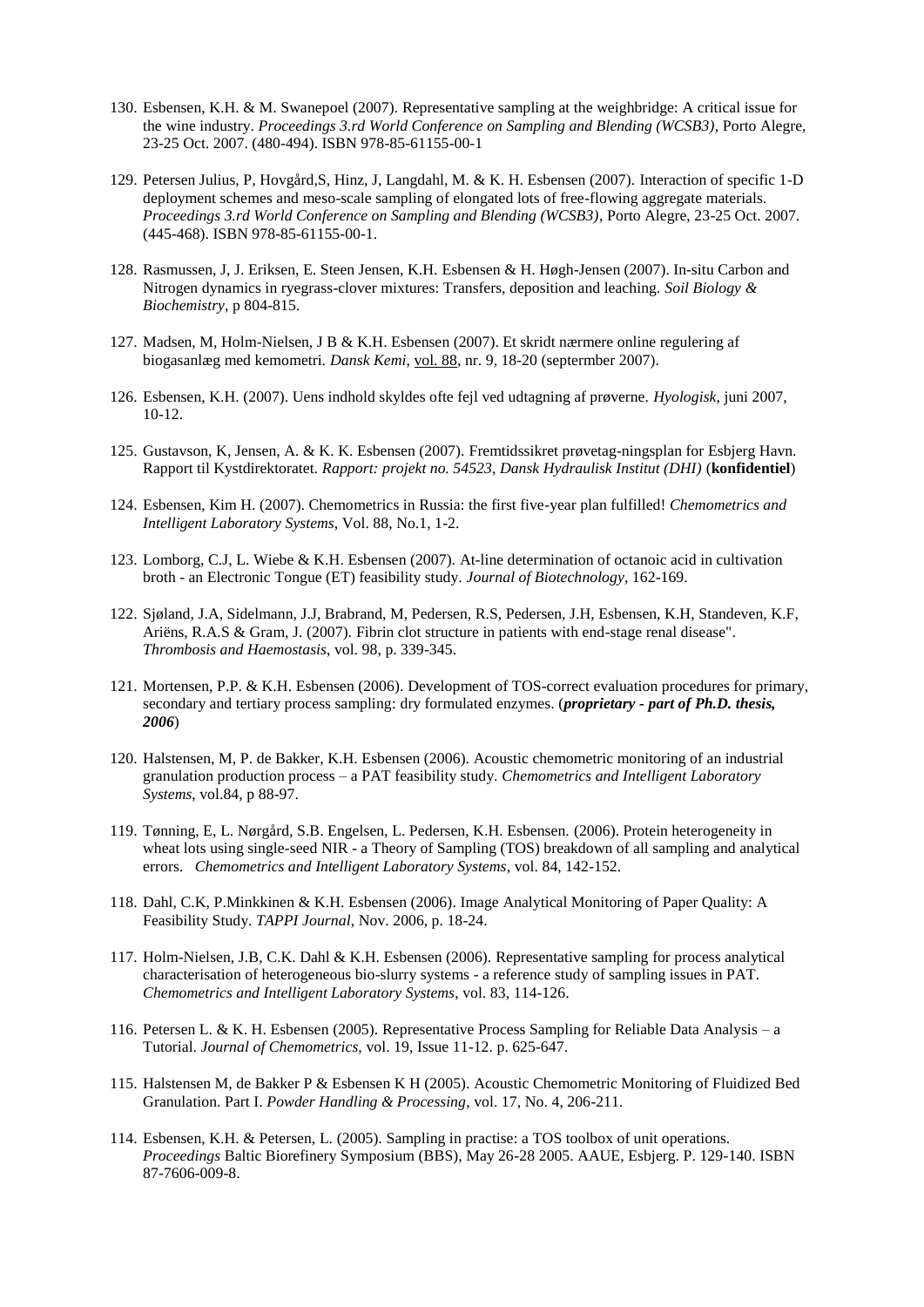- 113. Petersen, L. & Esbensen, K.H. (2005). Representative sampling of animal feed and mixtures in the Danish agricultural sector. *Proceedings* 2nd World Conference on Sampling and Blending (WCSB2), May 12-15, 2005. Brisbane. P. 215-218, AusIMM, ISBN 1920806288.
- 112. Møller, H.S. & Esbensen, K.H. (2005). Representative sampling of wood chips 2nd World Conference on Sampling and Blending (WCSB2). *Proceedings* 2nd World Conference on Sampling and Blending (WCSB2), May 12-15, 2005. Brisbane. P. 255-208, AusIMM, ISBN 1920806288.
- 111. Mortensen, P.P. & Esbensen K.H. (2005). Optimisation of an image analytical system for bulk materials using the Theory of Sampling. *Proceedings* 2nd World Conference on Sampling and Blending (WCSB2), May 12-15, 2005. Brisbane. P. 45-54, AusIMM, ISBN 1920806288.
- 110. Esbensen, K.H. (2005). A multivariate perspective on Gy's Theory of Sampling first foray. *Proceedings* 2nd World Conference on Sampling and Blending (WCSB2), May 12-15, 2005. Brisbane. P. 9. AusIMM, ISBN 1920806288.
- 109. Petersen, L & Esbensen, K.H. (2005). Sampling in Practice A TOS Toolbox of Unit Operations. "Progres in chemometric research". *Proceedings* WSC3: 3.rd Winter School of Chemometrics, Russia, Nova publishers, NY, p. 245-263.
- 108. Petersen, L, Minkkinen, P. & Kim H. Esbensen (2005). Representative Sampling for reliable data analysis: Theory of Sampling. *Chemometrics and intelligent laboratory systems*, vol. 77, issue 1-2, p. 261-277.
- 107. Rodionova, O.Ye, Esbensen, K.H, Pomerantsev, A (2005). Application of SIC (Simple Interval Calculation) for object status classification and outlier detection comparison with regression approach. *Journal of Chemometrics*, vol.19, 402-413.
- 106. Esbensen, K.H. (2004) 50 years of Pierre Gy's "Theory of Sampling" a tribute. in Special Issue: 50 years of Pierre Gy's Theory of Sampling. Proceedings: First World Conference on Sampling and Blending (WCSB1). Esbensen & Minkkinen (Eds). *Chemometrics and Intelligent Laboratory Systems*, vol. 74, Issue 1, p. 3-6
- 105. Esbensen K, Zimmerman HD, and Grundvig S (2004) Representative sampling a geo-analytical laboratory praxis test. Geochim Cosmochim Acta, 68, A64
- 104. Petersen, L, C. Dahl, K.H. Esbensen (2004). Representative mass reduction in sampling a critical survey of techniques and hardware. in Special Issue: 50 years of Pierre Gy's Theory of Sampling. Proceedings: First World Conference on Sampling and Blending (WCSB1). Esbensen & Minkkinen (Eds). *Chemometrics and Intelligent Laboratory Systems*, vol. 74, Issue 1, p. 95-114
- 103. Sidelmann, J.J, J. Gram, J. Jespersen, K.H. Esbensen (2004). On the in vivo-ex vivo threshold significant IPE associated with human blood sampling and handling. in Special Issue: 50 years of Pierre Gy's Theory of Sampling. Proceedings: First World Conference on Sampling and Blending (WCSB1). Esbensen & Minkkinen (Eds). *Chemometrics and Intelligent Laboratory Systems*, vol. 74, Issue 1, p. 177-182
- 102. Esbensen, K. & K. Heydorn (2004). Metrology in Sampling a first foray (biological materials). in Special Issue: 50 years of Pierre Gy's Theory of Sampling. Proceedings: First World Conference on Sampling and Blending (WCSB1). Esbensen & Minkkinen (Eds). *Chemometrics and Intelligent Laboratory Systems*, vol. 74, Issue 1, p. 115-120
- 101. Esbensen, K.H. & P. Minkkinen (2004) (Eds). Special Issue: 50 years of Pierre Gy's Theory of Sampling. Proceedings: First World Conference on Sampling and Blending (WCSB1). Tutorials on Sampling: Theory and Practise. *Chemometrics and Intelligent Laboratory Systems*, vol. 74, Issue 1, 236 p
- 100. Jørgensen, P, Pedersen, J, Jensen, E Paaske & Esbensen, K.H. (2004): On-line batch fermentation process monitoring – introducing "biological process time". Journal of Chemometrics, **vol. 18**. No. 2, p.81-91.
- 99. Heydorn, K. & K. H. Esbensen (2004): Sampling and Metrology. *Accreditation and Quality Assurance*, vol. 9, Issue 7, 9. 391.396.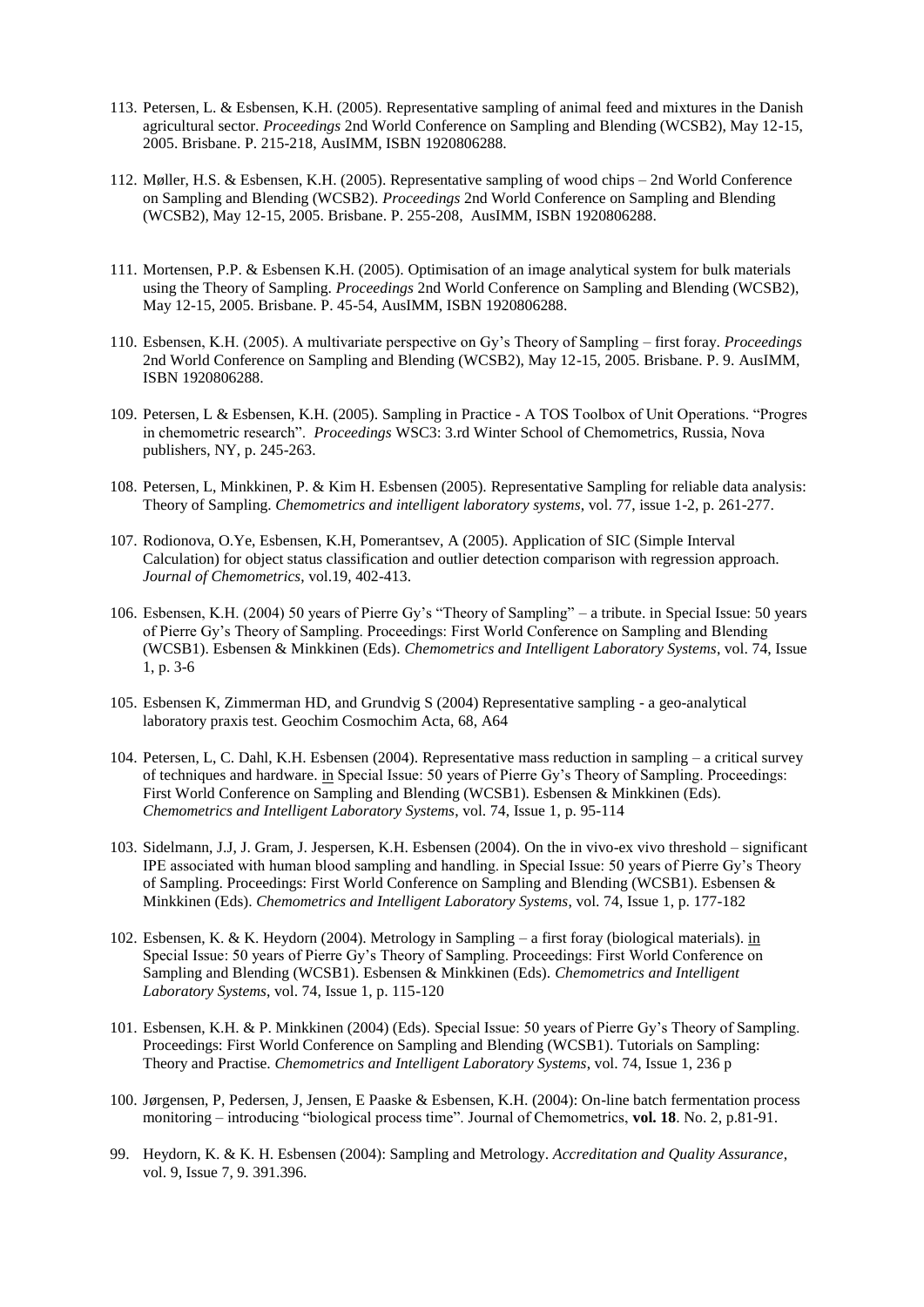- 98. K. Esbensen, D. Kirsanov, A. Legin, A. Rudnitskaya, J. Mortensen, J. Pedersen, L. Vognsen, S. Makarychev-Mikhailov, Yu. Vlasov (2004) Fermentation monitoring using multisensor systems: feasibility study of the electronic tongue *Analytical and Bioanalytical Chemistry*, 2004, **Vol. 378,** pp.391- 395.
- 97. Huang, J, Wium, H, Qvist, K & Esbensen, K.H. (2003). Multi-way Methods in Image Analysis Relationships and Applications. *Chemometrics and Intelligent Laboratory Systems*, **vol. 66** (2003) 141- 158.
- 96. Heydorn, K. & Esbensen, K,H, (2003): Sampling V. Kan man stole på vores resultater? Dansk Kemi, vol. 84, nr. 5, April 2003.
- 95. Höskuldsson, A. & K.H. Esbensen (2003): Multivariate data analysis: *quo vadis?* II. Levels of datamodelling objectives and possibilities. Journal of Chemometrics, **vol. 17,** 45-52.
- 94. Esbensen, K.H. & A. Höskuldsson (2003): Multivariate data analysis: *quo vadis?* I. Object-oriented data modelling (OODM). Journal of Chemometrics, **vol. 17**, 33-44.
- 93. Huang, J, S. Ose, Sunil de Silva, K. H. Esbensen (2003): Non-invasive monitoring of powder breakage during pneumatic transportation using acoustic chemometrics. Powder Technology, **vol. 129** (2003), 130- 138.
- 92. Esbensen, K.H, L. Petersen, Casper K. Dahl, H.H. Friis Pedersen, L.P. Houmøller (2002). Sampling IV: Teoretiske relationer og didaktiske eksempler. Dansk Kemi **vol. 83**, nr. 12, 24-28.
- 91. Esbensen, K.H, H.H. Friis Pedersen, L.P. Houmøller, L. Petersen, C. Dahl, A. Ørnskov, J, Johnsen, L.Højbjerg (2002): Sampling III – Laboratoriesampling for kemisk analyse. Dansk Kemi, **vol. 83**, nr. 11, 51-54.
- 90. Esbensen, K.H, L. Petersen, Casper K. Dahl, H.H. Friis Pedersen, L.P. Houmøller (2002): Sampling II "the missing link" for analytisk kemi og kemometri. Dansk Kemi, **vol. 83**, nr. 10, 37-40.
- 89. Esbensen, K.H, L. Petersen, C K. Dahl, H.H. Friis Pedersen, L.P. Houmøller (2002): Sampling I "the missing link" for analytisk kemi og kemometri. Dansk Kemi **vol. 83**, nr. 9, 64-67.
- 88. Esbensen, K.H. (2002): Drushbametrics 1, The First Russian Chemometrics Winter School (Meeting report). Jour. Chemometrics (2002), **vol.16**, No. 6, 319-320.
- 87. Ergon, R. & Esbensen, K.H. (2002): PCR/PLS optimization based on noise covariance estimation and Kalman filtering theory. Jour. Chemometrics (2002), **vol.16**, No. 8-10, 401-407.
- 86. Ergon, R. & Esbensen, K.H. (2001): A didactically motivated PLS prediction algorithm. Modeling, Identification and Control, **vol. 22**, No. 3, 131-139.
- 85. Esbensen, K.H. (2001): *Multivariate Data Analysis – in practise. An introduction to multivariate data analysis and experimental design.* 5.th Ed. (Oct. 2001), 600 p. CAMO AS Publ. ISBN 82-993330-2-4.
- 84. Esbensen, K.H., Waskaas, M., Matveyev, I.H., Wolden, K.E., Lode, J.G., Lied, T.T. & Halstensen, M. (2001): Feasibility of EMF-induced pipeline wall friction reduction by PLS2- inter-calibration of acoustic chemometrics and reference laser velocimetry. Jour. Chemometrics (2001), **vol. 15**, 241-263.
- 83. Lied, T.T. & Esbensen, K.H. (2001): Principles of MIR, multivariate image regression I: Regression typology and representative application studies. Chemometrics and Intel. Lab. Systems, Special Issue: "PLS Methods", Tenenhaus & Næs (Ed.), **vol. 58** (2001), 213-226.
- 82. Huang, J. & Esbensen, K.H. (2001): *Applications of Angle Measure Technique (AMT) in image analysis – Part II. Prediction of powder functional properties and mixing components using multivariate AMT regression (MAR)*. Chemometrics and Intel. Lab. Systems, **vol. 57** (2001), issue 1, 37-56.
- 81. Huang, J. & Esbensen, K.H. (2000): *Applications of Angle Measure Technique (AMT) in image analysis - Part I. A new methodology for in situ powder characterisation*. Chemometrics and Intel. Lab. Systems, **54**,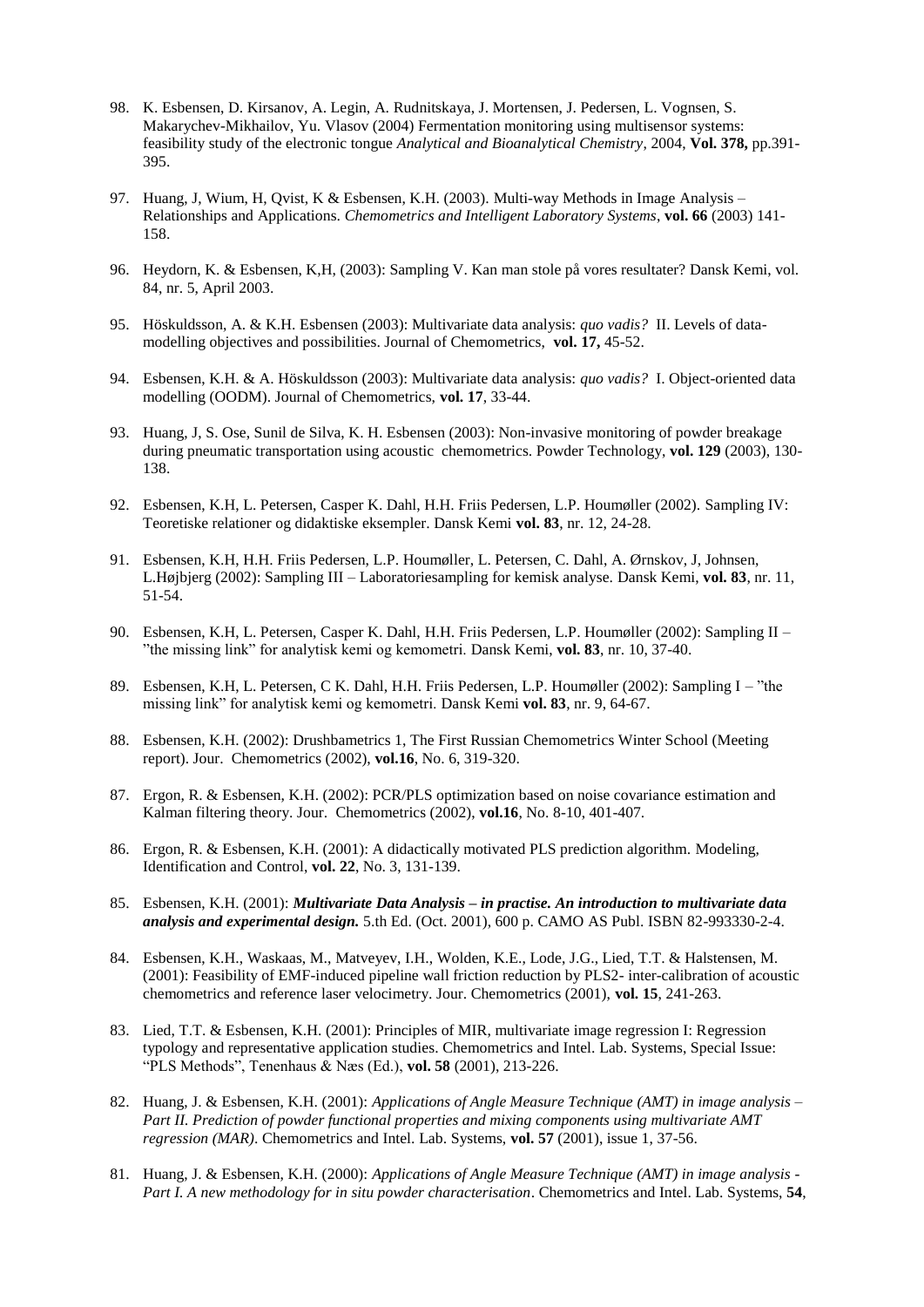1-19.

- 80. Esbensen, K.H. (2000): *Multivariate Data Analysis - in practice. An introduction to multivariate data analysis and experimental design.* (4.th Ed.) 600 p. CAMO AS. ISBN 82-993330-2-4.
- 79. Lied, T.T., Geladi, P. & Esbensen, K.H. (2000): *Multivariate image regression (MIR): implementation of image PLSR - first forays*. Jour. Chemometrics, **14**, 585-598.
- 78. Halstensen, M. & Esbensen K.H. (2000): *New developments in acoustic chemometric prediction of particle size distribution - "the problem is the solution"*. Jour. Chemometrics, 14, 463-481.
- 77. Esbensen, K.H. (Ed.) (2000): *Proceedings 6.th Scandinavian Symposium on Chemometrics (SSC6)*, Special Issue: Jour. Chemometrics, 14, No. 5-6, 404 p.
- 76. Mylvaganam, S., Halstensen, M., Engan, H. & Esbensen, K.H. (1999): *Gas density metering in ultrasonic gas flowmeters using impedance measurements and che-mometrics.* IEEE International Ultrasonics Symposium, Oct. 17- 21, Lake Tahoe.
- 75. Esbensen, K.H., Hope, B., Lied, T.T., Halstensen, M., Gravermoen,T. & Sundberg, K. (1999): *Acoustic chemometrics for fluid flow quantifications – II: A small constriction will go a long way.* Jour. Chemometrics, **13**, 209-236.
- 74. Halstensen, M., de Silva, S. & Esbensen, K.H. (1998): *Acoustic monitoring of pneumatic transport lines: from noise to information*. KONA Powder and Particle. No. 16, 170-178*.*
- 73. Esbensen, K.H., Halstensen, M., Lied, T.L., Saudland, A., Svalestuen, J., de Silva, S. & Hope B. (1998): *Acoustic chemometrics - from noise to information.* Chemometrics and Intel. Lab. Systems, **44**, 61-76.
- 72. Saudland, A., de Silva, S., Martinussen, S.E. & Esbensen, K.H. (1997): *Ikke-inntrengende overvåkning av pneumatisk pulvertransport med akustisk kjemometri; innledende undersøkelser.* in proc. Symposium i Anvendt Kemometri, Jan. 28-29 1997, DTU, Copenhagen, 73-79 (in Norwegian).
- 71. Westad, F., Esbensen, K.H. & Hope B.: *Akustikk.* Chap. 2.5 in Nortvedt, Brakstad, Kvalheim, Lundstedt (Ed.s): Anvendelse av KJEMOMETRI innen forskning og industri, p. 297-304 (in Norwegian).
- 70. Esbensen, K.H., Geladi, P., Krogh, F. & Kvaal, K. (1996): *Multivariabel bildeanalyse - kjemisk bildeanalyse*. Chap. 2.6 in Nortvedt, Brakstad, Kvalheim, Lundstedt (Ed.s): Anvendelse av KJEMOMETRI innen forskning og industri, 305-321 (in Norwegian).
- 69. Øyno, L., Tjetland, G., Esbensen, K.H., Solberg, R., Scheie, Aa. & Larsen, T. (1996): *Prediction of petrophysical parameters based on digital images*, SPEI (Society of Petroleum Engineers International), in proc. SPE European Petroleum Conference, Oct. 22-24, 1996, Milano, 341-347.
- 68. Esbensen K.H., Hjelmen, K.H. & Kvaal, K. (1996): *The AMT approach in chemometrics - first forays***.** Jour. Chemometrics, **10**, 569-590.
- 67. Selinus, O.S. & Esbensen, K.H. (1995): *Separating anthopogenic from natural anomalies in environmental geochemistry*. Journal of Geochemical Exploration*,* 55, 55-66.
- 66. Norli, H.R, Esbensen, K, Westad, F, Birkeland, K.I & Hemmersbach, P (1995): *Chemometric evaluation of urinary steroid profiles in doping control.* J. Steroid Biochem. Molec. Biol. **54**, No. 1/2, 83-88.
- 65. Esbensen, K.H., Schönkpf, S. & Midtgård, T. (1994): **Multivariate Analysis - in practice. A training package**. Ed.) 361 p. CAMO AS. ISBN 82-993330-0-8.
- 64. Kristiansen, J.I., Scheie, Aa. & Esbensen, K.H. (1993): *Permeability prediction and optimisation of core plug sampling*. in proc. 15.th European Formation Evaluation Symposium: "Integrated field studies and reservoir monitoring". SPWLA, May 5-7, 1993. Stavanger, May 5-7, 1993 (20 pp.)
- 63. Lowell, K. & Esbensen, K.H. (1993): *Is image classification really a valid technique for information*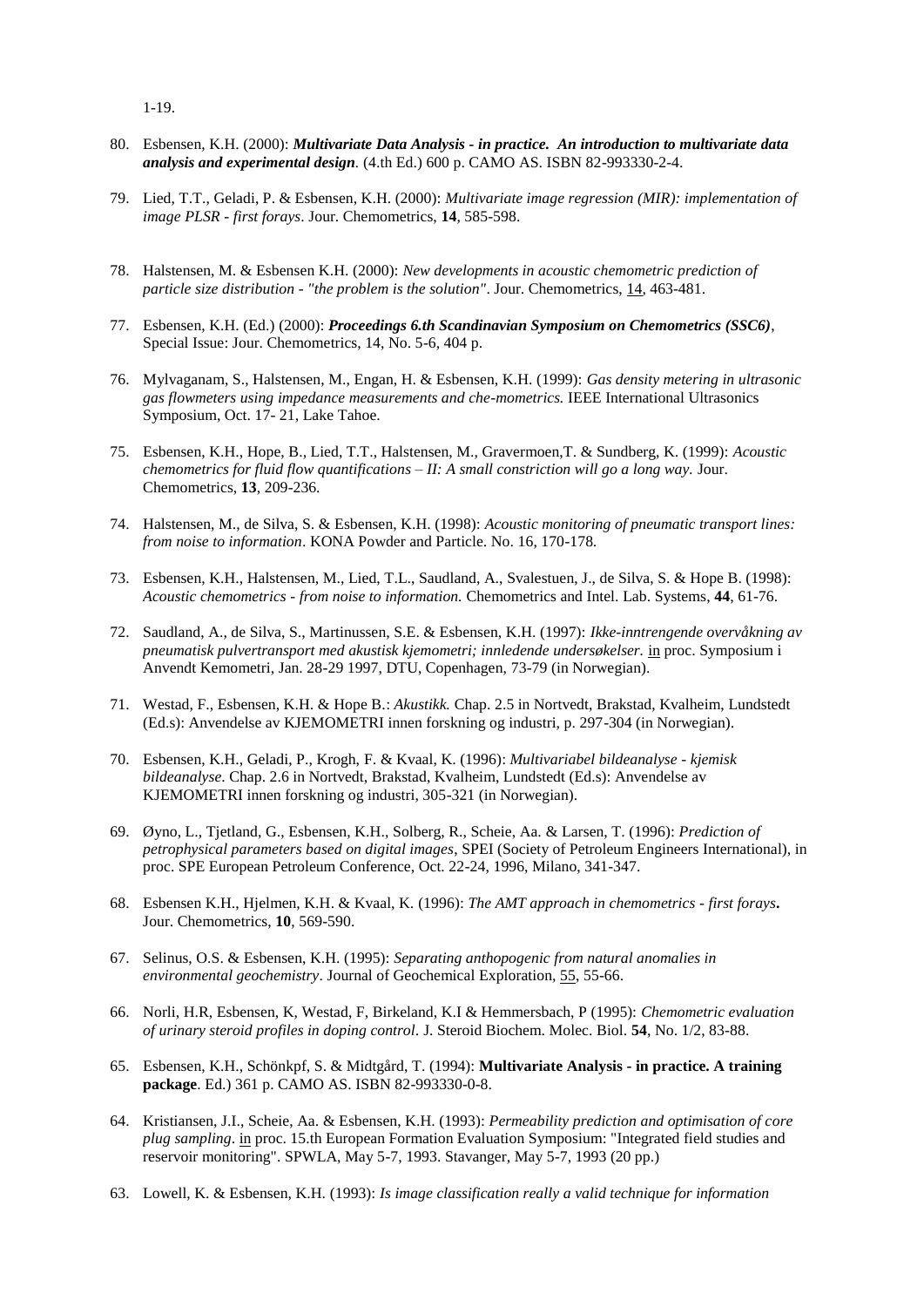*extraction - A re-examination of conventional reasons for classifying remotely sensed images*. in proc. 8th. Scandinavian Conference in Image Analysis, May 25-28, Tromsø, 973-979.

- 62. Esbensen, K.H., Edwards, G. & Eldridge, G. (1993): *Multivariate image analysis in forestry involving high resolution airborne imagery*. in proc. 8th. Scan. Conf. in Image Analysis, May 25-28, Tromsø, 953-963.
- 61. Thy, P. & Esbensen, K.H. (1993): *Seafloor spreading and the ophiolitic sequences of the Troodos complex: A principal component analysis of lava and dike compositions*. Journal of Geophysical Research, 98, No. B7, 11.799-11.805.
- 60. Kristiansen, J.I., Mikkelsen, M. & Esbensen, K.H. (1992): *A modified Leverett approach and PLSregression for integrated formation evaluation*. in proc. SCA Symposium, Stavanger, Paper 9216, 1-27.
- 59. Esbensen, K.H., Grahn, H., Geladi, P. & Bengtsson, E. (1992): *Image analysis in chemistry - II: Multivariate Image Analysis*. Trends in Analytical Chemistry (TrAC), **11**, No. 3, 121-130.
- 58. Geladi, P., Bengtsson, E., Esbensen, K.H. & Grahn, H.(1992): *Image analysis in chemistry - I: Properties of images, grey level operations, the multivariate image*. Trends in Analytical Chemistry (TrAC), **11**, No. 3, 41-53.
- 57. Alsberg, B.K. & Esbensen, K.H. (1992): *Nearest Neighbour Coordinates (NCC) projection. An approach to a common reference frame for molecular structures*. Chemom. & Intel. Lab. Systems, **16**, 127-137.
- 56. Esbensen, K.H., Geladi, P. & Grahn, H. (1992): *Strategies for Multivariate Image Regression (MIR)*. Chemometrics and Intel. Lab. Systems, **14**, 357-374.
- 55. Geladi, P. & Esbensen, K.H. (1991): *Regression on multivariate images: Principal Component Regression for modeling, prediction and visual diagnostic tools*. Jour. Chemometrics, **5**, 97-111.
- 54. Geladi, P. & Esbensen, K.H. (1991): *Multivariate image analysis in chemistry: An overview*. in. Devillers, J. & Karcher, W. (Ed.s) Applied Multivariate Analysis in SAR and Environmental Studies. ECSC, EEC, EAEC, Brüssels, 415-445.
- 53. Faust, N.L., Sharp, W., Geladi, P. & Esbensen, K.H. (1990): *Application of multivariate image analysis (MIA) to analysis of TM and hyperspectral image data for mineral exploration*. in proc. 8.th Thematic Conference on Geologic Remote Sensing, Denver, April 29-May 2, 1991, 215-228.
- 52. Esbensen, K.H. & Geladi, P. (1990): *The start and early history of chemometrics: selected interviews. Part 2*. Jour. Chemometrics, **4**, No. 5, 389-412.
- 51. Geladi, P. & Esbensen, K.H. (1990): *The start and early history of chemometrics: Selected interviews. Part 1*. Jour. Chemometrics, **4**, No. 5, 337-354.
- 50. Faust, N.L., Geladi, P. & Esbensen, K.H. (1990): *Multivariate Image Analysis - A new strategy for image classification*. in proc. GIS/LIS 1990, Anaheim, California .
- 49. Holbæk-Hanssen, E., Schistad, A.H., Esbensen, K.H. (1990): *Semi-supervised classification of sea-ice based on SAR images*. in proc. IGARSS'90. 10th International Geoscience Remote Sensing Symposium, May 20-24, 1990, Univ. Maryland, 2245-2248.
- 48. Alsberg, B. & Esbensen, K.H. (1989): *Molecular structure description by Segmentation of Atomic Score Spaces (SASS)*. Quant. Struc. Act. Relat. **8**, 218-221.
- 47. Esbensen, K.H. & Steenfelt, A. (1989): *Geochemical prospecting in complex sample media - multivariate data analysis of indirect observations (PLS-regression between modal mineralogy and geochemistry)*. Jour. Geochem. Explor. **32**, 345-347.
- 46. Esbensen, K.H. & Geladi, P. (1989): *Strategy of Multivariate Image Analysis (MIA)*. Chemometrics and Intel. Lab. Systems, **7**, No. 1-2, 67-86.
- 45. Geladi, P. & Esbensen, K.H. (1989): *Can image analysis provide information useful in chemistry?* Jour.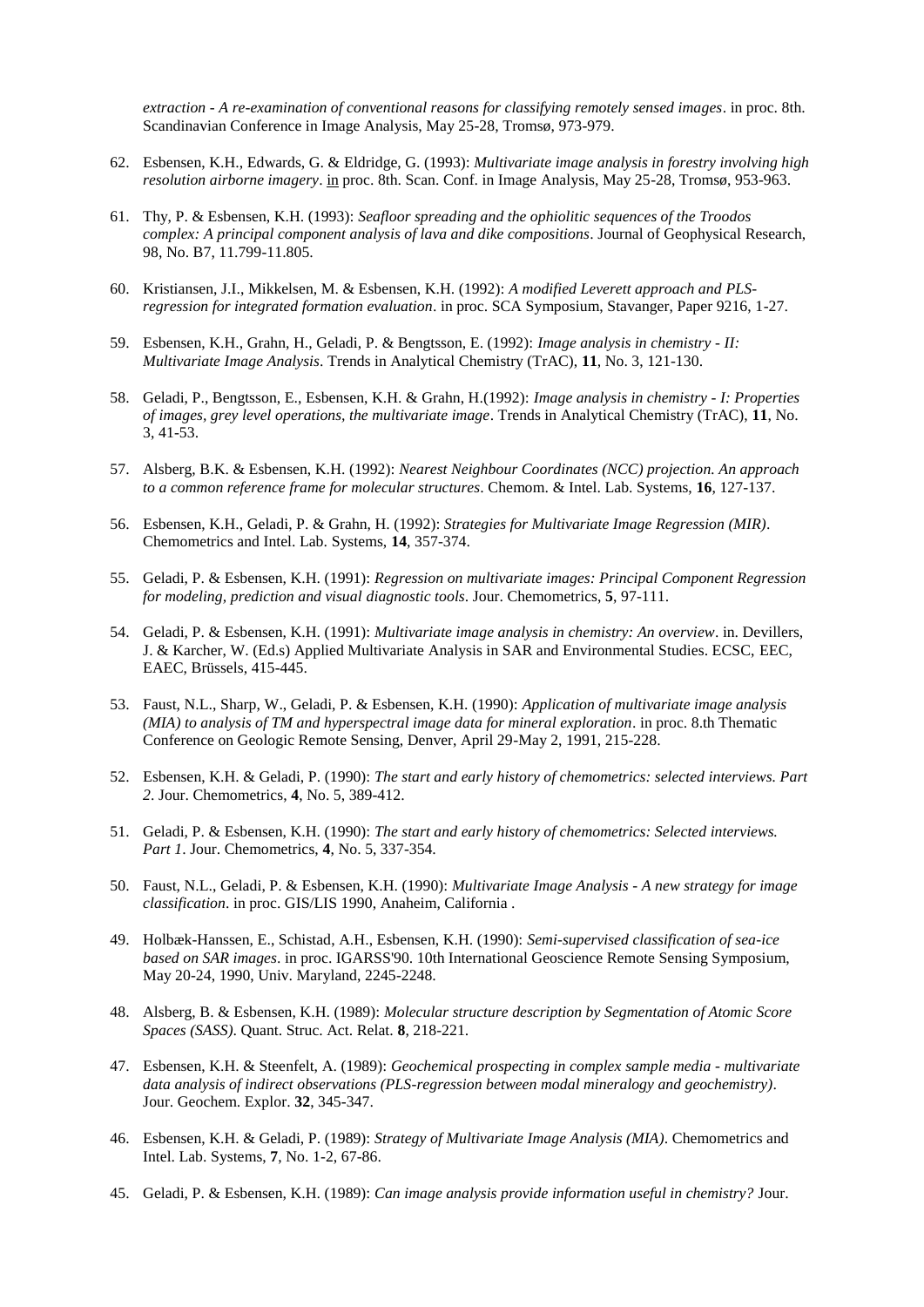Chemometrics, **3**, 419-429.

- 44. Geladi, P., Isaksson, H., Lindqvist, L., Wold, S. & Esbensen, K.H. (1989): *Principal component analysis on multivariate images*. Chemometrics and Intel. Lab. Systems, **5**, 209-220.
- 43. Esbensen, K.H., Wold, S. & Geladi, P. (1988): *Relationships between higher-order data array configurations and problem formulations in multivariate data analysis*. Jour. Chemometrics, **3**, 33-48.
- 42. Vong, R., Geladi, P., Wold, S. & Esbensen, K.H. (1988): *Source contributions to ambient aerosol calculated by discriminant partial least squares (PLS)*. Jour. Chemometrics, **2**, 281-296.
- 41. Wold, S., Geladi, P., Esbensen, K. & Öhman, J. (1987): *Multi-way principal components- and PLAanalysis*. Jour. Chemometrics, **1**, 41-56.
- 40. Vogt, N.B. Brakestad, F., Thrane, K., Nordenson, S., Krane, J. Aamot, E. Kolset, K., Esbensen, K.H. & Steinnes, E. (1987): *Polycyclic aromatic hydrocarbons in soil and air: Statistical analysis and classification by the SIMCA method*. Environ. Sci. Technol. **21**, No. 1, 35-44.
- 39. Geladi, P. Wold, S. & Esbensen, K.H. (1987): *Image analysis and chemical information in images*. Anal. Chim. Acta, **191**, 473-480.
- 38. Tyssø,V., Esbensen, K.H, Martens, H. (1987): *UNSCRAMBLER, an interactive program for multivariate calibration and prediction*. Chemometrics and Intel. Lab. Systems, **2**, 239-243.
- 37. Esbensen, K.H. & Martens, H. (1987): *Predicting oil-well permeability and porosity from wire-line logs a feasibility study using partial least squares regression*. Chemometrics and Intel. Lab. Systems, **2**, 221- 232.
- 36. Esbensen, K.H., Lindqvist, L., Lundholm, I., Nisca, D. & Wold, S. (1987): *Multivariate modeling of geochemical and geophysical exploration data.* Chemometrics and Intel. Lab. Systems, **2**, 161-175.
- 35. Lindqvist, L., Lundholm, I., Nisca, D., Esbensen, K.H. & Wold, S. (1987): *Multivariate geochemical modeling and integration with petrophysical data*. J. Geochem. Explor. **29**, 279-294.
- 34. Wold, S., Esbensen, K.H. & Geladi, P. (1987): *Principal Component Analysis - a tutorial*. Chemometrics and Intel. Lab. Systems, **2**, 37-52.
- 33. Urdal, K., Vogt, N.B., Sporstøl, S.P., Lichtenthaler, R.G., Mostad, H., Kolset, K. Nordenson, S. & Esbensen, K. (1986): *Classification of wheatered crude oils using multimethod chemical analysis, statistical methods and SIMCA pattern recognition*. Marine Pollution Bulletin, **17**, No. 8, 366-373.
- 32. Kjærgård, J., Esbensen, K.H., Wille-Jørgensen, P., Jørgensen, T., Thorup, J., Berning, H. & Wold, S. (1985): *A multivariate pattern recognition study of risk-factors indicating postoperative thromboembolism despite lowdose heparin in major abdominal surgery*. Thrombosis and Hemostasis. **65**, No. 4, 409-412.
- 31. Esbensen, K.H., Helgeland, J. & Mohn, E. (1985): *Non-technical introduction to geological application of the PROBABILITY MAP package - Selecting geographical areas of high resource potential by supervised pattern recognition and geostatistics*. in proc. Symposium on Applied Statistics, Jan. 28-30 1985, Copenhagen, 1-18.
- 30. Wold, S., Albano, C., Dunn, W., Esbensen, K.H., Geladi, P., Hellberg, S., Johansson, E., Lindberg, W., Sjöström, M., Skagerberg, B., Wikström, C. & Öhman, J. (1985): *Multivariate data analysis: converting chemical data tables to plots*. in proc. VIII.th Int. Conf. Computers in Chemical Research and Education.
- 29. Esbensen, K.H., Kaufman, L. & Massart, D.L. (1984): *Interobject structure of ungrouped iron meteorites as revealed by advanced clustering: methods and chemical features*. Meteoritics, **19**, No. 2, 95-109.
- 28. Wold, S., Albano, C., Dunn III, W.J., Esbensen, K.H., Hellberg, S., Johansson, E. Lindberg, W. & Sjöström, M. (1984): *Modeling data tables by principal components and PLS: class patterns and quantitative predictive relations*. Analusis, 12, No. 10, 477-485 (in French).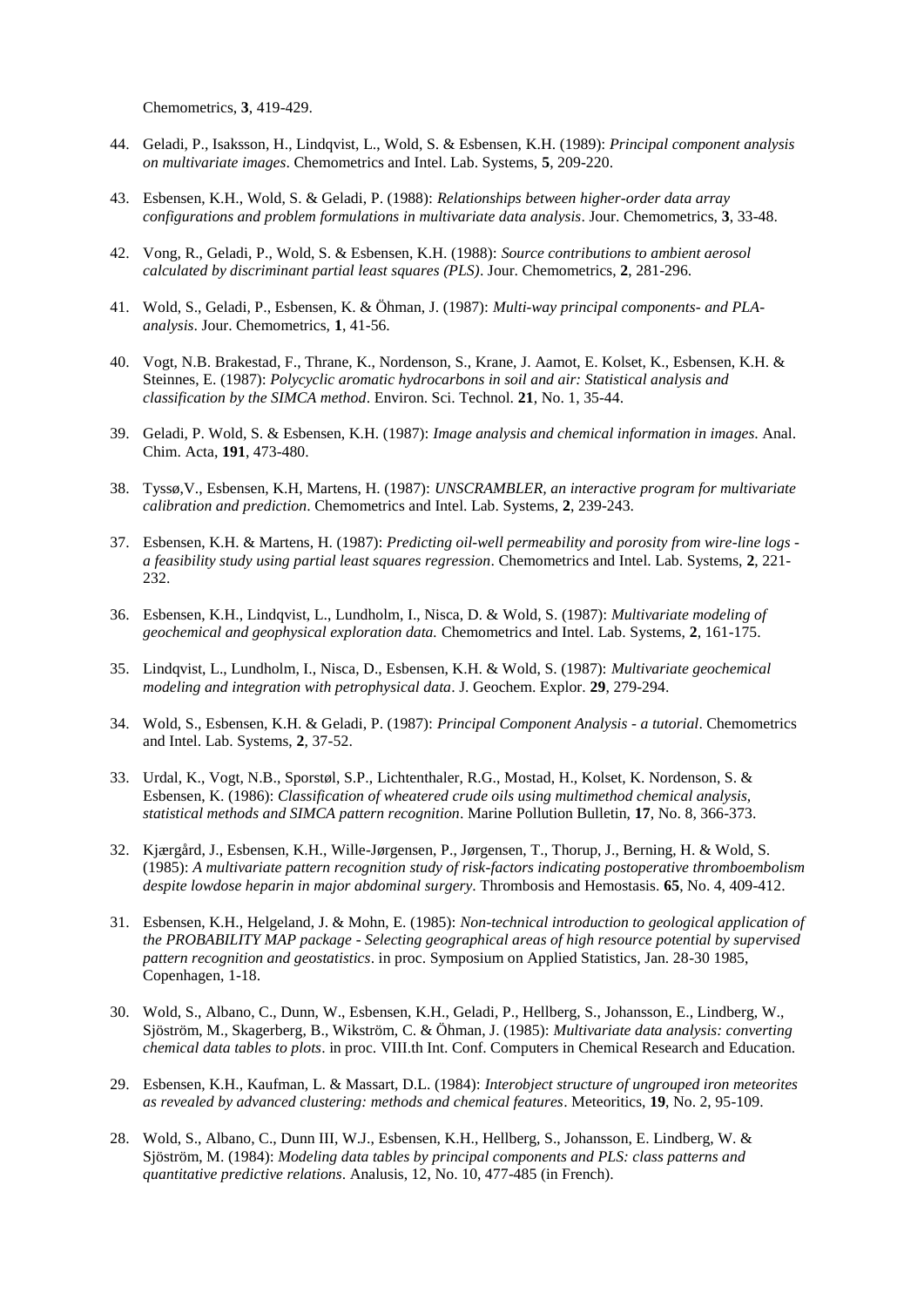- 27. Christie, O.H.J., Esbensen, K.H., Meyer, T. & Wold, S. (1984): *Aspects of pattern recognition in organic chemistry*. Organic Chemistry, **6**, 885-891.
- 26. Kjærgård, J. Esbensen, K.H., Meisner, S. Jensen, H-E. & Wold, S. (1984): *Ulcer recurrence after partial cell vagotomy for duodenal ulcer*. Scan. J. Gastroenterol., **19**, No. 2, 255-259.
- 25. Mellinger, M. Chork, S.C.Y., Dijkstra, S., Esbensen, K.H., Kurzl, H. Lindqvist, L. Saheurs, J-P, Schermann, O., Siewers, U. & Westerberg, K. (1984): *The multivariate geochemical space and integration of the chemical, geographical and geophysical spaces*. Jour. Geochem. Explor. **21**, No. 1-3, 143-148.
- 24. Wold, S., Albano, C., Dunn, W., Edlund, U., Esbensen, K.H., Geladi, P., Hellberg, S., Johansson, E. Lindberg, W. & Sjöström, M. (1984): *Multivariate data analysis in chemistry*. Chemometrics: Mathematics and Statistics in Chemistry, Kowalski, B. (Ed.). NATO ASI, series C, **138**, 17-96.
- 23. Esbensen, H.H. & Wold, S. (1983): GDAM an integrated strategy for multivariate geochemical data analytical modeling (with some thoughts on future geochemical exploratory data analytical developments). in Methods of bedrock geochemical prospecting with application in Sweden, Selinus, O. (Ed.), SGU report 34, 66-89.
- 22. Esbensen, K.H. Johansson, E, Wold, S. & Drake, K-M. (1983): *Recognising polygenetic (geochemical) data patterns by multivariate soft bilinear modeling using Selective Partial Least Squares (SELPLS)*. in *proc*. Symposium on Applied Statistics, Copenhagen, Jan. 26-27 1983, Edwards, D. et al. (Ed.s), 111-132.
- 21. Wold, S., Albano, C, Dunn, W., Esbensen, K.H., Hellberg, S, Johansson, E & Sjöström, M. (1983): *Pattern recognition: Finding and using regularities in multivariate data*. in Food Research and Data Analysis, Martens H. & Russwurm H. (Ed.s), 147-188. Applied Sciences Publ.s, London.
- 20. Bisani, L. Faraone, D., Clementi, S, Esbensen, K.H. & Wold, S. (1983): *Principal components and partial least squares analysis of the geochemistry of volcanic rocks from the Aeolian archipelago*. Anal. Chim. Acta, **150**, No. 1, 129-143.
- 19. Esbensen, K.H. & Wold, S. (1983): *SIMCA, MACUP, SELPLS, GDAM, SPACE and UNFOLD: The way towards regionalised principal component analysis and subconstrained N-way decomposition - with geological examples*. Nordic Symposium on Applied Statistics, Stavanger, June 12-14 1983, 11-36. ISBN 82-90496-02-8.
- 18. Esbensen, K.H. & Buchwald, V.F. (1982): *Planet(oid) core crystallisation and fractionation - evidence from the Agpalilik mass of the Cape York iron meteorite shower*. Phys. Earth Planet. Interiors, **29**, No. 3-4, 218-232.
- 17. Esbensen, K.H., Buchwald, V.F., Malvin, D.J. & Wasson, J.T. (1982): *Systematic compositional variations in the Cape York iron meteorite*. Geochim. Cosmochim. Acta, **46**, No. 10, 1913-1920.
- 16. Massart, D.L., Kaufman, L. & Esbensen, K. (1982): *Hierarchical, nonhierarchical clustering strategy and application to classification of iron meteorites according to their trace element patterns*. Anal. Chem. **54**, No. 6, 911-917.
- 15. Thy, P. & Esbensen, K.H. (1982): *Origin of fine-grained granular rocks in layered intrusions*. Geol. Mag. **119**, No. 4, 402-412.
- 14. Thy, P. & Esbensen, K.H. (1982): *Origin of certain small-scale igneous layering from the Fongen-Hyllingen basic complex, Norway*. Geol. Forening. Stockholm, Forhandl. 104, No. 1, 33-42.
- 13. Massart, D.L., Buydens, L. Armanino, C, Broeckert, I., Coomans, D., Dekker, W.H., Derde, M.P., Detaevernier, M, Esbensen, K.H., Forina, M., Jonckheer, M, Kaufman, L., Massartleen, A.M. Smeyersverbeke, J. & Denhartog, J.C. (1982): *Applications of Pattern Recognition*. Fresenius Zeitsch. für Analytische Chemie, **311**, No. 4, 448-456.
- 12. Wilson, J.R. & Esbensen, K.H. (1982): *Geologic synopsis of the stratiform Fongen-Hyllingen basic complex, Scandinavian Caledonides, Norway: comparative studies of the lunar magma ocean/intrusions*.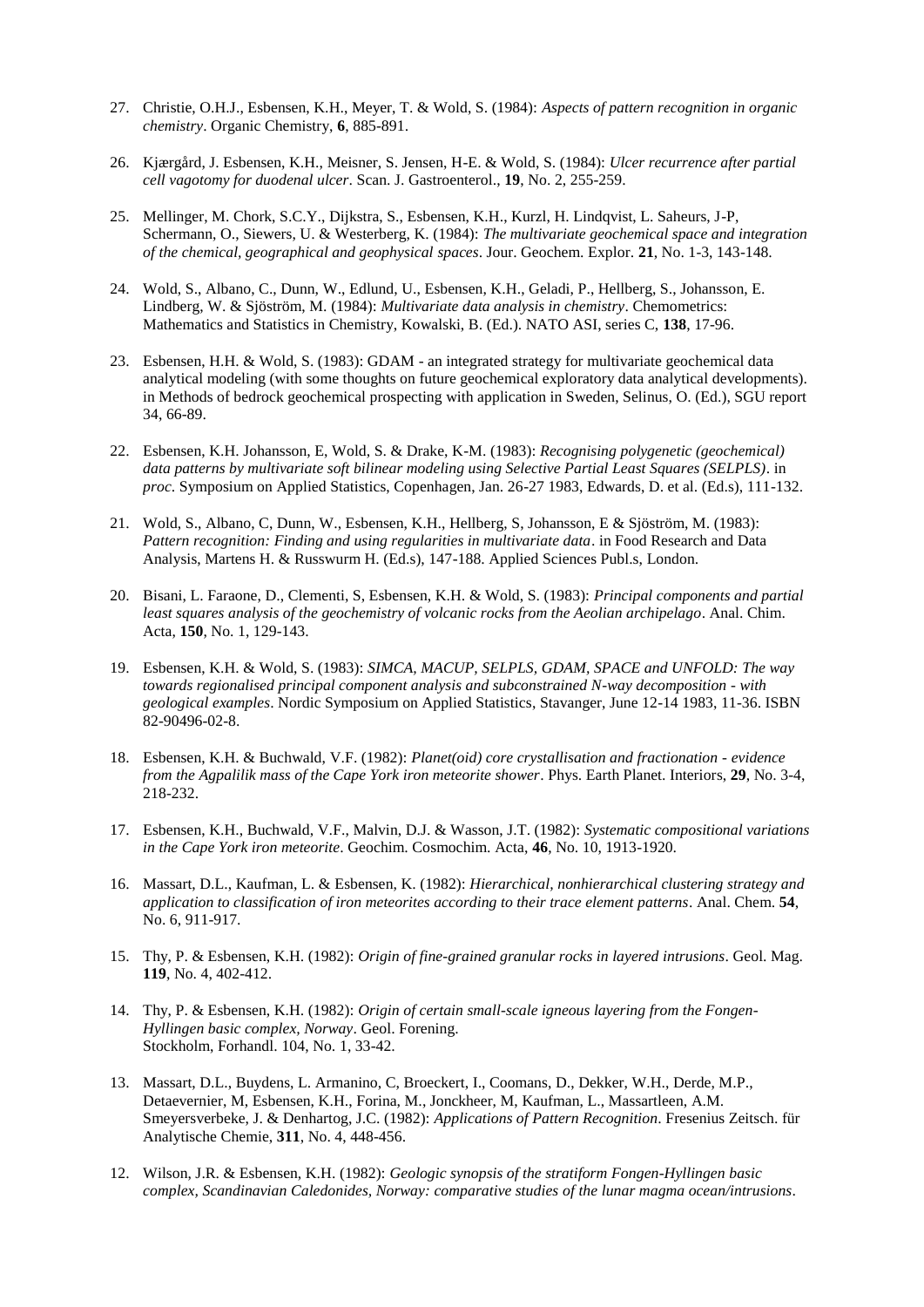Lunar Planetary Institute Tech. report LPI 82-01, 165-167.

- 11. Wilson, J.R., Esbensen, K.H. & Thy, P. (1981): *Igneous petrology of the synorogenic Fongen-Hyllingen layered basic complex, south-central Scandinavian Caledonides*. Jour. Petrol. **22**, No. 4, 281-288.
- 10. Massart, D.L., Kaufman, L., Coomans, D. & Esbensen, K.H. (1981): *Classification of iron meteorites. A re-appraisal of existing classifications*. Bull. Chem. Soc. Belg. **90**, No. 4, 281-288.
- 9. Wilson, J.R., Esbensen, K.H. & Thy, P. (1981): *A new pyroxene fractionation trend from a layered basic intrusion*. Nature, **290**, No. 5804, 325-326.
- 8. Esbensen, K.H. (1981): *Chemical and petrological studies of iron meteorites*.296 p. **Ph.D. thesis.**  Technical University of Denmark (DTH).
- 7. Abrahamsen, N., Wilson, J.R., Thy, P., Olesen, N.O. & Esbensen, K.H. (1979): *Paleomagnetism of the Fongen-Hyllingen gabbro complex, southern Scandinavian Caledonides: Plate rotation or polar shift?* J. R. Astr. Soc. **59**, No. 2, 231-248.
- 6. Esbensen, K.H., Thy, P. & Wilson, J.R. (1978): *A note of the cumulate stratigraphy of the Fongen-Hyllingen complex, Trondheim region, Norway*. Norsk Geol. Tidsk. **58**, No. 2, 103-107.
- 5. Esbensen, K.H. (1978): *Coronites from the Fongen gabbro complex, Trondheim region, Norway: role of water in the olivine-plagioclase reaction.* N. Jb. Miner. Ab. **132**, No. 2, 113-135.
- 4. Esbensen, K.H. (1978): *Trace element distribution during extreme differentiation in the Fongen-Hyllingen gabbro complex, Trondheim region, Norway*. J. Geol. Soc. Lond. **135**, No. 5, 594-595.
- 3. Wilson, J.R., Esbensen, K.H. & Thy, P. (1978): *Pyroxenes from the Fongen-Hyllingen gabro complex, Trondheim region, Norway*. J. Geol. Soc. Lond. **135**, No. 5, 593-594.
- 2. Esbensen, K.H. (1978): *The magmatic petrology and geochemistry of the Fongen-Hyllingen layered basic complex, Norway*. 436 p. **M.Sc. thesis** (in Danish).
- 1. Thy, P. & Esbensen, K.H. (1977): *Geologens uddannelse og samfundsmæssige anvendelse*. Dansk Geol. Tids., Årsskrift 1976, 11-16.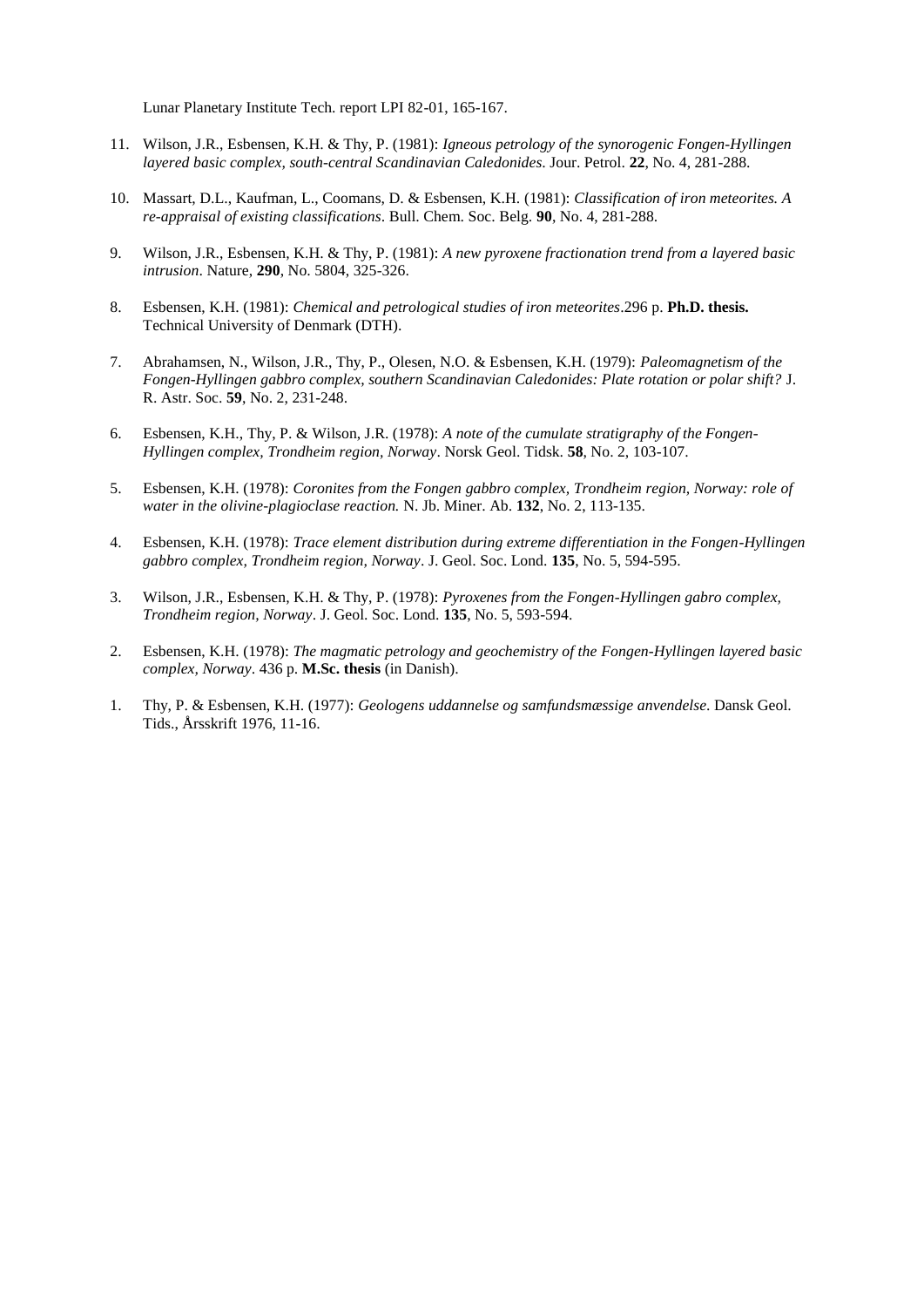#### LECTURES/PRESENTATIONS/COURSES (UPDATED NOVEMBER 1, 2017)

- 415. Arkenbout, A. & K.H. Esbensen (2017) *Application of the Theory of Sampling (TOS) for quantification of unintentionally produced POPs (Persistent Organic Pollutants)*. DIOXIN2017, Vancouver Aug. 20-25 2017
- 414. Arkenbout, A., Li, M., Olie, K., Bauman, K.J.A.M. & K.H. Esbensen (2017). *Sheep wool as biomarker for dioxin pollution – a pilot study design*. (ePOSTER) DIOXIN2017, Vancouver Aug. 20-25 2017
- 413. Esbensen, K.H. (2017) *Introduction to representative sampling for the –omics sciences*. Swedish University of Agricultural Sciences, Alnarp, Sweden. June 19, 2017.
- 412. Esbensen, K.H. (2017) *Theory of Sampling – What's next?* 8 th International Conference on Sampling and Blending, May 9-11 2017. Perth, Australia.
- 411. Esbensen, K.H. (2017) "Sampling Hall of Fame vs. Sampling Hall of Shame". 8<sup>th</sup> International Conference on Sampling and Blending, May 9-11 2017. Perth, Australia.
- 410. Esbensen, K.H. (2017) *Introduction to representative sampling – Theory of Sampling (TOS)*. DONG REnescience, Ballerup, Copenhagen. April 25.th 2017.
- 409. Esbensen, K.H. (2017) *Sampling – Theory and Practice*. Keynote lecture. LBMA Assaying and Refining Conference, March 20<sup>th</sup> 2017. ALCHEMIST Issue 85, pp. 3-6. London Bullion Market Association Publ.
- 408. Esbensen, K.H. (2017) *Theory of Sampling (TOS) for Engineering and Process Technology*. École de Technologie Supérieure (ÉTS), Montreal, Canada. February 24, 2017.
- 407. Esbensen, K.H. (2017) *Theory of Sampling (TOS) for Pharma (3-day course)*. Novo Nordisk Pharmaplan (NNP). Copenhagen. February 1-3 2016.
- 406. Esbensen, K.H. (2016) *Introduction to the Theory of Sampling (TOS)*. A/S Nikkelverk, Glencore Kristansand, Norway. Dec.  $8<sup>th</sup>$  2016.
- 405. Esbensen, K.H. (2016) *Introduktion til repræsentativ prøvetagning (TOS)*. Landbrugets Videnscenter SEGES, Brabrand. November 2<sup>nd</sup> 2016.
- 404. Esbensen, K.H. (2016) *Introduktion til repræsentativ prøvetagning (TOS)*. Chr. Hansen. Copenhagen Oct.  $12^{th}$  2016.
- 403. Esbensen, K.H. (2016) *Introduction to the Theory of Sampling (TOS).* Eyde Cluster Kristanssand, Norway. Aug. 25-26, 2016.
- 402. Esbensen, K.H. (2016) *TOS – an introduction for environmental forensics*. INEF 2016. International Network for Environmental Forensics Conference 2016. June 27-29, Örebro, Sweden.
- 401. Esbensen, K.H. (2016) *Introduction to the Theory and Practise of Sampling (TOS) for process industry*. Eyde Industry Cluster, Kristiansand, Norway. August 25-26, 2016.
- 400. Esbensen, K.H. (2016) *Theory of Sampling – a universal missing link in analysis*. Guest lecture at University of Sydney, Faculty of Science and Engineering. June 17.th 2016.
- 399. Møller, H, Esbensen, K.H. & R. Wurzbach (2016) *Grease sampling and analysis for in-service Condition Monitoring (CM) of wind turbine blade bearings*. LUBMAT World Conference, June 8-11, 2016. Bilbao.
- 398. Esbensen, K.H. (2016) *Theory of Sampling – a missing link in Pharma?* Outreach seminars, April 6 2016. Novo Nordisk Engineering/Prahmaplan, Copenhagen.
- 397. Esbensen, K.H. (2016) *TOS – Introduction for food science professionals*. March 30-31, 2016. European Food Safety Agency (EFSA). Parma. Italy.
- 396. Esbensen, K.H. (2015) *"Tager du lige en prøve ..?"*. Foredrag, IDA "Gå-hjem møde". Oct. 30, 2015.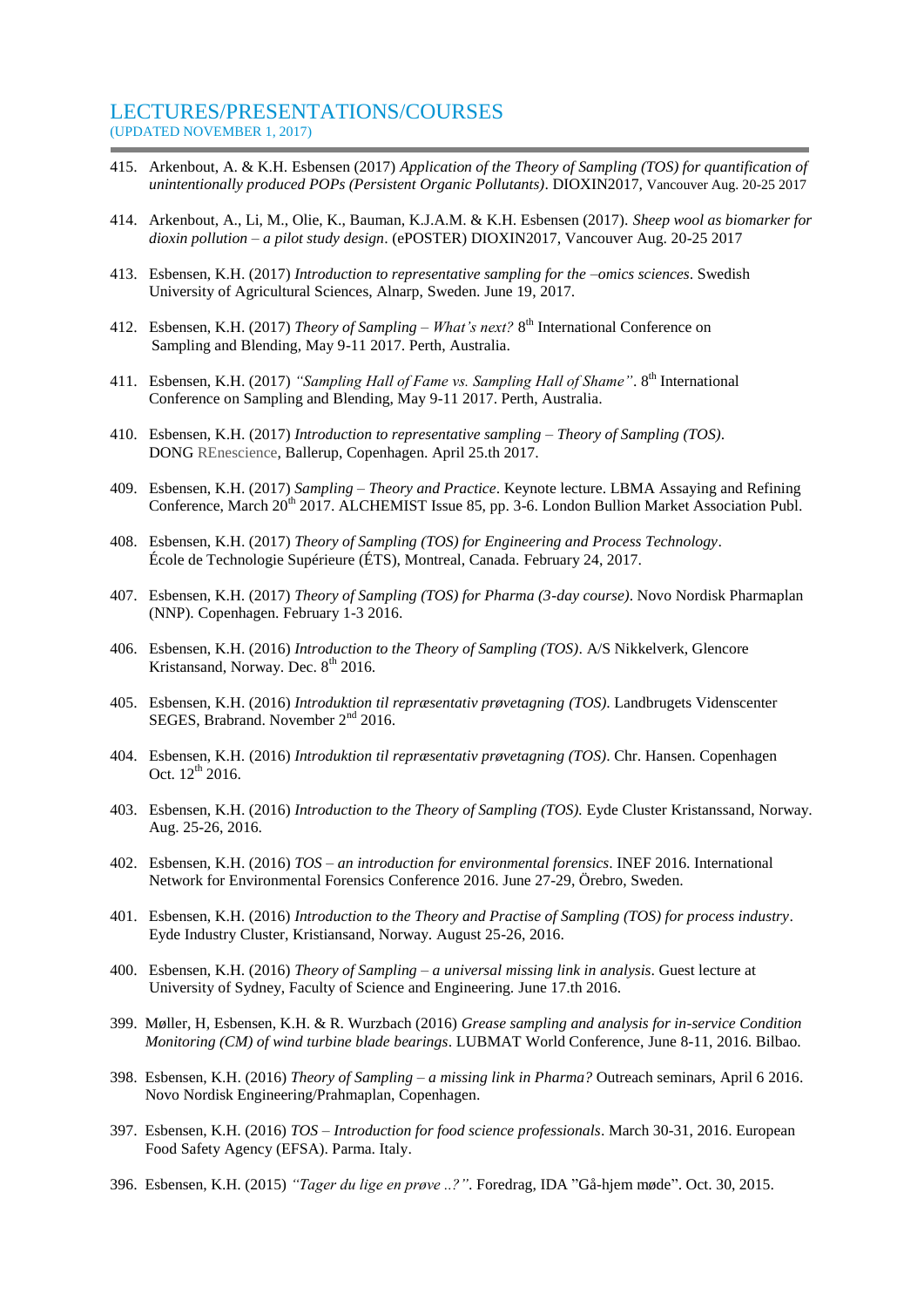- 395. Esbensen, K.H. (2015) *The critical role of representative sampling before analysis, NIR or otherwise…* Keynote Lecture. NIR 2015 World Conference, Oct. 19-23, 2015. Foz de Iguazu, Brazil.
- 394. Esbensen, K.H. (2015) *Proper TOS sampling, Variographic Analysis, Total Measurement System Uncertainty and fit-for-purpose Acceptance levels for Pharmaceutical Mixing Process Monitoring – A call for a paradigm shift.* 7.th World Conference on Sampling and Blending (WCSB7), June 10-12, 2015. Bordeaux.
- 393. Esbensen, K.H. (2015) *Sampling meets DOE meets Chemometrics – Monitoring of Pharmaceutical Processes*. Keynote lecture. CAMO User Group Meeting (UGM), April 16-17 2015. Prague.
- 392. Esbensen, K.H. (2015) *1-D TOS; Variographic Analysis, measurement Systems and Fit-for-Purpose Acceptance Limits*. IFPAC Annual Meeting, Jan. 25-28 2015 Arlington, Washington D.C.
- 391. Esbensen, K.H. (2014) *Introduction to the Theory of Sampling in the industrial practice*. DSM HQ, Delft, Holland. Nov 30, 2014
- 390. Esbensen, K.H. (2014) *TOS: Theory of Sampling – i assessorens tjeneste*. Bureau Veritas, Fredericia, Nov 27, 2014.
- 389. Esbensen, K.H. (2014) *Introduction and Application of the Theory of Sampling (TOS) in the industrial practice*. SASOL, Sasolburg, South Africa, Nov 3-7, 2014.
- 388. Esbensen, K.H. (2014) *The FINAL word on the chemometric evergreen "cross validation"*. Advanced Manufacturing Technology (AMT), PFIZER Global Supply, Peapack, New Jersey, USA Oct 9.th 2014
- 387. Esbensen, K.H. (2014) *Process sampling (TOS) and variographics – a powerful corporate QC tool.* Advanced Manufacturing Technology (AMT), PFIZER Global Supply, Peapack, New Jersey, USA Oct 9.th 2014
- 386. Esbensen, K.H. (2014) *Overview of the Theory of Sampling (TOS) for continuous manufacturing*. Rutgers University, Dept. of Chemical and Biochemical Engineering, Piscataway, New Jersey, USA October 7, 2014.
- 385. Esbensen, K.H. (2014) *Overview of the Theory of Sampling (TOS) for continuous manufacturing*. New Jersey Institute of Technology, Newark, N.J. USA October 6, 2014.
- 384. Esbensen, K.H. (2014) *Introduction to the Theory and Practise of Representative Sampling (TOS).* Ph.D. course (Aarhus University, research school), Foulum Research Station, Sept. 23-25, 2014
- 383. Esbensen, K.H. (2014) *A holistic approach to validation integrating the Theory of Sampling.* 17. International Diffuse Reflectance Conference, Chambersburg, Pennsylvania, USA, Aug 2-8 2014.
- 382. Esbensen, K.H. (2014) *It is not only about IDRS, it is just as much about what comes before … Representative sampling (Theory of Sampling).* 17. International Diffuse Reflectance Conference, Chambersburg, Pennsylvania, USA, Aug. 2-8 2014.
- 381. Esbensen, K.H. (2014) *Process sampling/variographics: Quality control of the complete on-line measurement system*. 17. International Diffuse Reflectance Conference, Chambersburg, Pennsylvania, USA, Aug. 2-8 2014.
- 380. Esbensen, K.H. (2014) *Theory of Sampling in a multivariate perspective – What can chemometrics contribute?* Keynote lecture: SAMPLING 2014, Perth July 29-30, 2014.
- 379. Esbensen, K.H. (2014) *Theory of Sampling (TOS) – a powerful tool for total Measurement Uncertainty (MU) estimation*. Q-Interline Annual UG Meeting, Holbæk, Denmark June 3, 2014.
- 378. Esbensen, K.H. (2014) *Corporate introduction to the Theory of Sampling (TOS)*. Fonterra HQ, Hamilton, New Zealand, March 20, 2014
- 377. Esbensen, K.H. (2014). *Theory of Sampling (TOS) vs. Measurement Uncertainty (MU) – a call for*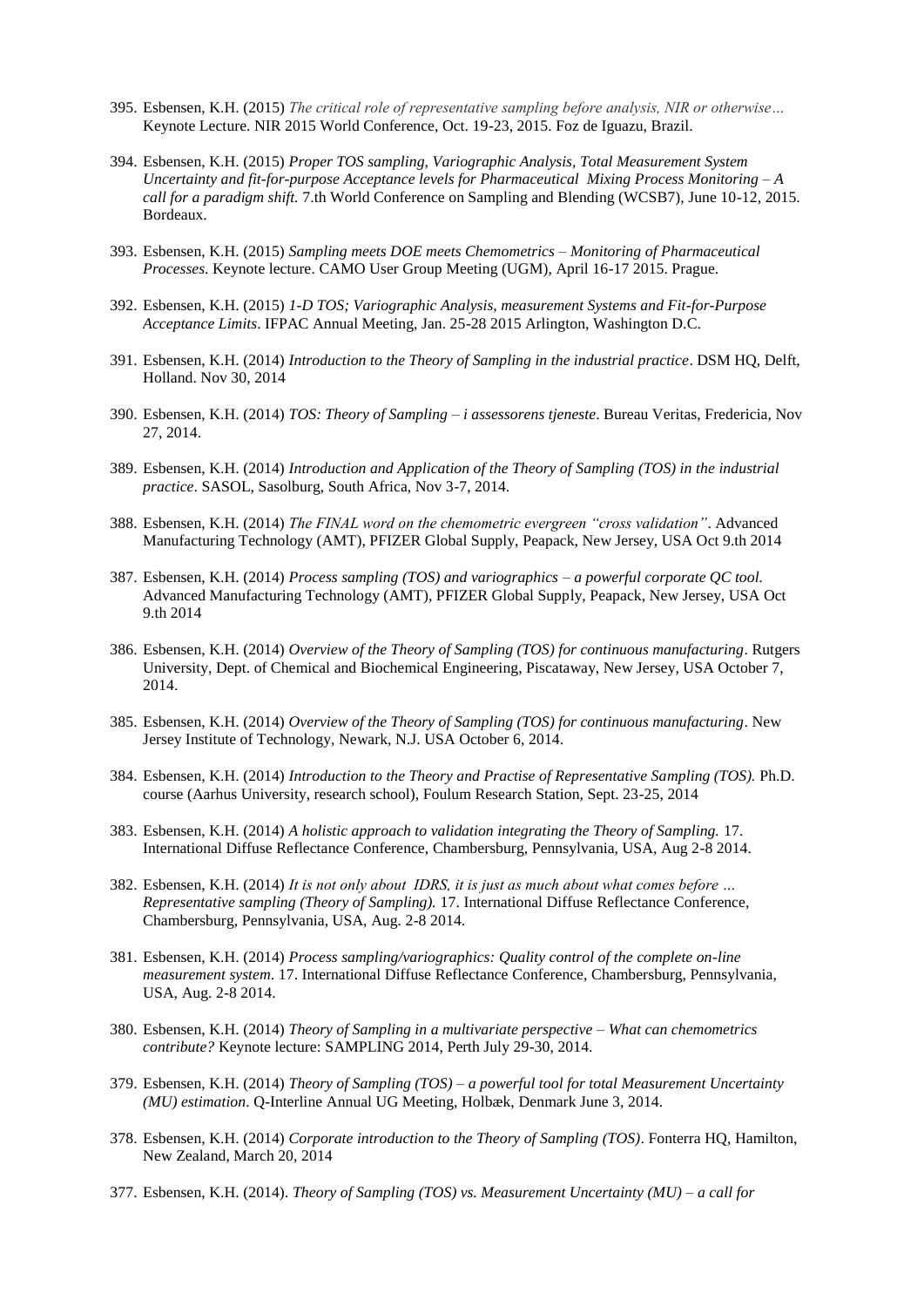*integration*. Guest Seminar: Institute of Fundamental Science, Statistics and Bioinformatics. Massey University, Hamilton, New Zealand, March 19, 2014.

- 376. Esbensen, K.H. (2014) *Process sampling in the geosciences: TOS variographics*. Université de Quebec à Chicoutimi, Sciende de la Terre, March 4, 2014.
- 375. Esbensen, K.H. (2014) *The critical role of representative sampling in medical geology studies and environmental services*. 2. National & 1. International Geosciences Congress. Tehran-Rascht, Iran. Feb. 16-19 2014.
- 374. Esbensen, K.H. (2014) *Sampling for analytical purposes – a field of many challenges: Theory of Sampling*. Isfahan Universitiy of Technology, Dept. of Chemistry, Iran. Feb. 15 2014.
- 373. Esbensen, K.H., McDonald, I. & Johansson, L. (2014). *Whole rock geochemistry and zircon geochronology of the central Finnefjeld tonalite gneiss from the Maniitsoq impact struture, Western Greenland*. 31. Nordic Geological Winter Meeting, Lund, Sweden. Jan. 8-10, 2014.
- 372. Esbensen, K.H. & Minnitt, R. (2014). *Chemometric verification of the geochemical evolution of the dual igneous-lava rock suites in the Ricthersfeld Hiab province, Namibia.* 31. Nordic Geological Winter Meeting, Lund, Sweden. Jan. 8-10, 2014
- 371. Esbensen, K.H., Holding, M., Mcdonald, I. & Johansson, L. (2014). *Evaluating the handheld XRF (hXRF) – Is there a wider application horizon?* 31 Nordic Geological Winter Meeting, Lund, Sweden. Jan. 8-10, 2014.
- 370. Esbensen, K.H. & Lars P. Julius (2014). *"DS 3077 Horizontal" – new standard for representative sampling in science, technology and industry*. 31. Nordic Geological Winter Meeting, Lund, Sweden. Jan. 8-10, 2014.
- 369. Tellesbø, H. & Esbensen, K.H. (2013). *Practical use of variography to find root causes to high variances in industrial production processes – I. Exclay (LECA)*. 6.th World Conference on Sampling and Blending (WCSB6), Lima, Peru. Nov. 19-22, 2013.
- 368. Tellesbø, H. & Esbensen, K.H. (2013). *Practical use of variography to find root causes to high variances in industrial production processes – II*. *Premixed mortars.* 6.th World Conference on Sampling and Blending (WCSB6), Lima, Peru. Nov. 19-22, 2013.
- 367. Esbensen, K.H., Holding, M. & Johansson, L. (2013). *Portable XRF vs. the geo-analytical laboratory – first assessment of sampling errors.* 6.th World Conference on Sampling and Blending (WCSB6), Lima, Peru. Nov. 19-22, 2013.
- 366. Wagner, C. & Esbensen, K.H. (2013). *Final evaluation of 1/3-scale model sampler for horizontal pneumatic particulate material streams.* 6.th World Conference on Sampling and Blending (WCSB6), Lima, Peru. Nov. 19-22, 2013.
- 365. Esbensen, K.H. (2103). *History and achievements of the World Conference on Sampling and Blending in the decade 2003-2013*. 6.th World Conference on Sampling and Blending (WCSB6), Lima, Peru. Nov. 19- 22, 2013.
- 364. Esbensen, K.H. (2013). *Quantifying 1- and 2-dimensional heterogeneity for reliablebulk analysis, process monitoring and multivariate calibration*. Sept. 9, 2013.Conferencia Chemometrica, September 9-12, 2013. Sophon, Hungary.
- 363. Esbensen, K.H. (2013). *It is not only about NIR, it is just as much about what comesbefore: Representativity (TOS) to the fore!* Keynote lecture, NIR 2013, June 2-7,2013, la Grande Motte, France
- 362. Esbensen, K.H. (2013). *Theory of Sampling – for valid Process Data Analysis*.Invited guest lecture, CAMO user Group Meeting, April 18.th 2013. Berlin.
- 361. Esbensen, K.H. (2013). *Theory of Sampling (TOS). 3-day Ph.D. course* (ResearchSchool, Aalborg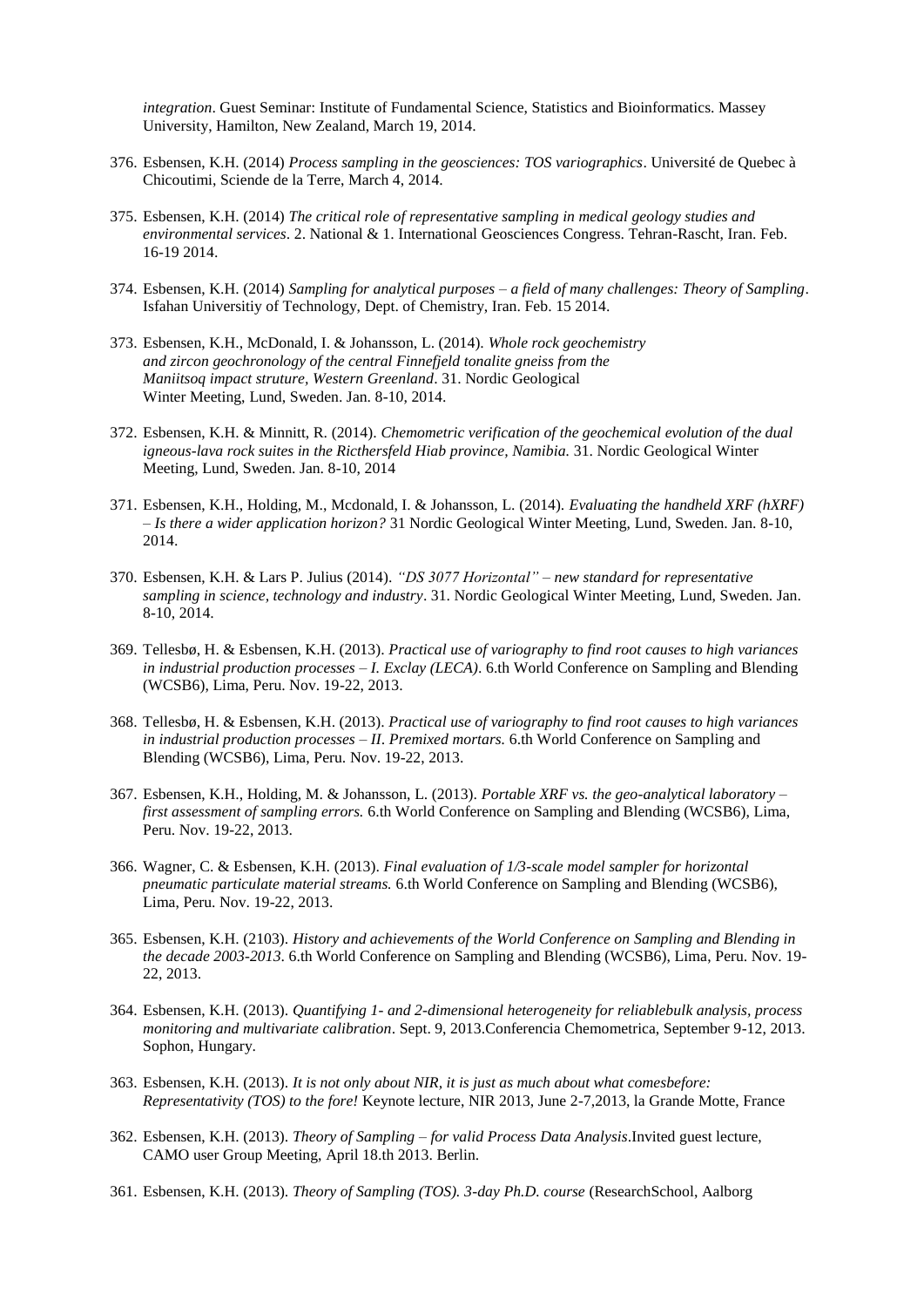University, Faculty of Science and Engineering). April 10-12,2013. GEUS. Copenhagen.

- 360. Esbensen, K.H. (2013). *"Validering – Everything you ever wanted to know, but were afraid to ask your mother about"*. Guest lecture, Telemark University College, HIT/TF, April 9, 2013. Porsgrunn.
- 359. Esbensen, K.H. (2013). *Theory of Sampling (TOS) – an Introduction*. Nordisk Allerginätvärk, Möte 14. March 2013. Göteborg.
- 358. Esbensen, K.H. (2013). *Udtagning af jordprøver – en Russisk Roulette? Bidrag fra Theory of Sampling (TOS)*. 6. Marts, 2013. ATV Jord og Gurndvanmds Årmøde.Vingsted Centeret, Vingsted.
- 357. Esbensen, K.H. (2013). *Introduction to Representative Sampling (TOS)*. 1-day shortcourse. February 18.th, 2013. University of Umeaa, Sweden
- 356. Appel, P. W. U., Hansen, B.G. & Esbensen, K. H. (2013): *Medical Geology –Contributions from Scandinavia.* 24.th Colloquium of African Geology (CAG24)Addis Abeba, Ethiopia, Jan. 10-14, 2013. Addis Abeba.
- 355. Esbensen, K.H. (2012). *The variogram – the missing link in Process Analytical Technology (PAT)*. AFRODATA 2012, Stellenbosch Institute of Advanced Research (STIAS), Stellenbosch, South Africa, November 19-23, 2012.
- 354. Esbensen, K.H. (2012). *Theory of Sampling - Representative Sampling in Practise.*Nelson Mandela Metropolitan University, Port Elisabeth, South Africa, Oct. 23-25, 2012. <https://dl.dropbox.com/u/13542010/NMMUposterTOScourse2012.doc>
- 353. Esbensen, K.H. (2012). *Theory of Sampling – from field to aliquot*. "Fieldomics"(Ph.D. course), Swedish Agricultural University, Alnarp, Sweden. October 16, 2012.
- 352. Esbensen, K.H. (2012). *Counteracting Heterogeneity in Sampling and Analysis –Theory of Sampling (TOS) vs. Measurement Uncertainty (MU)*. 8.th International Conference on Analysis of Geological and Environmental Materials (GEOANALYSIS 2012). September 16-20, 2012, Buzios, Brazil
- 351. Esbensen, K.H. (2012) *The critical role of representative sampling*.Keynote Address, SAMPLING 2012, Aug. 21-22. Perth. The Australian Institute of Mining and Metallurgy (AusIMM)
- 350. Esbensen, K.H. (2012). *Theory of Sampling – an overview*. Workshop on Chemo-metrics and Experimental Design, INSTANT (Innovative Sensors for Fast Analysisof Nannoparticles) 7.th EU Framework Programme. Univ. Thübingen, May 31, 2012
- 349. Esbensen, K.H. (2012) *Representative Sampling – HOW TO?* 2-day course. MayMay 22-23, 2012. Kasteel Valsbroek. MTSE (Micro Traces Services Europe).
- 348. Esbensen, K.H. (2012). *Replication – ending Decades of Confusion*. 2.nd SouthAfrican Chemometrics Society (SACS) Meeting, Irene, Pretoria, May 9-11, 2012.
- 347. Esbensen, K.H. (2012) *Data Quality; Representative Sampling; Proper Validation: A holy Trinity in Chemometrics*. 2-day course 2.nd South African Chemometrics Society (SACS) Meeting, Irene, Pretoria, May 7-8, 2012.
- 346. Esbensen, K.H. (2012). *Replication – ending decades of Confusion*. Keynote lecture,15.th ANISG Conference, April 17-18, 2012 Queenstown, New Zealand.
- 345. Esbensen, K.H. (2012). *Theory of Sampling – for NIR*. 2-day introductory course.15.th ANISG Conference, April 15-16, 2012 Queenstown, New Zealand.
- 344. Esbensen, K.H. & P. Appel (2012). *Medicinsk Geologi i Danmark – Perspektiver*. ansk geologisk Årsmøde, 24.03.2012, GEUS, Kbh.
- 343. Esbensen, K.H. (2012). *Theory of Sampling-Introduction and applications*. CRA-WCenter for Agricultural Valuation, Wallonie, Belgien. March 13-15, 2012.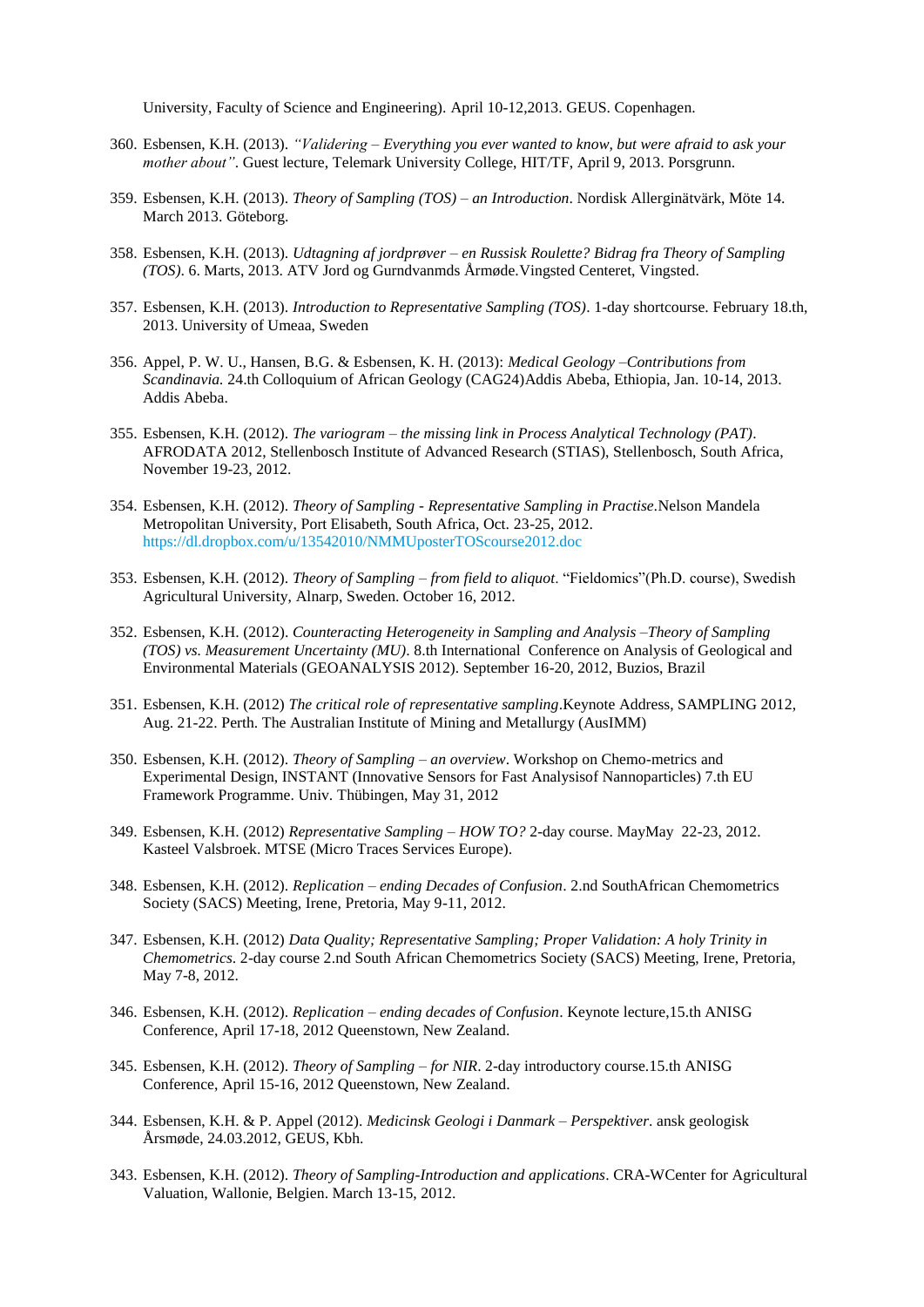- 342. Esbensen, K.H. (2012). *Replication – ending decades of confusion*. 8.th Winter Symposium on Chemometrics: WSC-8, Park Drakino (Moscow). 27/2-2/3, 2012.
- 341. Esbensen, K.H. (2012). *Principles of Representative sampling: Theory of Sampling*. AAU research School: Ph.D. course. GEUS, Copenhagen. Feb. 15-16 & 23-24, 2012
- 340. Esbensen, K.H. (2012). *Representative Sampling – a comprehensive introduction*. [3d course] Reinwald-Westphal Techniches Hochschule (RWTH), Jan. 16-18, 2012
- 339. Esbensen, K.H. (2011). *L'echantillonnage representatif du terrain á l'analyse(Representative sampling from field to analysis)*. Centre du savoir sur mesure(CESAM), Université Quebec á Chicutimi (UQAC), Canada, Nov. 29-30, 2011
- 338. Esbensen, K.H. & P. Minkkinen (2011). *Illustration sampling standards – how to quarantee complete understanding and TOS-compliance?* 5.th World Conference of Sampling and Blending (WCSB5) October 25-28, 2011, Santiago de Chile.
- 337. Esbensen, K.H. (2011). *Introduction to representative sampling – from field tolaboratory* [2-day course]. Reutlingen Universität, Germany. October 14-15 2011.
- 336. Esbensen, K.H. (2011). *Theory and practise of representative sampling (TOS)*. [4-day course]. ELKJEM SOLAR, Kristansand, Norway. 21-22.09; 18-19.10, 2011
- 335. Esbensen, K.H. (2011). *Introduction to process sampling in Process Analytical Sampling (PAT)*. Q-Interline seminar, Dublin, Ireland. Sept. 14, 2011
- 334. Esbensen, K.H. (2011). *Introduction to representative sampling – from field to laboratory*. Swedish Agricultural University (SLU), Alnarp, September 8, 2011
- 333. Esbensen, K.H. (2011) *Introduction to Chemometrics* [4-day Ph.D. course].Institute of Chemical Engineering, Norwegian University of Science andTechnology (NTNU), May 23-26, 2011
- 332. Esbensen, K.H. & A. Larsen (2011). *Optimising NIR method development: Get the sampling and spectroscopy right*. [1-day course]. 15. International Conference on Near Infrared Spectroscopy (NIR2011), Cape Town, May 14, 2011
- 331. Esbensen, K.H. (2011). *Hvordan prøvetage heterogent material – i praksis? Introduktion til Theory of Sampling*. Food Diagnostics (seminar), Grenå, 04.05.11 Esbensen, K.H. (2011). *Theory of Sampling (TOS) – Criteria and Methods forRepresentative Sampling*. First Seminar on MICROTRACER Analytical Techniques Nettetal, Germany, March 22, 2011
- 330. Esbensen, K.H. (2010) *Representative sampling: Unified principles at all scales (Theory of Sampling, TOS)* Sciences de la Terre, Université Quebec, Chicutimi (UQAC), Nov. 19, 2010
- 329. Esbensen, K.H. (2010) *Representative sampling in the geo-analytical laboratory.* Contributing lecture: Colorado School of Mines (outreach programme). Golden, Colorado, USA. Nov. 04, 2010
- 328. Esbensen, K.H. (2010) *Reliable assessment of Total Errors in sampling of largekernel lots (GMO and trace constituents): Variographic analysis (Theory of Sampling*. 10.th Danish Symposium in Analytical Chemistry, University of Copenhagen. August 17-18, 2010.
- 327. Esbensen, K.H. (2010) *Representative Process Sampling (Theory of Sampling,TOS) – the missing link in PAT*. Invited Guest lecture, American Chemical Society, Delaware Section / Society of Applied Spectroscopy, June 21 2010. Delaware.
- 326. Esbensen, K.H. (2010) *HORIZONTAL – A matrix-independent Generic SamplingStandard*. Keynote Address, SAMPLING 2010, May 11-12, 2010. Perth. The Australian Institute of Mining and Metallurgy (AusIMM).
- 325. Esbensen, K.H. (2010) *Representative Process Sampling (Theory of Sampling,TOS) – the missing link in PAT*. Keynote lecture, Advances in Process Analytics and Control Theory (APACT10), April 28-29, 2010.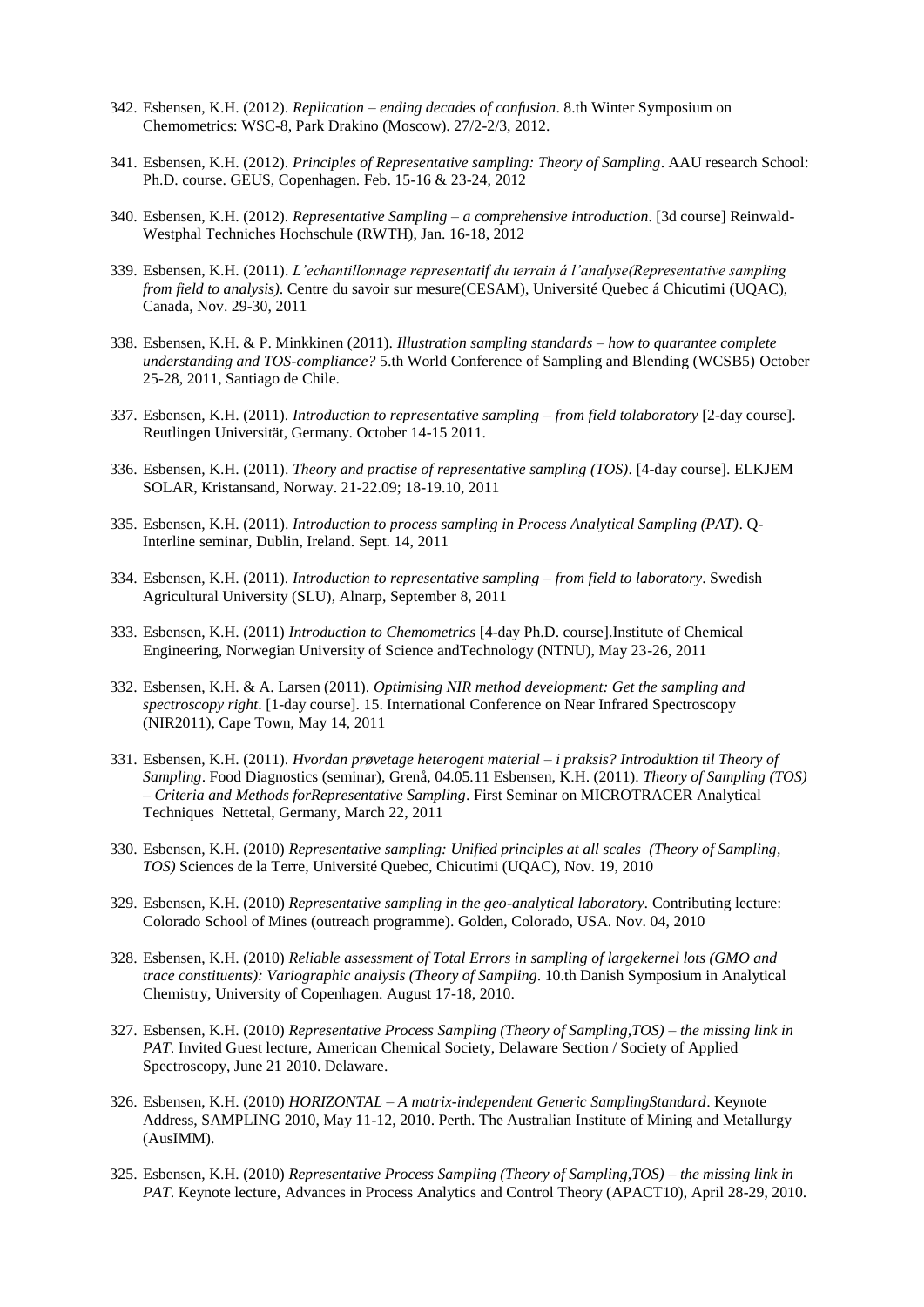Manchester

- 324. Esbensen, K.H. (2010) *Cross-validation — [a chemometric dinosaur going extinct](http://wsc.chemometrics.ru/wsc7/program/presentation/15)*. 7.th Winter School on Chemometrics (WSC7), February 15-19, 2010. St. Petersburg
- 323. Esbensen, K.H. (2010) *Theory of Sampling – a comprehensive introduction: basic principles and typical applications in the GMO laboratory*. Micro-samplingseminar, February 4-5, 2010. EU Joint Research Center (JRC), Ispra, Italy.
- 322. Esbensen, K.H. (2009) *Theory of Sampling (TOS) – a comprehensive approach to representative sampling*. Telemark University College. December 7-9, 2009.
- 321. Esbensen, K.H. (2009) *Introduction to representative sampling in science, Technology and Industry: Theory of Sampling – an indispensable tool*. Rand Refineries Ltd. *(RRL).* Johannesburg. Nov. 30, 2009
- 320. Esbensen, K.H. (2009) *Introduction to representative sampling: Theory of Sampling (TOS)*. Sciences de la Terre, Université Quebec, Chicutimi (UQAC), Nov. 16, 2009
- 319. Esbensen, K.H. (2009) *Representative sampling in the geo-analytical laboratory*. Contributing lecture: Colorado School of Mines. Nov. 12, 2009
- 318. Esbensen, K.H. (2009) *Sampling Theory (TOS) – an introduction*. Biological and Agricultural Engineering Depart. University of California, Davis. Nov. 10, 2009
- 317. Esbensen, K.H. Paoletti, C. Minkkinen, P. & Pitard, F. (2009) *Developing meaningful international standards – where do we stand today? The world's first horizontal(matrix-independent) sampling standard – first foray*. 4.th World Conference on Sampling and Blending (WCSB4), Cape Town, Oct. 21-23, 2009
- 316. Minkkinen, P.O. & Esbensen, K.H. (2009) *Simulating sampling of aggregate materials with significant spatila heyterogeneity- mapping the influence of sampling uncertainty factors: analyte concentration, lot heterogeneity, sampling mode and sample size.* 4.th World Conference on Sampling and Blending (WCSB4), Cape Town, Oct. 21-23, 2009
- 315. Esbensen, K.H. Minkkinen, P.O. & Paoletti C. (2009) *Reliable assessment of total errors in sampling large kernel lots: a new variographic approach (Theory of Sampling)*. Keynote lecture: 4.th World Conference on Sampling and Blending (WCSB4), Cape Town, Oct. 21-23, 2009
- 314. Tellesbø, H & Esbensen, K.H. (2009) *Exclay process and product quality control – Variographic analysis of kiln bulk density*. 4.th World Conference on Sampling and Blending (WCSB4), Cape Town, Oct. 21-23, 2009
- 313. Esbensen, K.H. (2009) *Cross-validation – a chemometric dinosaur becoming extinct?*Invited lecture. Conferentia Chemometrica 2009. Siófok, Balaton, HungarySeptember 27-30 2009
- 312. Esbensen, K.H. (2009) *Representative sampling – a Unified Approach from Field toLaboratory: Theory of Sampling (TOS)*. Geoanalysis 2009 (Internal Association of Geoanalysts), Champagne Sports Resort, Drakensberg, South Afrika. 7-11 September, 2009.
- 311. Esbensen, K.H. (2009) *Principles of representative process sampling – II: TOS, a missing link in PAT*. PFAFF (FL Schmidt), Wuppertal. August 25-26, 2009.
- 310. Esbensen, K.H. (2009) *Representative Process Sampling: Theory of Sampling (TOS) – A missing link in Process Analytical Technologies (PAT).* 11.th Scandinavian Symposium on Chemometrics (SSC11). Loen, Norway. 8-11 June, 2009.
- 309. Esbensen, K.H. (2009) *Representative Sampling – general principles: Theory of Sampling(TOS).* Danish Air Quality Society, Annual Meeting, Copenhagen May 18.th, 2009.
- 308. Esbensen, K.H. *Representative Sampling – a necessary tool for analysis (laboratory,plant, field): General principles of process sampling.* NOVIA University of AppliedSciences, Vasa. April 28-29. 2009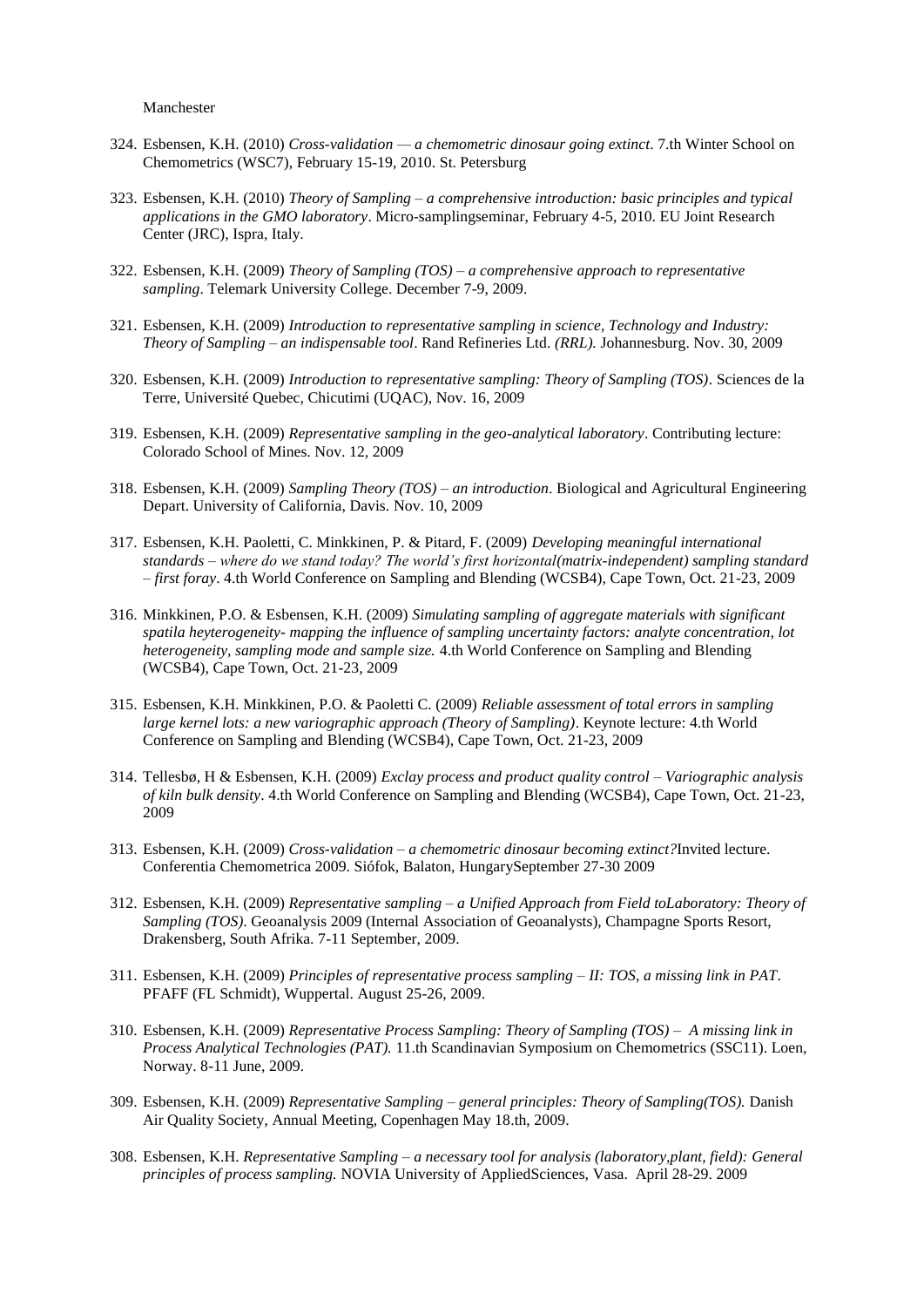- 307. Esbensen, K.H. (2009) *Principles of representative process sampling – I: GeneralPrinciples*. PFAFF (FL Schmidt), Wuppertal. April 14-15, 2009.
- 306. Esbensen, K.H. (2009) *Chemometrics and Representative sampling: Necessary pillars for analytical chemistry, PAT and Molecular Biology*. Institute of Wine-Biotechnology, Stellenbosh University, South Africa, February 16-20, 2009.
- 305. Esbensen, K.H. (2009) *Process Data Quality & Representative Process Sampling – Theory of Sampling (TOS) in Process Analytical Technology (PAT)*. Nordic Process Control Workshop (NPCW09). Telemark University College, Porsgrunn. Jan. 29-30, 2009.
- 304. Esbensen, K.H. (2008) *Process sampling: Theory of Sampling (TOS) – a missing link inProcess Analytical Technologies (PAT)*. Chemometrics Symposium: SACS 2008.South African Chemometrics Symposium, Institute of Wine Biotechnology,Stellenbosh University, December 1-5, 2008.
- 303. Esbensen, K.H. (2008) *Theory of Sampling – a comprehensive introduction.* School ofMining Engineering. Witwatersrand University, Johannesburg, South Africa &GASA (Geostatistical Association of South Africa). Aug. 4-8, 2008.
- 302. Esbensen, H.H. (2008) *Macro-, Meso- and micro-scale application of principles of bed-Blending - Representative sampling and mass-reduction in science, technology and the geochemical laboratory*. GASA (Geostatistical Association of South Africa), Aug. 7.th, 2008.
- 301. Esbensen, K.H. (2008) *AMT (Angle Measure Technique) – resolution of 10 years' of method confusion.* Computers in Chemistry (CAC2008), Montpellier,June 30 – July 4.th, 2008.
- 300. Esbensen, K.H. (2008) *Reliable and representative sampling of GMO – Introducing the Theory of Sampling.* Invited keynote speaker: First Global Conference on GMO detection and analysis. Cernobbio, Laggio di Come, July 24-27, 2008.
- 299. Esbensen, K.H. (2008) *Process Analytical Technology in Industrial Biotechnology – Bioenergy – Biorefinery*. European Biorefinery Symposium, Flensburg 9-11 April, 2008.
- 298. Esbensen, K.H. (2008) *AMT (Angle Measure Technique) – a new global texture transform*. 3.rd interdisciplinary seminar on Applied Mathematics. Aalborg University,17 April, 2008.
- 297. Esbensen, K.H. (2008) *Representative sampling – an overview of the Theory of Sampling.*Q-Interline expert course. Roskilde, Denmark. March 22, 2008.
- 296. Esbensen, K.H. (2008) *Introduksjon til kjemometrisk test set validering.* Telemark University College (HIT), Porsgrunn. March 6, 2008.
- 295. Esbensen, K.H. & M. Swanepoel. (2008) *PLS-discrimination reveals systematic sampling deficiences re. representative sampling at the winery weighbridge.* Annual Meeting of the Norwegian Chemometrics Society, Voss, March 3-5, 2008.
- 294. Esbensen, K.H. (2008) *Chemometric Data Analysis – a holistic process with many elements.* Invited lecture: 6.th Winter Symposium on Chemometrics (WSC-6), Bi-annual Meeting Russian Chemometrics Society, Kazan State University of Architecture and Engineering, Kazan. February 18-22, 2008.
- 293. Esbensen, K.H. (2008) *Introduction to representative sampling of bulk materials and process streams.* February 13, 2008. Cape Initiative in Materials and Manufactoring (CIMM), Cape Town, South Africa.
- 292. Esbensen, K.H. (2008) *Quo vadis kemometri? – Eksplorative visioner/filosofi.* Plenary lecture. Dansk kemometri konference, 10-11 januar, 2008. Nyborg Strand.
- 291. Esbensen, K.H. (2008) *Representative sampling in the geo-sciences – how well are we coping?* Plenary lecture. 28.th Nordic Geological Winter Meeting, Jan. 7-10, 2008, Aalborg University, Aalborg.
- 290. Esbensen, K.H. & H.D. Zimmermann. (2007) *Representative sampling and mass reduction in geochemistry and in the mineral industry – a laboratory test: Rønne and Hellets granites*, *Bornholm*. 28.th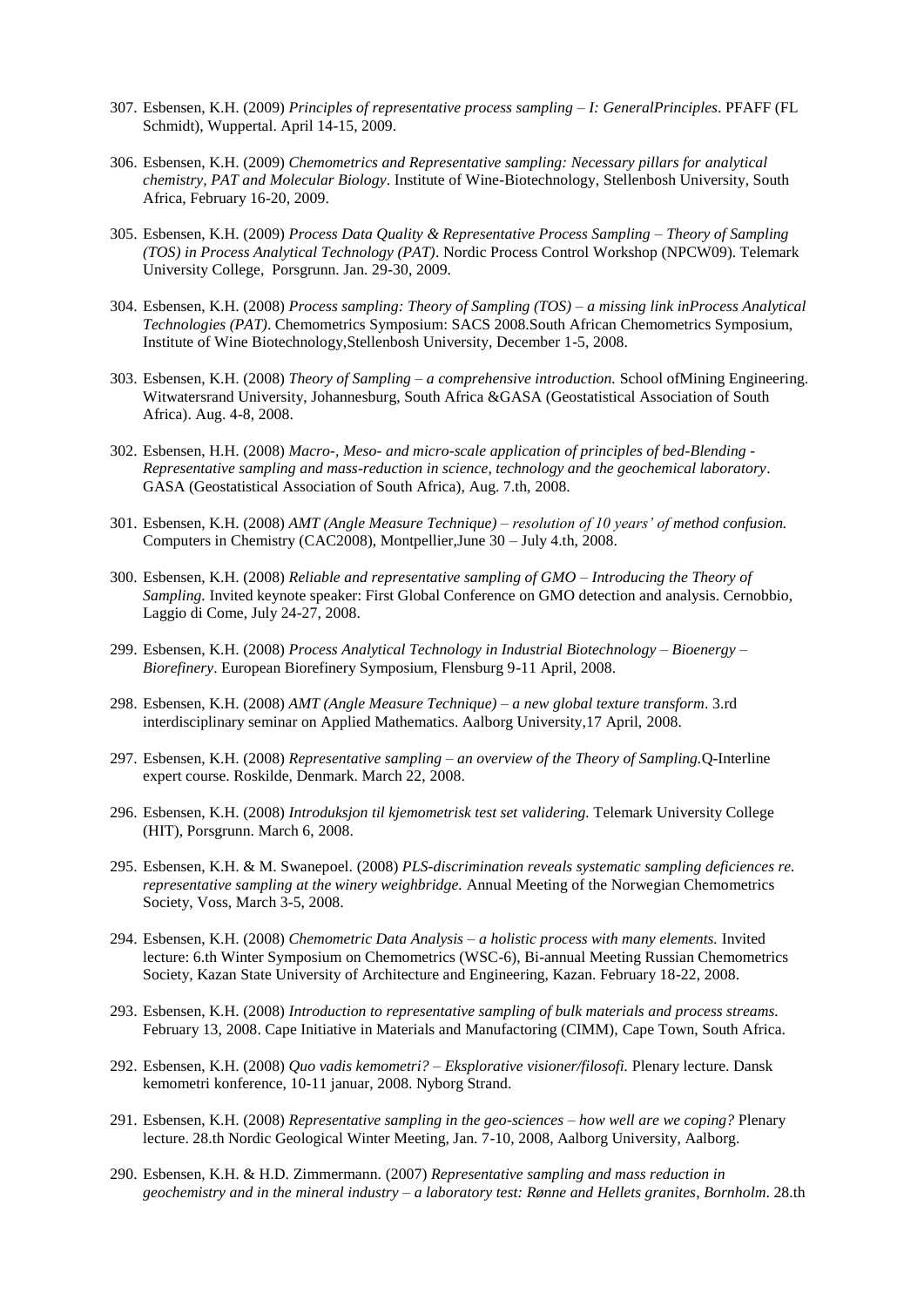Nordic Geological Winter Meting, Jan. 7-10, 2008, Aalborg University, Aalborg.

- 289. Swanepoel, M. & K.H. Esbensen (2007) *Representative sampling at the weighbridge – a critical issue for the wine industry: Reliable characterization of intake grape juice.* 3.rd World Conference on Sampling and Blending (WCSB3), Porto Alegre, October 20-24, 2007.
- 288. Nørmark, E, H. Lykke-Andersen H. & K. H. Esbensen (2007). *Influence of surface conditions on reflection seismic data - A joint study of reflection seismic data in Denmark.* "Near Surface 2007" - 13. European Meeting of Environmental and Engineering Geophysics, Istanbul, September 3-5, 2007
- 287. Esbensen, K.H. & M. Swanepoel (2007) *PLS-discrimination reveals systematic sampling deficiences re. representative sampling at the winery weighbridge.* PLS´07: 5.th International PLS Symposium: Causalities explored by indirect observation. MATFORSK, Ås, Norway, September 5-7, 2007
- 286. Esbensen, K.H. (2007) *Representative sampling for NIR multivariate calibration and PAT monitoring*. Plenary lecture NIR2007: 13.th International Conference on Near Infrared Spectroscopy, Umeå-Vasa, June 15-21, 2007
- 285. Esbensen, K.H. (2007) *The AMT consortium: resolving two generations of Angle Measure Technique confusion.* 10.th Scandinavian Symposium on Chemometrics (SSC10), Lappeenranta, Finland, June 11-15, 2007.
- 284. Esbensen, K.H. & Kucheryavski, S. (2007). *Optimal corrections for digitalization and quantification effects in Angle Measure Technique (AMT) texture analysis.*10.th Scandinavian Symposium on Chemometrics (SSC10), Lappeenranta, Finland, June 11-15, 2007.
- 283. Esbensen, K.H. (2007). *"Representative sampling of heterogeneous materials: Theory of Sampling (TOS) – the missing link in chemical analysis, quality control and food diagnostics"*. Analysis de Micotoxinas. R-Biopharm, Rhône seminar, Madrid June 6.th, 2007
- 282. Esbensen, K.H. (2006)*"Theory of Sampling (TOS)": Den komplette praksis baggrund for sampling af alle typer heterogene materialer – Redegørelse for en konsekvent horisontal, matrice-invariant tilgang til repræsentativ prøvetagning.* DANSK STANDARD, Forum for Prøvetagning, 5. December, 2006 (Charlottenlund).
- 281. Esbensen, K.H. (2006) *Multivariate Image Analysis & Angle Measure Technique (AMT)* South African Spectroscopic Society, Nov. 24, 2006. University of South Africa (UNISA), Muckleneuk Campus, Pretoria. South Africa.
- 280. Esbensen, K.H. (2006) *Representative sampling: vinyard, winemaking & wine quality control*. 3.rd International Enology & Viticulture Conference. Nov. 14, 2006, Somerset West. South African Society for Enology and Vitivulture.
- 279. Osborne C. & Esbensen, K.H. (2006) *Identification of wine produced by genetically modified organisms (GMO): A new approach using mid-infrared spectroscopy and chemometrics.* 3.rd International Enology & Viticulture Conference. Nov. 14, 2006, Somerset West. South African Society for Enology and Vitivulture.
- 278. Esbensen, K.H. (2006) *"Theory of Sampling (TOS) – the missing link in chemical analysis and quality control"*. Invited lecture: FOOD DIAGNOSTICS seminar, Nov. 9, 2006. Nasjonalt Folkehelseinstitutt, Oslo.
- 277. Esbensen, K.H. 82006) *"Sampling food – without tasting it". An introduction to the Theory of Sampling (TOS) for food science*. Invited guest lecture at Graduate School, KLV (Royal Veterenary University of Denmark), Copenhagen September 21, 2006.
- 276. Esbensen, K.H. (20069 *Chemometrics & Representative Sampling – Advanved issues*. Invited lectures/Ph.course: Universität für Bodenkultur, Wien, Institut für Umweltbiotechnologie, Tulln, Austria, August 28-30, 2006.
- 275. Esbensen, K.H. (2006) *Representative sampling in analytical chemistry, industry and science – Theory of*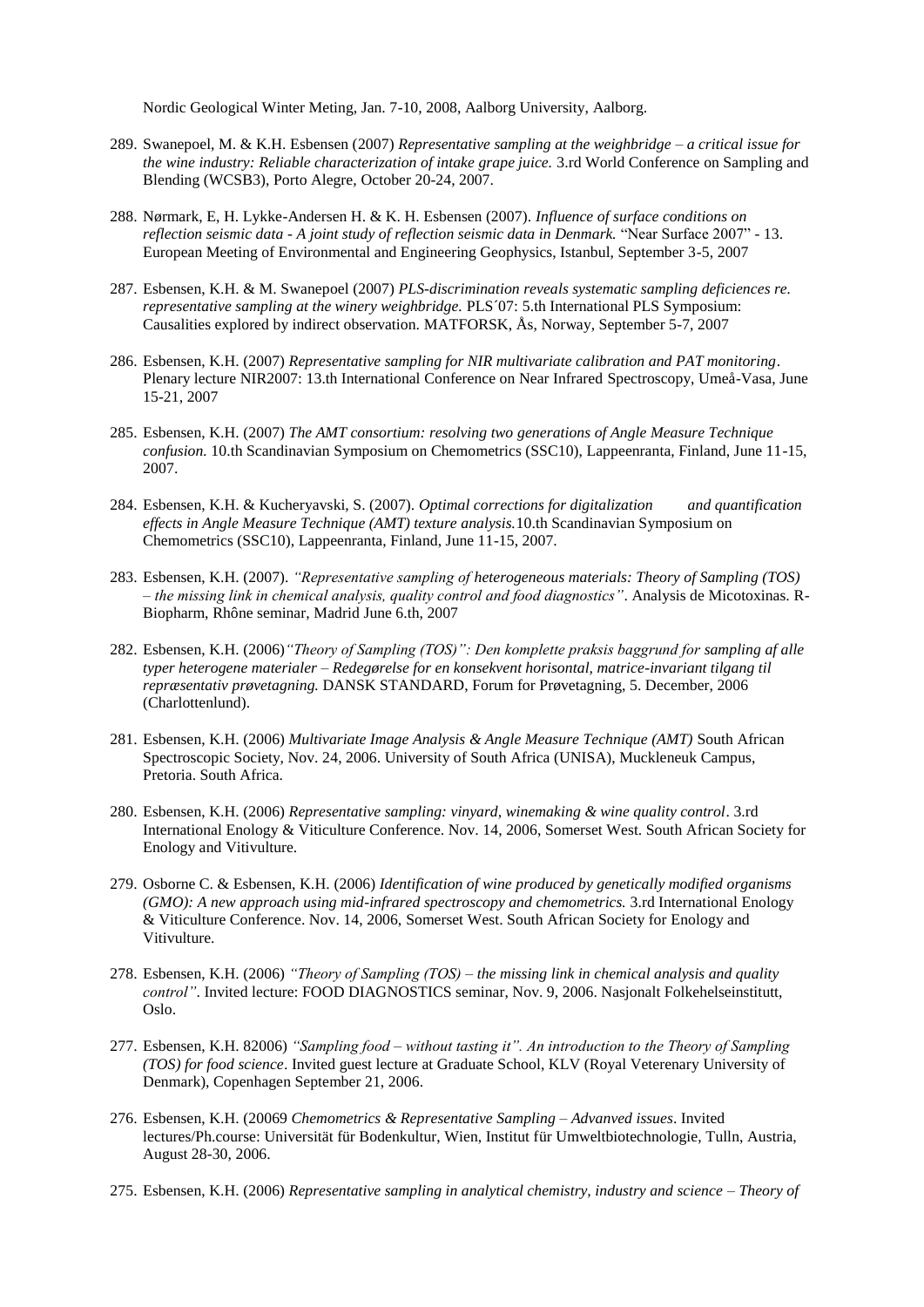*Sampling (TOS)*. Invited lecture: "Representative Sampling" Symposium. South African Spectroscopic Society (SASS); Tswane University of Technology, Pretoria, July 27, 2006.

- 274. Esbensen, K.H. (2006) *Representative sampling: the missing link in the evolution of analytical chemistry and chemometrics*. Guest lecture: First Annual Meeting of South African Chemometrics Society (SACS1), Institute of Wine-Biotechnology, Stellenbosh University, Stellenbosch, July 21, 2006.
- 273. Esbensen, K.H. (2006) *Multivariate data Analysis: PLS-regression*. 2-day course/workshop South African Spectroscopic Society (SASS), University of South Africa (UNISA) & Tswane University of Technology (TUT); Pretoria, July 28 & 30, 2006.
- 272. Esbensen, K.H. (2006) *Theory of Sampling (TOS). The missing link in chemical analysis, process monitoring and quality control (PAT)*. Invited lecture: 2<sup>nd</sup> European User Meeting on Multivariate Analysis ("Camo@Como"), Como, Italy, June 21-23, 2006.
- 271. Esbensen, K.H. (2006) *Introduksjon til representativ prøvetaking*. Høgskolen i Telemark (HIT), Avdelingen for Teknologiske Fag (ATF), Porsgrunn. 6. juni, 2006.
- 270. Esbensen, K.H. (2006) *Introduksjon til Angle Measure Technique (AMT)*. Høgskolen i Telemark(HIT), Avdelingen for Teknologiske Fag (ATF), Porsgrunn. 6. juni, 2006.
- 269. Esbensen, Kim H. (2006) *Hvordan prøvetage heterogent materiale – i praksis? Lille introduktion til en storteori, Theory of Sampling (TOS)*. Food Diagnostics.Seminar, Grenå, May 23, 2006
- 268. Esbensen, K.H. (2006) *Theory of Sampling (TOS) – the missing link in chemical analysis, process monitoring and quality control (PAT)*. Invited plenary lecture, AnalyticaConference, ANALYTIKA 2006, München, April 26 2006.
- 267. Esbensen, K.H. (2006) *Introduktion til TOS, Theory of Sampling*. 2-dages Ph.D. kursus, Forskerskolen AAU, Esbjerg (AAUE) March 29-30, 2006.
- 266. Esbensen, K.H. (2006) *Introduksjon til representativ prøvetaking & kjemometrisk test set validering.* Telemark University College (HIT), Porsgrunn. March 23-24, 2006.
- 265. Esbensen, Kim H. (2006) *ACABS (Applied Chemometrics, Analytical Chemistry, AppliedBiotechnology, Bioenergy & Sampling research group) 2001-2006 – scope and main results*. 18 Norske Kjemometrisymposium, Hafjell, 20-22 March 2006.
- 264. Esbensen, Kim H. (2006) *Chemometrics – a powerful tool for multivariate data analysis: General principles and typical applications*. Institute of Geochemistry, Russian Academy of Sciences (RAS), Sibirian Branch, Irkutsk. Feb. 27, 2006.
- 263. Esbensen, Kim H. (2006) *Representative sampling of geological, geochemical, ecologicalmaterials and CRM's: Theory of Sampling (TOS)*. Institute of Geochemistry, Russian Academy of Sciences (RAS), Sibirian Branch, Irkutsk. Feb. 26, 2006.
- 262. Esbensen, K.H. (2006) *Introduction to representative sampling: TOS*. Institute of Wine Biotechnology, Stellenbosch University, Stellenbosch, South Africa. Feb. 9, 2006.
- 261. Esbensen, K.H. (2006) *Advanced Chemometrics* (3-day course). Institute of Wine Biotechnology, Stellenbosch University, Stellenbosch, South Africa. Feb. 6-8, 2006.
- 260. Esbensen, K.H. (2006) *Introduction to Chemometrics* (3-day course). Institute of Wine Biotechnology, Stellenbosch University, Stellenbosch, South Africa. Feb. 1-3, 2006.
- 259. Esbensen, K.H. (2006) *Chemometrics & Representative Sampling – introductions*. Invitedlectures/Ph.course: Universität für Bodenkultur, Wien, Institut für Umweltbiotech-nologie, Tulln, Austria, Jan. 13-15, 2006.
- 258. Esbensen, K.H. (2006) *Angle Measure Technique (AMT) & Acoustic Chemometrics (a.c.) Introductions*. Invited lectures/Ph.D. course: Lappeenranta University ofTechnology, Lappeenranta, Finland. Jan. 9,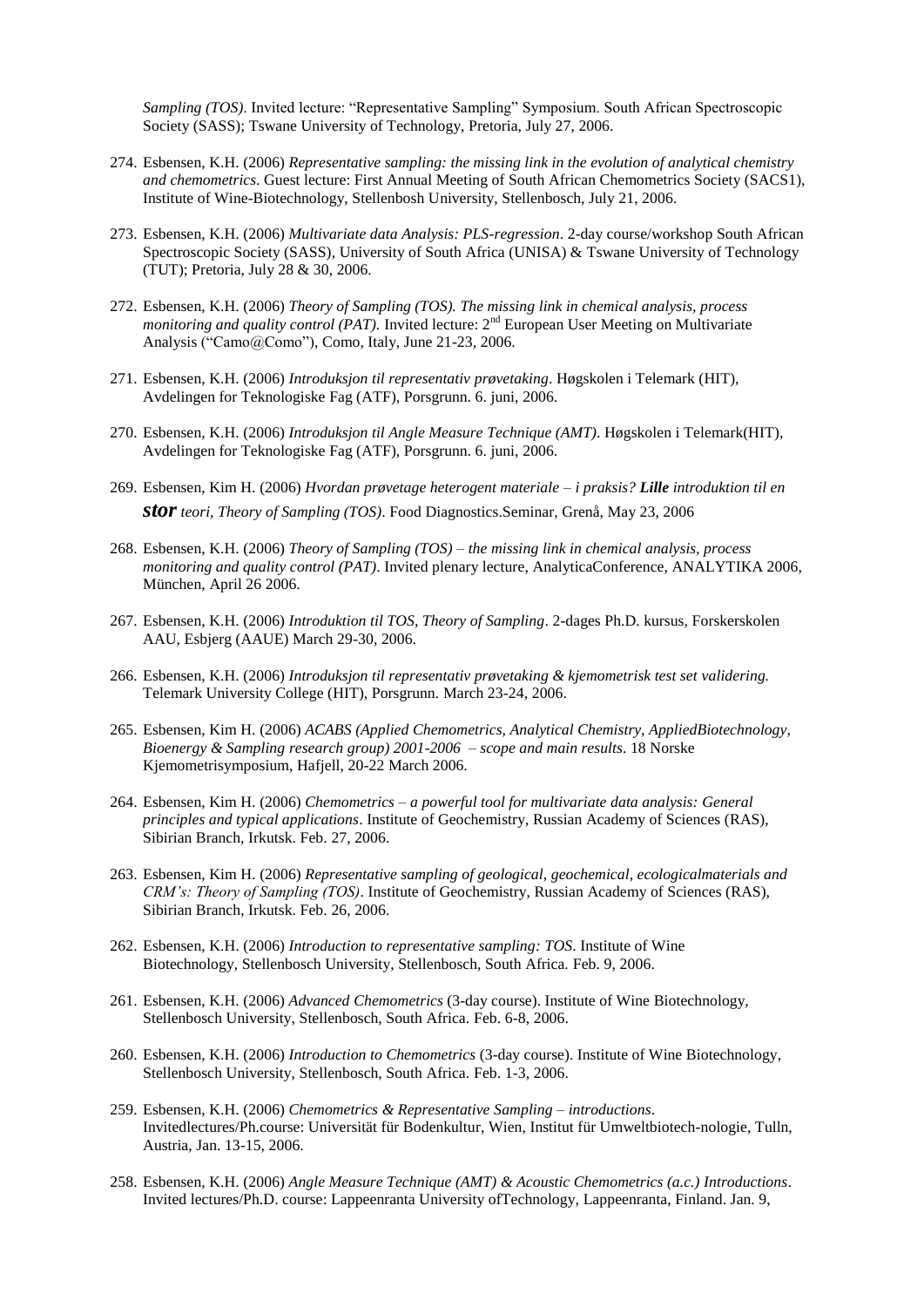2006.

- 257. Esbensen, K.H. (2005) *Theory of Sampling (TOS) - the missing link in product characterisation, process monitoring and quality control.* Invited lecture: European Commission, DG Joint Research Centre (JRC); Institute for Health and Consumer Protection (IHCP), Ispra, Italy. Dec. 5, 2005
- 256. Esbensen, K.H. (2005) *Introduction to TOS – Theory of Sampling*. Institute of WineBiotechnology, Stellenbosch University, Stellenbosch, South Africa. Nov. 17, 2005.
- 255. Esbensen, K.H. (2005) *Introduction to Chemometrics* (3-day course). Institute of Wine Biotechnology, Stellenbosch University, Stellenbosch, South Africa. Nov. 7-9, 2005.
- 254. Esbensen, K.H. (2005) *Prøvetagning – ikke bare ligetil*. Dansk Veterinær og Hyologisk Selskab Årsmøde 2005. Scanticon, Kolding, Nov. 3, 2005.
- 253. Esbensen, K.H. (2005) *TOS (theory of Sampling) - the missing link in PAT.*Merck and Co, Inc. Phramaceutical Analysis and Control. West Point, PA. USA. Oct. 31, 2005.
- 252. Esbensen, K.H. (2005) *Acoustic chemometrics - a new PAT modality.* Merck and Co, Inc. Pharmaceutical Analysis and Control. West Point, PA, USA. Oct. 31, 2005.
- 251. Esbensen, K.H. & Peter Paasch-Mortensen. (2005) *Proper Reference Sampling – the critical PAT success factor.* ISPE Nordic PAT Workshop: PAT & Manufactoring Science. Copenhagen, Oct. 28, 2005.
- 250. Esbensen, K.H. (2005) *Reference sampling for Process Analytical Technologies (PAT) –Theory of Sampling (TOS).* Invited lecture: 32 FACSS/51 ICASS (Federation of Analytical Chemistry & Spectroscopic Societies - International Conference on Analytical Sciences & Spectroscopy Society for Applied Spectroscopy National Meeting). Quebec city, Canada, October 9-13, 2005.
- 249. Esbensen, K.H. (2005) *Reference Sampling for Process Analytical Technologies (PAT) - Theory of Sampling (TOS).* Guest lecture: Working group for spectroscopy, Dept. of Mathematical Sciences and Technology. Norwegian University of Life Sciences (UMB) & MATFORSK, Ås. Sept. 30, 2005.
- 248. Esbensen, K.H. (2005) *AMT: Angle Measure Technique – konsept, metodikk og applikasjoner fra naturvidenskap, bildeanalyse og teknologi* (2 dagers kurs). 29-30 Sept. Dept. of Mathematical Sciences and Technology. Norwegian University of Life Sciences (UMB), Ås.
- 247. Esbensen, K.H. (2005) *Multivariate tolerance: At what stage of sampling error do samples loose their statistical detectable multivariate interdependence?* (invited lecture). Sampling workshop. De Beers Mining Resource Management Research Group (MRM), Wells, UK, Sept. 13-16, 2005.
- 246. Esbensen, K.H. (2005) *Theory of Sampling & representative mass reduction*: *necessary tools for reliable trace concentration determinations.* NKS Seminar:"Sampling i krisesituationer". RISØ 26 aug. 2005.
- 245. Esbensen, KH, Halstensen, M. & de Bakker, P (2005): *Acoustic chemometric PAT monitoring of a*  granulation production process. 9<sup>th</sup> Scandinavian Symposium on Chemometrics (SSC9), Reykjavik, Aug. 21-25, 2005.
- 244. Esbensen, K.H. & Halstensen, M. (2005) *Introduksjon til akustisk kjemometri.* Telemark University College (HIT), Porsgrunn. June 2-3, 2005.
- 243. Esbensen, K.H. (2005). *Sampling in practise: a TOS toolbox of unit operations.* Baltic Biorefinery Symposium (BBS), May 26-28. AAUE, Esbjerg.
- 242. Mortensen, P.P. & Esbensen K.H. (2005). *Optimisation of an image analytical system for bulk materials*  using the Theory of Sampling. 2<sup>nd</sup> World Conference on Sampling and Blending (WCSB2), May 12-15, 2005. Brisbane.
- 241. Esbensen, K.H. (2005). *A multivariate perspective on Gy's Theory of sampling – first foray.* 2nd World Conference on Sampling and Blending (WCSB2), Brisbane,Australia.May 12-15, 2005.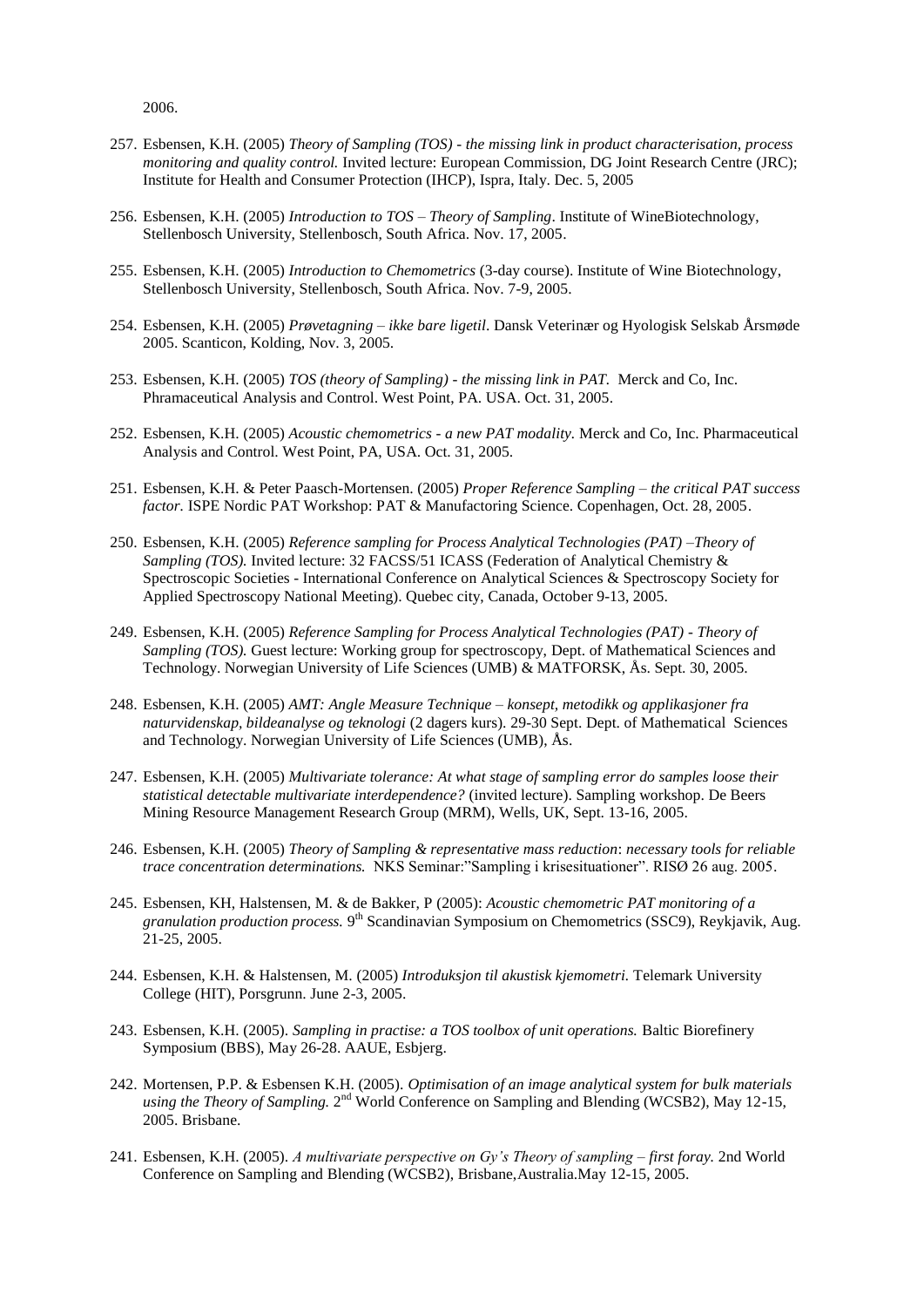- 240. Esbensen, K.H. (2005). *Proper reference sampling – the last challenge for reliable NIR analysis.* Short course (1-day). AgResearch, Ruakura, Hamilton. April 25, 2005,New Zealand.
- 239. Esbensen, K.H. (2005). *Proper reference sampling – the last challenge for reliableNIR analysis.* Short course NIR2005, April 9-15, 2005. Auckland, New Zealand.
- 238. Esbensen, K.H. (2005). *Validering av multivariate modeller.* Guest lecture, Telemark University College, HIT/TF, Norge. March 18, 2005.
- 237. Esbensen, K.H. (2005). *IBION Sampling-kurs: TOS.* MATFORSK, Ås, Norge. March 17, 2005.
- 236. Esbensen, K.H. (2005). *Introduction to Multivariate Data Analysis – relationships to TOS.* De Beers, Mining Resource Management Group, Wells, United Kingdom. Feb. 26-28, 2005.
- 235. Esbensen, K.H. & Petersen, L. (2005). *Introduksjon til Prosess-sampling.* 2-daycourse: TEKNA (Norwegian Engineering Association), Oslo. Feb. 09-10, 2005.
- 234. Esbensen, K.H. & Petersen, L. (2005). *Introduktion til proces-sampling*F.L. Smidth Automation, Valby. Jan. 6, 2005.
- 233. Esbensen, K.H. (2004): *Is geochemical analysis reliable?* GOLDSCMIDT 2004, Copenhagen, June 6-9 2004.
- 232. Esbensen. K.H. (2004): *Vandbestemmelse og TOS (Theory of Sampling)*. ACABS Moisture workshop, 14.05.04. AUE.
- 231. Esbensen, K.H. (2004): *Introduktion til TOS, Theory of Sampling*. 2-dages kursus, landbrugsrådet (LU), Axelborg, Kbh. May 11-12, 2004.
- 230. Esbensen, K.H. (2004): *Representativity, Sampling Analysis, Metrology & Chemometrics – the GRAND overview*. Indlæg ved: "Prøvetagning, metrologi, kemometri – den STORE sammenhæng". Dansk Kemometrisk Selskab May 04, 2004. IDA Copenhagen.
- 229. Esbensen, K.H. (2004): *Empiriske, multivariate dataanalysemodeller i kemi:Kemometri*. Inviteret indlæg 16. RUC-modeldag. Matematisk Institut, RUC (IMFUFA). April 29, 2004.
- 228. Esbensen, K.H. (2004): *Theory and Practise of sampling in Geology, Geochemistry and in Environmental Sciences*. 2- day course at Vernadsky Institute of Geochemistry and Analytical Chemistry (GEOKHI), Russsian Academy of Sciences (RAS), Moscow. April 26-27, 2004.
- 227. Esbensen, K.H. (2004): *TOS (Theory of sampling) har også en "Down-to-Earth" praktisk side! Anvendelser af TOS med relevans for XRF o.a.* Invited lecture at semi-annual meeting of DWAX (Danish Working group for Analytical XRF).Geological Institute, University of Århus. April 23, 2004.
- 226. Esbensen, K.H. (2004): *All you ever wanted to know about validation – and then some* Guest lecture at HIT, Porsgrunn, Norway. March 25, 2004.
- 225. Esbensen, K.H. (2004): *Reliable sampling, reliable chemical analysis and Reliable chemometric data analysis*. Invited opening lecture at 3.rd Winter School of Chemometrics (WSC-3), Pushkinskiye Gory, Russia. February 14-20, 2004.

224. Esbensen, K.H. (2004): *Taking chemometrics into practise Synoptic summary of interrelationships between representative sampling, dataanalytical modeling/calibration and validation When can we trust analytical chemical results? Introduction to AMT (Angle Measure Technique) Introduction to MIA (Multivariate Image Analysis)* Guest lectures, Ph.D. School: "Multivariate Methods in Analytical Chemistry" Lappeenranta University of Technology (LUT), Finland. Jan. 12-16, 2004.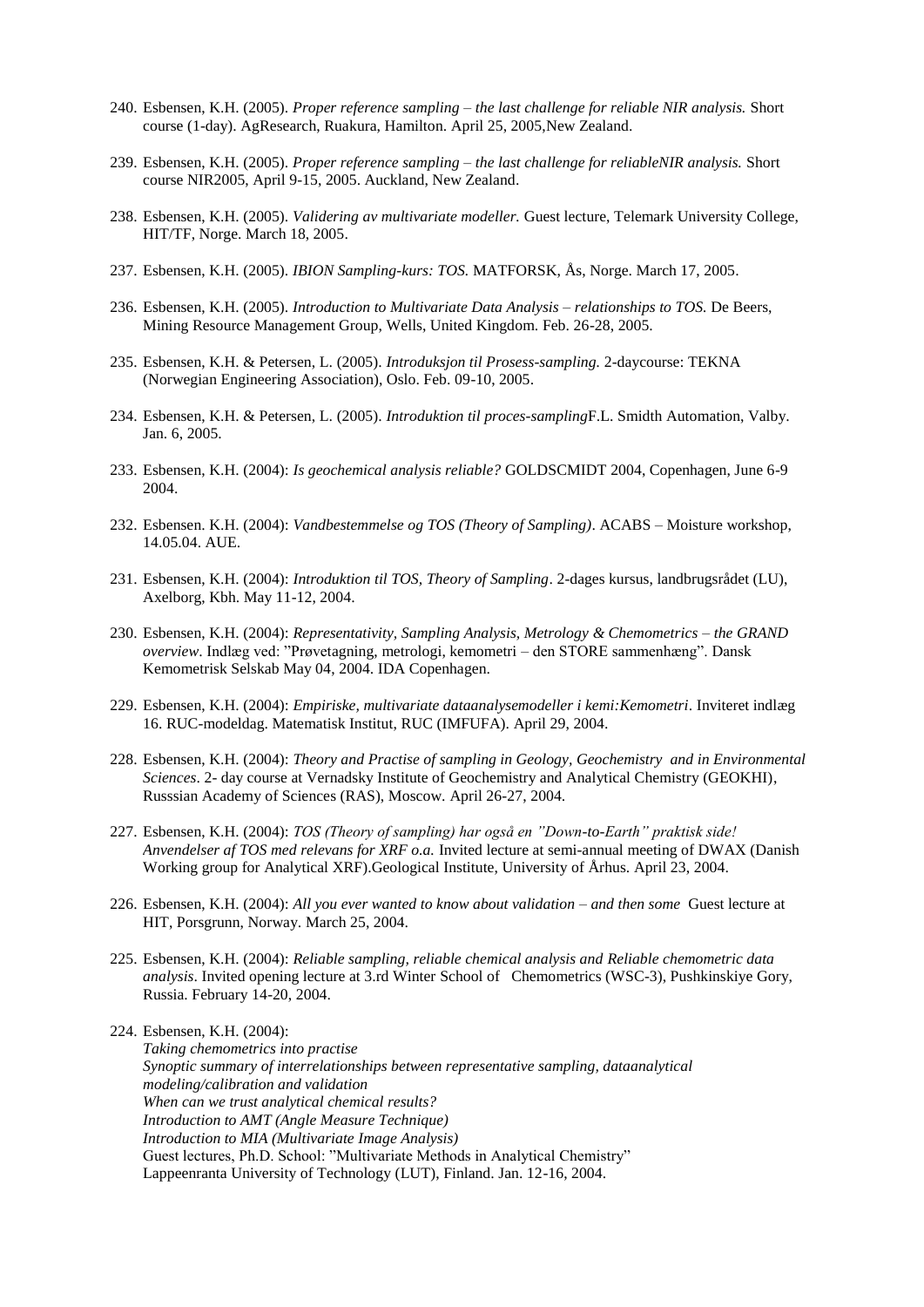- 223. Esbensen, K.H. (2003): *Prøvetagning – nå også i Norge*. 2-dages seminar NFS (Norske Sivilingeniørers Forening), Aker Brygge, Oslo. November 6-7, 2004.
- 222. Esbensen, K.H. (2003): *Introduction to sampling*. 1-day seminar/course. FOSS ELECTRIC hq. Hillerød. September 29, 2004.
- 221. Esbensen, K.H. (2003): *Multivariat data analyse – klinisk biokemi o.a*. 4-dages kursus. Centralsygehuset Esbjerg-Varde, CEV. September 22-23, Nov. 25 & Dec. 03, 2003.
- 220. Esbensen, K.H. (2003): *Proper reference sampling– the critical success factor*. Invited short-course at 5.th European Symposium on NIR spectroscopy, Comwell, Kolding, DK. Sept. 15-17, 2004.
- 219. Esbensen, K.H. (2003): *Multivariabel dataanalyse*. 4-dages kursus, GEUS: Danmarks og Grønlands geologiske Undersøgelser, København. September 9-10 & October 20-21, 2004.
- 218. Sidelman, J., Gram, J, Jespersen, J. & Esbensen, K.H. (2004): *On the in-vivo ex-vivo threshold – significant IPE in blood sampling*. First World Conference on Sampling and Blending, WCSB1. Aalborg University Esbjerg (AUE). Esbjerg, August 19-22, 2004.
- 217. Heydorn, K. & Esbensen, K.H. (2004): *Sampling in Metrology - first foray*. First World Conference on Sampling and Blending, WCSB1. Aalborg University Esbjerg (AUE). Esbjerg, August 19-22, 2004.
- 216. Esbensen, K.H. (2003): *Nature's own sampling: TOS – with a little help from multivariate data analysis*. First World Conference on Sampling and Blending, WCSB1. Aalborg University Esbjerg (AUE). Esbjerg, August 19-22, 2004.
- 215. Esbensen, K.H. (2003): *Prøvetagning (sampling)*. 3-dages kursus, GEUS: Danmarks og Grønlands geologiske Undersøgelser, København. August 13-14 & September 11, 2004.
- 214. Esbensen, K.H. (2003): *New approaches for reliable industrial sampling and chemometric data analysis quality.* SSC8: 8th Scandinavian Symposium on Chemometrics, Mariehamn, Åland, Finland, June 14-18 2003.
- 213. Esbensen, K.H. (2003): *Analytiske prøvers repræsentativitet og pålidelighed Optimal felt sampling, f.eks. vedr. forureningsundersøgelser* Prøvetagning – den største fejl i resultatet. Inviterede foredrag. 1-day Workshop, DANAK/ EUROLAB, København. May 21, 2003.
- 212. Esbensen, K.H. (2003): *Anvendt teknisk-kjemometri – belyst ved utvalgte applikasjoner.* Norges Teknisk Naturvitenskapelige Universitet (NTNU), Institutt for Kjemisk Prosessteknologi, Trondheim. May 16, 2003.
- 211. Esbensen, K.H. (2003): *Sampling of heterogenous systems*. Ph.D. course, "Forskerskolen" Ålborg Universitet, Nat. Fak (*også eksternt industri kursus*). (4 ECTS). March 27-28 & April 24-25, 2003.
- 210. Esbensen, K.H. (2003): *Introducing chemometrics and sampling in the process technology arena industrial biotechnological applications.* Poznan University of Technology (PUT), Poznan, Poland. April 11. 2003.
- 209. Esbensen, K.H. (2003): *Possibilities for using correct sampling and chemometrics in power plant systems fired by complex mixes of energy sources of biomasses, fossil fules and/or MSW.* Large and Medium Scale Solid Biofuel, Co-generation and Waste Incineration. IB2-seminar, SDU. 02.04.03.
- 208. Esbensen, K.H. (2003): *Alt hva du altid ønsket å vite om validering*. Guest lecture at Telemark University College, Porsgrunn 24.03.03.
- 207. Esbensen, K.H. (2003): *Multivariate data Analysis in practice – industrial applications Relationships between sampling, chemical analysis, chemometrics Angle Measure Technique (AMT) – a power full transformation*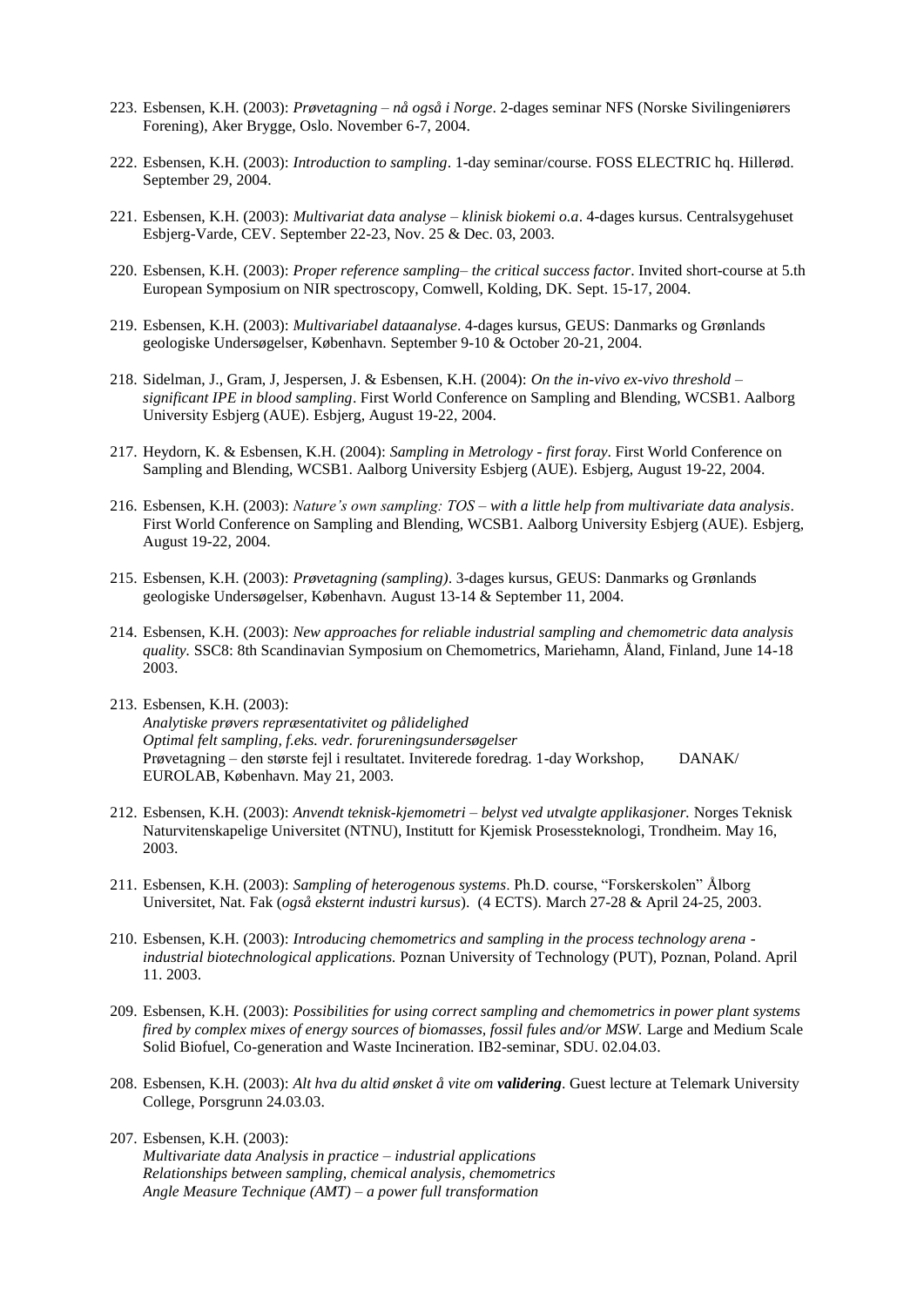*Proper validation: a most important issue in multivariate calibration* Invited lectures at WSC-2 (2.nd Russian Winter School in Chemometrics), Barnaul/Belokuriga, Altai State, Sibiria. 28.02 – 04.03, 2003.

- 206. Esbensen, K.H. (2003): *PLS – metode, applikationer & validering.* Guest lecture, Department of Statistics and Demography, University of Southern Denmark (SDU), Feb. 25, 2003, Odense.
- 205. Esbensen, K.H. (2003): *Introduction to chemometrics*. Poznan University of Technology (PUT), Poland. Feb. 11, 2003.
- 204. Esbensen, K.H. (2003): *Acoustic Chemometrics: 1-day introduction*. Tembec, Corporate HQ research division, Témiscaming, Ontario, Canada. Feb. 6, 2003.
- 203. Esbensen, K.H. (2003). *Sampling: 3-day advanced course*. Tembec, Corporate HQ research division, Témiscaming, Ontario, Canada. Feb. 3-5, 2003.
- 202. Esbensen K.H. (2003): *Introduksjon til kjemometri (2-day course)*, NVE (Norsk Vassdrags og Energidirektorat), Oslo Jan. 23-24, 2003.
- 201. Esbensen, K.H. (2003): *Sampling aspects of bioprocess scale-up.* IB2 Seminar/Workshop: Scale-up of Bioprocess. Jan. 17, 2003, Esbjerg.
- 200. Esbensen, K.H. (2002): *Introduction to sampling of complex systems – introduction to the Theory of Sampling (TOS).* Geological Institute, University of Århus. 9 Dec.
- 199. Esbensen, K.H. (2002): *Sampling: 2-dages introduktionskursus.* Novozymes AS, Kalundborg. 4-5 Dec. 2002.
- 198. Esbensen, K.H. (2002): *Sampling-forhold mellem sampling, analytisk kemi og kemometri.* Inviteret dobbeltforelæsning: 4. brugerseminar Dansk NIR Forum: "Sampling eller gambling?". Vingstedcentret. 3- Dec. 2002.
- 197. Esbensen, K.H. (2002): *AMT: an image "global texture" characterisation tool*. Invited lecture: On-line Imaging for Process Monitoring and Control. McMaster Advanved Control Consortium workshop, Oct. 17, 2002. McMaster University, Hamilton, Canada.
- 196. Esbensen, K.H. (2002): *Multivariate Image Analysis (MIA) methods*. Invited lecture: On-line Imaging for Process Monitoring and Control. McMaster Advanved Control Consortium workshop, Oct. 16, 2002. McMaster University, Hamilton, Canada.
- 195. Esbensen, K.H. (2002): *Acoustic chemometrics – Introduction and application examples.* 2-day course: Acoustic Chemometrics, Biotechnological Institute & Ålborg University Esbjerg (ACACSRG), Biotechnological Institute, Kolding 2-3.10.02.
- 194. Esbensen, K.H. (2002): *Teknisk-Industriel Kemometri.* 3-dages kursus. AUE & Bioteknologisk Institut, Kolding. 27-29.08.02. *1)Introduktion til kemometrisk data analyse 2)PCA – Principal Component Analysis 3)PLS – Partial Least Squares regression 4)Validation.*
- 193. Esbensen, K.H. (2002): *Relationships between sampling, analytical chemistry and chemometrics*. Inviteret foredrag: DANSAK7 (7. Danske Symposium i Analytisk Kemi), Københavns Universitet, 20-21 august 2002.
- 192. Esbensen, K.H. (2002): *Korrekt sampling – er NIR det endelig svar?* Indlæg på "Temagruppe NIR", Bioteknologisk Institut, Kolding. 23 Maj, 2002.
- 191. Esbensen, K.H. (2002): *Angle Measure Technique (AMT).* Indlæg på "Temagruppe NIR", Bioteknologisk Institut, Kolding. 23 Maj, 2002.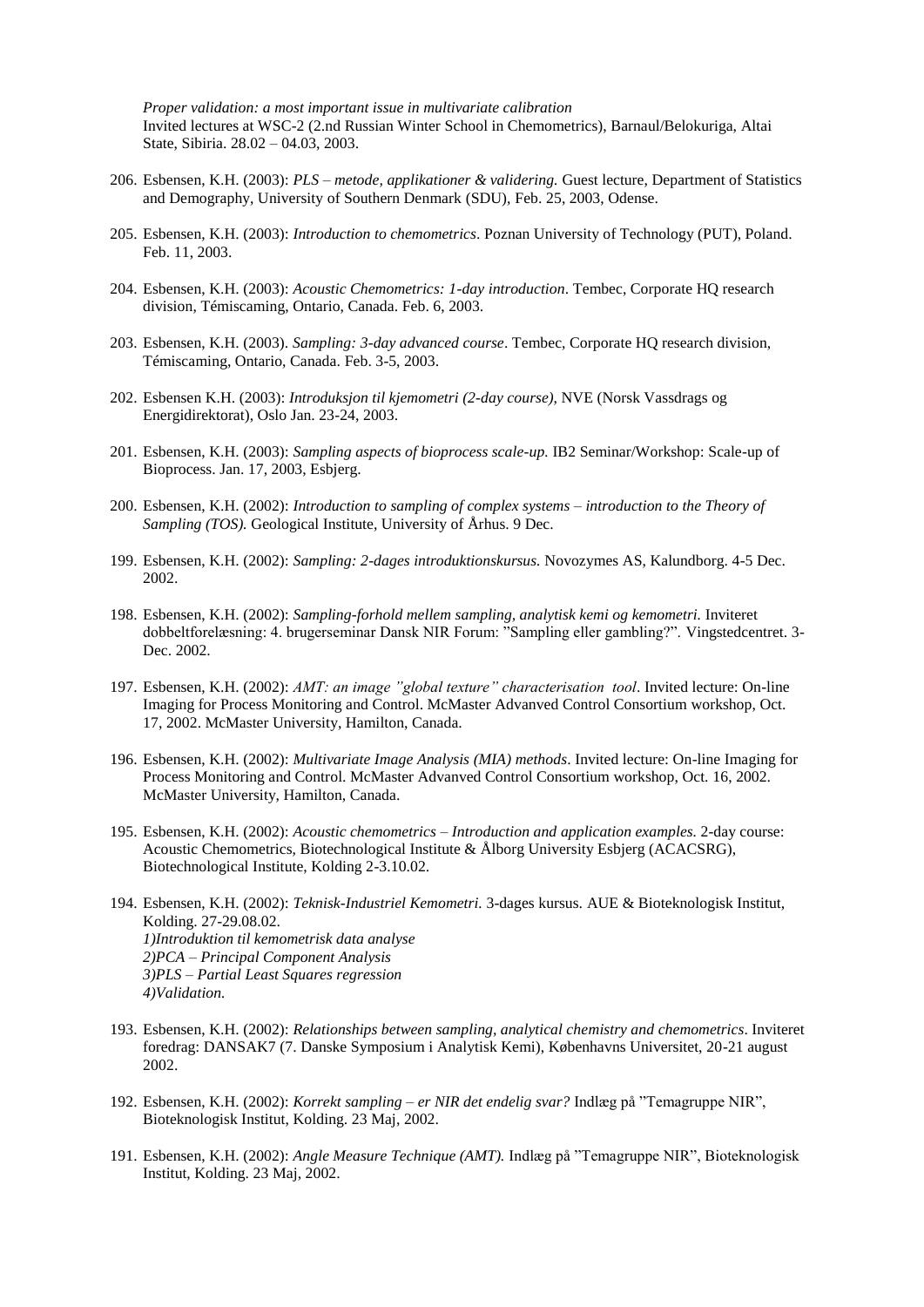- 190. Esbensen, K.H. (2002): *Validering – det vigtigste element ved multivariat kalibrering*. Gæsteforelæsning HIT/TF, Porsgrunn. 18.04.02.
- 189. Esbensen, K.H. (2002): *Center for Industriel Bioteknologi (CIB)* Indlæg. Børsen Gazellemøde, Syddansk Universitet, Esbjerg. 03.04.02.
- 188. Esbensen, K.H. (2002): *Drushbametrics-1. First Russian winter school on Chemometrics: Modern methods of data analysis*. Kostroma, Feb. 11-14 2002. *Introduction to chemometricsMultivariate Statistical Process Control (MSPC).*
- 187. Esbensen, K.H. (2001): *Videregående emner indenfor industriel kemometri: Korrekt sampling, AMT & validering.* Inviteret foredrag, FOSS Hq, Hillerød, Denmark, Dec. 7, 2001.
- 186. Esbensen, K.H. (2001): *Advanced Chemometrics. 3-day Ph.D. course*. S-SENCE Applied Physics, Dept. Physics and Measurement Technology. Linköpings Universitet, Linköping, Sweden. Nov. 21-23, 2001.
- 185. Esbensen, K.H. (2001): *Advanced Chemometrics. 3-day Ph.D. course*. St. Petersburg University, Dept. of Chemistry. Russia. October 23-27, 2001.
- 184. Esbensen, K, Waskaas, M & Matveyev I.H. (2001): *Optimisations in thehydropower industry by EMFinduced headloss friction reduction*. Poster. SSC7 (7.th Scandinavian Symposium on Chemometrics), Copenhagen. Aug. 19-23, 2001.
- 183. Jørgensen, P, Pedersen, J, Jensen, E & Esbensen, K. (2001): *On-line batch fermentation process monitoring – Prediction of "biological time".* SSC7 (7.th Scandinavian Symposium on Chemometrics), Copenhagen. Aug. 19-23, 2001.
- 182. Ergon, R. & Esbensen, K. (2001): *Static PLSR optimization based on Kalman filtering theory and noise covariance estimation.* SSC7 (7 Scandinavian Symposium on Chemometrics), Copenhagen. Aug. 19-23, 2001.
- 181. Esbensen, K.H. (2001): *Development of on-line image analytical industrial process monitoring calibrated against structurally correct sampling of heterogeneous materials.* SSC7 (7 Scandinavian Symposium on Chemometrics), Copenhagen. Aug. 19-23, 2001.
- 180. Esbensen, K.H (2001): *Multivariare Image Analysis/Multivariate Image Regression*. Invited lecture GRC: Gordon Research Conferences, Statistics in Chemistry and Chemical Engineering, Williamstown, MA, July 22-27, 2001.
- 179. Esbensen, K.H. (2001): Procesanalytisk kemometri: Produkt- og procesovervågning: udnyttelse af hurtigmetoder i industriprocesser. Dansk NIR Forum. Scanticon Comwell, Kolding. 9-10 maj 2001
- 178. Esbensen, K.H. (2001): *Image analytical AMT (Angle Measuring Technique)in Food Science & Technology*. Swedish Powder network meeting at Höganäs AB April 25, 2001.
- 177. Esbensen, K.H. (2001): *Acoustic chemometrics in Powder Science & Technology*. Swedish Powder network meeting at Höganäs AB April 25, 2001.
- 176. Esbensen, K.H. (2001): *Validering - en fenomenologisk introduksjon*. 13. Norske Kjemometrisymposium, Highland Hotel, Geilo 19-21 mars 2001.
- 175. Esbensen, K.H. (2001): *Tak til kjemometri Norge for 18 år - En svanesang.* 13. Norske Kjemometrisymposium, Highland Hotel, Geilo 19-21 mars 2001.
- 174. Esbensen, K.H. & Hagen, S.T. (2001): *Introduksjon til forsøksdesign og data analyse.* 2-day course: Norske Skog, Union, Skien, Jan. 25-26, 2001.
- 173. Esbensen, K.H. (2000): *Multivariat billedanalyse: MIA - nye resultater: MIR.* Gæsteforelæsning Ålborg universitet, Esbjerg, dec. 04, 2000
- 172. Esbensen, K.H. (2000): *Grafisk dataanalyse - et felt med store faldgruber!* Gæsteforelæsning Ålborg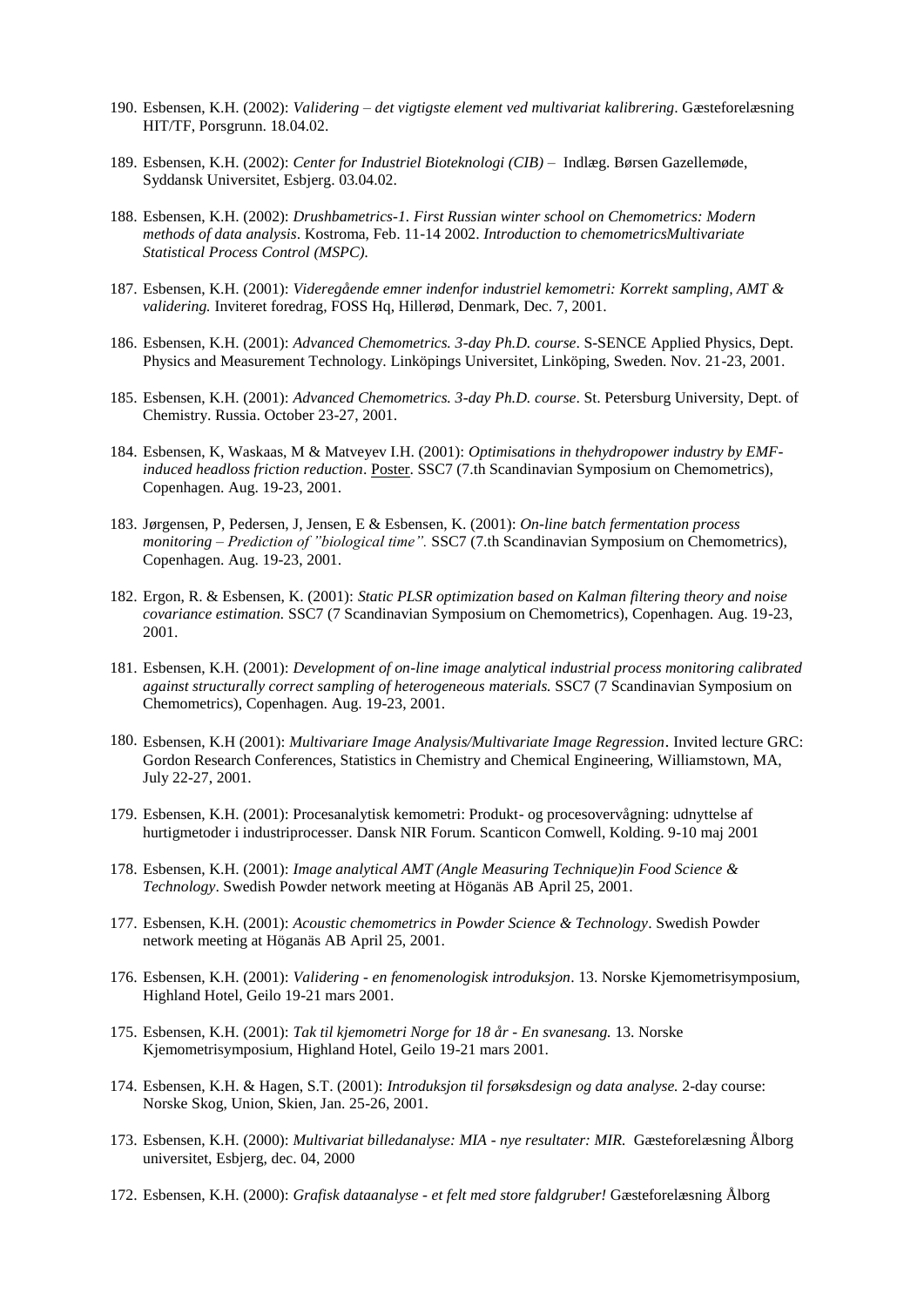Universitet, Esbjerg, Nov. 30, 2000.

- 171. Esbensen, K.H. (2000): *Hvad er grunden til kemometriens store succes?* Keynote: "Den Store kemometridag", IDA, Copenhagen, Nov. 7, 2000.
- 170. Esbensen, K.H.: *Pierre Gy's "Theory of Sampling" – introduktion til verdens mest oversete polytekniske uddanelseselement*. Gæsteforelæsning Ålborg Universitet, Esbjerg, Oct. 05, 2000.
- 169. Esbensen, K.H. (2000): *To akustisk kemometriske industrielle applikationer: 1) Indvendig inspektion af olie/gas rørledninger; 2) Overvågning af pharmaceutiske blandingsprocesser*. Gæsteforelæsning: Ålborg Universitet, Esbjerg, Oct 04, 2000.
- 168. Esbensen, K.H. (2000): *Multivariate billeder versus billeder af multivariate relationer.* IDA: "Datavisualisering med multivariate briller", Copenhagen., Sept. 11, 2000.
- 167. Esbensen, K.H. (2000): *Introduktion til datavisualisering - Hvad er god/dårlig grafisk kommunikation?* IDA: "Datavisualisering med multivariate briller", Copenhagen, Sept. 11, 2000.
- 166. Esbensen, K.H. (2000): *Acoustic chemometrics*. "Other analytical techniques for on-line measurements". Short course: 4.th European Symposium on (NIR) Spectroscopy, Biotechnol. Institute, Kolding, Denmark, May 10-12, 2000.
- 165. Esbensen, K.H. (2000): *Applications of AMT (Angle Measure Technique) in image analysis.* Technical University of Denmark (DTU), Inst. of Biotechnology, Lyngby, June 13, 2000.
- 164. Esbensen, K.H.: *"Kemometri a la carte - akustisk kemometri, AMT m.m.m."* Keynote: Foss Electric (Kemometricentret), Hillerød, May, 9, 2000.
- 163. Esbensen, K. H. (2000): *Principles of proper validation (PPV).* Center for Integreret Multivariat Analyse (CIMA), Levnedsmiddelcentret, KVL, Copenhagen, March 29.
- 162. Esbensen, K.H. (2000): *PLS-DISCRIM som klassifikationsværktøj.* IDA: "Identifikations-prøvning. Kemometriske metoder til kontrol af råvarer og produkter". Copenhagen, March 21, 2000.
- 161. Esbensen, K.H. (2000): *Principles of proper validation (PPV) - in spectroscopy as well as ANYWHERE*. 4th NIR NORD midwinter meeting: "NIR and Calibration in academic and industrial use". University of Umeå, (Hällnäs), Sweden, Feb. 15-16, 2000.
- 160. Esbensen, K.H. (2000): *Hvad lærebøerne ikke fortæller om forsøgs-planlægning.* IDA, Cph. "Forsøgsplanlægning - the chemometric way", Feb. 03, 2000.
- 159. Esbensen, K.H. (1999): *Kjemometri og pulverteknologi.* POSTEC (Powder Science and Technology), Tel-Tek, Årsmøte, Hotel VIC, Porsgrunn, Nov. 01, 1999.
- 158. Esbensen, K.H. (1999): *Acoustic chemometric monitoring of particle/gass processes.* Norsk Hydro Agri Research Centre Sluiskil: "Fluid Bed Research Seminar", Sluiskil, The Netherlands, Oct. 27-28, 1999.
- 157. Esbensen, K.H. & Lied, T.T: *PLS as multiple-alternative pre-processing selector. Examples from industrial/technological image analysis.* "Les Methodes PLS – Symposium International PLS'99", CISIA– CERESTA, Jouy-en-Josas (France), Oct. 5-6, 1999.
- 156. Esbensen, K.H. (1999): *Introducing "Camera-X", a new multispectral, 1-D scanning camera for virtual imaging – with compositional, textural and process monitoring applications.* SSC6 (6<sup>th</sup> Scandinavian Symspoium on Chemometrics), Porsgrunn, Aug. 15-19, 1999.
- 155. Esbensen, K.H., Torgrimsen, T. & Hansteen I.-L. (1999): *Kjemometri som statistisk verktøy i arbeidsmedisin. Ny analyse av gamle data.* Arbeidsmedisinsk Årsmøte, Høyers Hotel, Skien. May 10-11, 1999.
- 154. Esbensen, K.H. (1999): *PLS – the great evaluator of advanced problem-specific pre-processing*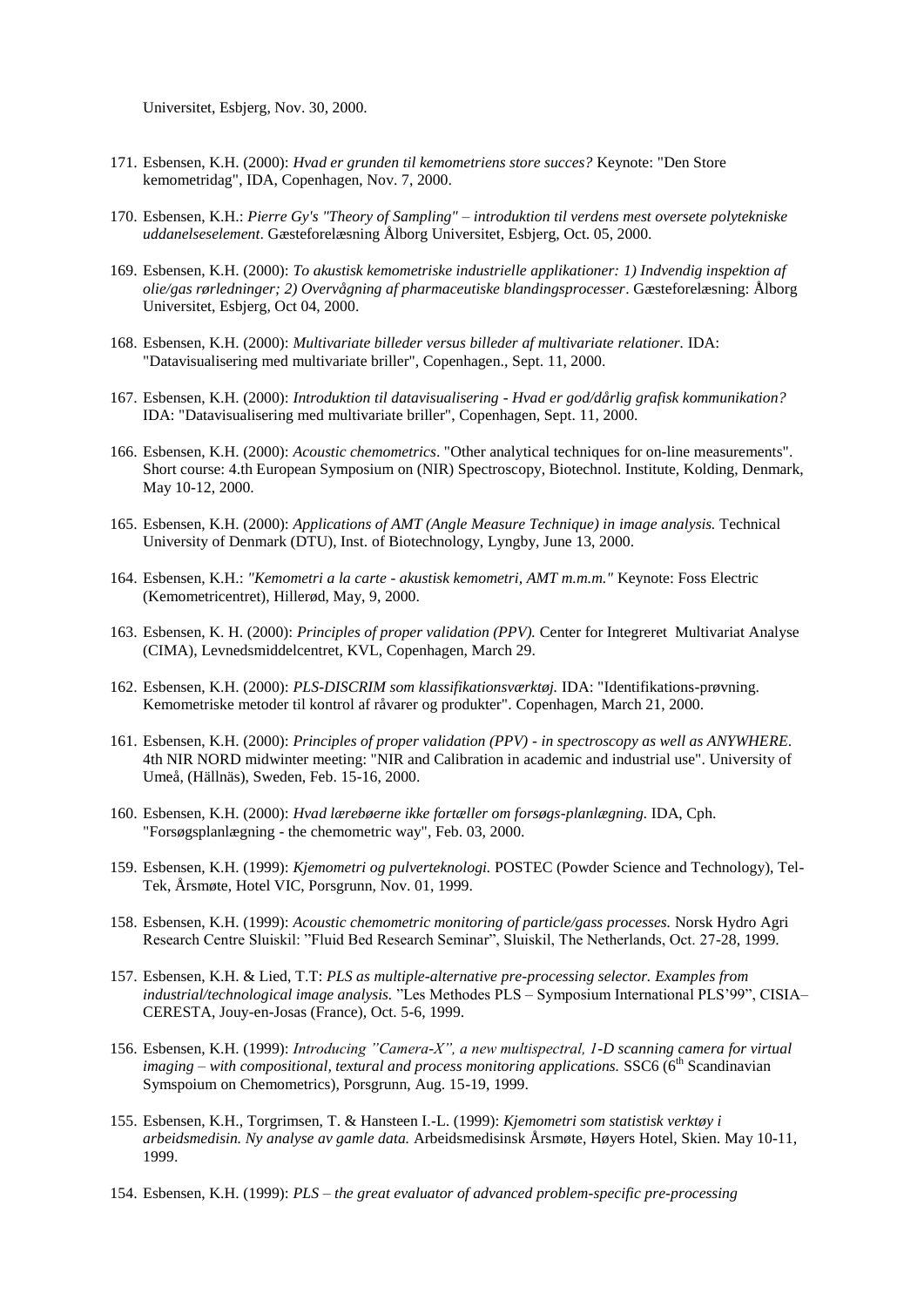*alternatives in multivariate calibration.* 11. Norske Kjemometriker-symposium (10-års jubileum), Highland Hotel, Geilo, march 22-24, 1999.

- 153. Esbensen, K.H. (1999): *Kjemometri ved HIT-TF 1995-2000, og videre…* 11. Norske Kjemometrikersymposium (10-års jubileum), Highland Hotel, Geilo, March 22-24, 1999.
- 152. Esbensen, K.H. (1999): *Advanced methods for problem-specific pre-processing in multivariate calibration.* 12th UUC , Refnes Gods, Jeløya, Norway March 8-10, 1999.
- 151. Esbensen, K.H.: *Akustisk procesanalyse – At-line målinger.* Danmarks Mejeritekniske Selskab: "Nye procesmålingsmetoder ved fremstilling af mejeriprodukter" Brædstrup, Feb. 23, 1999.
- 150. Esbensen, K.H: *Fra støy til informasjon: Akustisk kjemometri for prosessovervåking og produktkarakterisering.* "Kursdagene 1999", NTNU/NT, Trondheim, Jan. 7-8, 1999.
- 149. Esbensen, K.H.: *Nyere metoder inden og uden for kemometrien. Hvad sker der i fremtiden?* "Den Store Kemometridag" IDA, Kemometri. Ingeniørhuset, København. 26 november 1998.
- 148. Esbensen, K.H.: *Kemometri inden for teknologi og ingeniørvidenskab.* Keynote: "Den Store Kemometridag" IDA, Kemometri, Ingeniørhuset, København. 26 Nov. 1998.
- 147. Esbensen, K.H.: *Akustisk prosessanalytisk kjemometri.* Norsk Kjemisk Selskap, Faggruppe for Analytisk Kjemi: Prosessanalytisk seminar, Nycomed Imaging A/S, Oslo, Oct. 29, 1998.
- 146. Esbensen, K.H.: *Acoustic chemometrics in proces monitoring.* 25th annual Conference of the Federation of Analytical Chemistry and Spectroscopy Societies (FACSS) 1998, Austin, TX, Oct. 11-15. 1998
- 145. Esbensen, K.H., Lied, T.T., Halstensen, M. & Huang, J. (1998): *Recent developments in acoustic chemometrics for process monitoring.* 2nd International Chemometrics Research Meeting (2ICRM), Veldhoven, the Netherlands, May 22-24,1998.
- 144. Esbensen, K.H. (1998): *On-line kjemometrisk prosessanalyse: akustisk - og bildeanalytisk kjemometri*. Joint Biotechnological Institute(DK)/MATFORSK FoU-seminar, MATFORSK, Ås, April 29, 1998.
- 143. Esbensen, K.H. (1998): *Dobbelt teknologisk spektroskopi: bildeanalyse av "underlapped imagery"* 10. Norske Kjemometrikersymposium, NKS, Geilo, March 25-27, 1998.
- 142. Esbensen, K.H. (1997): *Akustisk karakterisering av prosesser og materialer*. Guest lecture: "C-kurs processkemometri", Kemiska Institutionen, University of Umeå, Dec. 12, 1997.
- 141. Esbensen, K.H. (1997): *Prosesskjemometri - eksempler på anvendt kjemometri*. Guest lecture: "C-kurs processkemometri", Kemiska Institutionen, University of Umeå, Dec. 12, 1997
- 140. Esbensen, K.H. & Hagen, S.T. (1997): *Introduksjon til forsøksdesign og data analyse.* 2-day course: Bang & Olufsen Research, Struer, Denmark, Oct. 22-23, 1997.
- 139. Esbensen, K.H. (1977): *Acoustic chemometrics in process monitoring*. Keynote lecture: 5.th Scandinavian Symposium on Chemometrics (SSC5), Lahti, Finland, Aug. 17-21, 1997.
- 138. Esbensen, K.H.: *Introduction to Multivariate Image Analysis (MIA)*. IDA, Meeting on Image Analysis, Copenhagen, June, 10, 1997.
- 137. Esbensen, K.H. (1997): *Recent developments in acoustic chemometrics for process monitoring*. Pharmacia & Upjohn, R&D Seminar, Uppsala, March 27, 1997.
- 136. Esbensen, K.H. & Narindar Singh (1997): *Praktiske eksperimentelle designstrategier i forbindelse med multivariat kalibrering av et fem-komponent-system*. Årsmøte. Faggruppe for Kjemometri, NKS, Voss, April 7-9, 1997.
- 135. Esbensen, K.H. (1997): *Validering - bort med al forvirringen*. Årsmøte. Faggruppe for Kjemometri, NKS, Voss, April 7-9, 1997.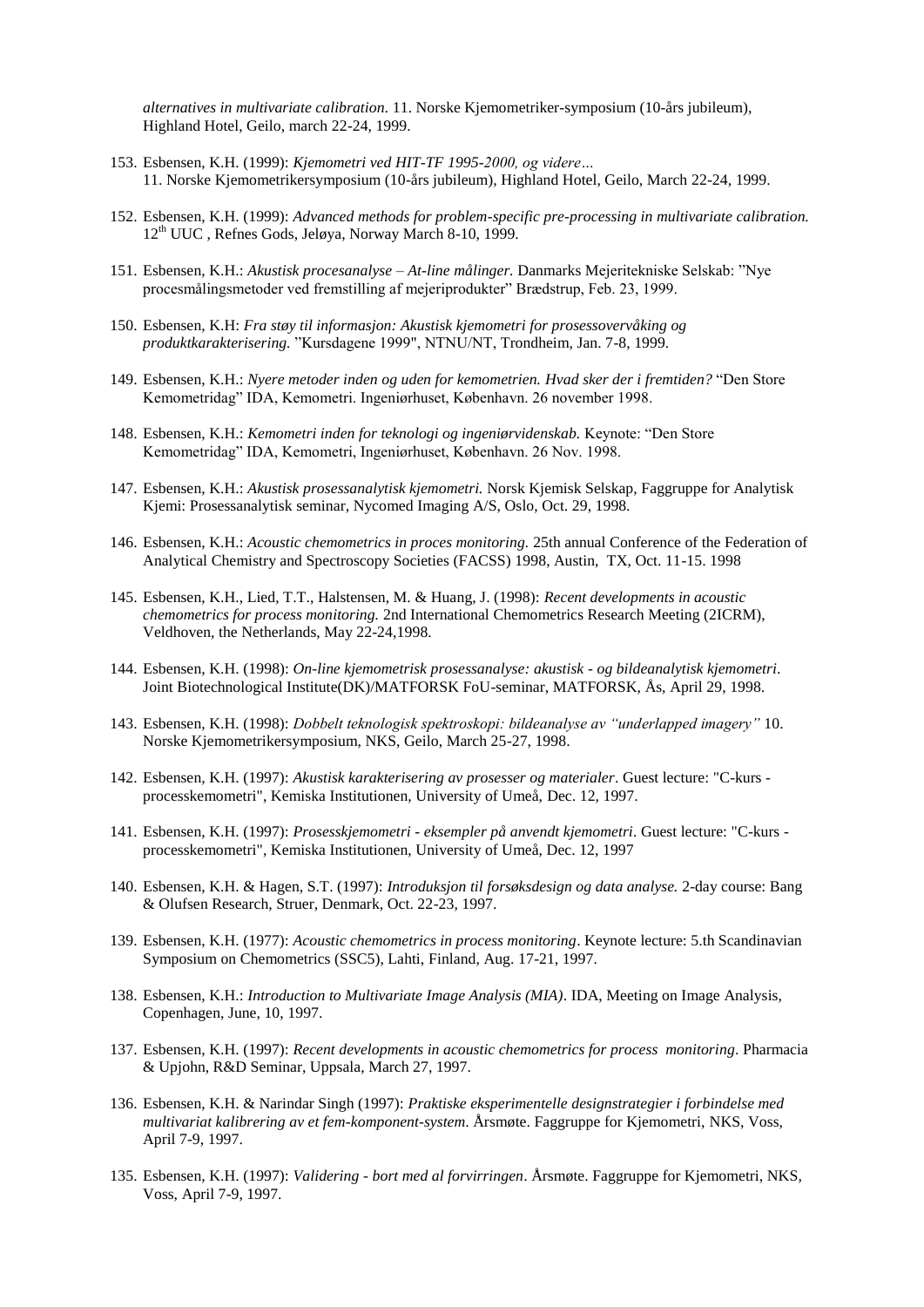- 134. Esbensen, K.H. (1997): *Acoustic chemometric process monitoring - an introduction.* Graduate School in Chemical Engineering (GSCE), Lappeenranta, Finland 7-8, March, 1997
- 133. Esbensen, K.H. (1997): *Multivariate Image Analysis - an introduction.* Graduate School in Chemical Engineering (GSCE), Lappeenranta, Finland 7-8, March, 1997.
- 132. Esbensen, K.H. (1997): *AMT - A method for charactersing the complexity of measurement series.* Graduate School in Chemical Engineering (GSCE), Lappeenranta, Finland 7-8, March, 1997.
- 131. Esbensen, K.H. (1997): *Kjemometrisk Forskningsgruppe (KF) ved Høgskolen i Telemark, Avdeling for Teknologiske Fag (HIT/TF): Oversikt over aktuelle FoU-aktiviteter*. Symposium i Anvendt Kemometri, DTU, København, Jan. 28-29,1997.
- 130. Esbensen, K.H. (1997): *Multivariat dataanalyse*. 2-day course (6 lectures): Institutt for Energiteknikk (IFE), Kjeller, Jan. 20-21, 1997.
- 129. Esbensen, K.H. (1996): *20 år med kemometri - hvad sker der i fremtiden?* "Den Store Kemometridag 1996". Dansk Forening for Kemometri, Nov. 26, 1996.
- 128. Esbensen, K.H. (1996): *Akustisk kemometri & AMT - nyere FoU resultater*. "Den Store Kemometridag 1996". Dansk Forening for Kemometri, Nov. 26, 1996.
- 127. Esbensen, K.H. (1996): *Alt hvad man behøver at vide: RIGTIG VALIDERING!* Guest lecture: Kemometrigruppen, KVL, Sept. 27, 1996.
- 126. Esbensen, K.H. (1996): *Introduksjon til multivariat dataanalyse*. 2-day course (4 lectures): SINTEF, Material Science, Trondheim, Aug, 20-21, 1996.
- 125. Esbensen, K.H. (1996): *FoU-resultater for Kjemometrisk Forskningsgruppe, HIT/TF*. Årsmøte. Faggruppe for Kjemometri, NKS, Geilo, April 17-19, 1996.
- 124. Esbensen, K.H. (1996): *Prosessanalytisk kjemometri (PAC)*. Guest lecture: Kemiska Institutionen, Universitetet i Umeå, March 28-29, 1996.
- 123. Esbensen, K.H. (1996): *AMT - en ny kraftfull preprosesseringsteknikk*. Guest lecture: Kemiska Institutionen, Universitetet i Umeå, March 28-29, 1996.
- 122. Esbensen, K.H. (1996): *Introduksjon til multivariat kalibrering, FEW*. 2-day course (6 lectures): RESLAB/SAGA Petroleum, Stavanger March 18-19, 1996.
- 121. Esbensen, K.H. (1995): *Industriell anvendt NIR-spektroskopi: Aluminiums-elektrolyse ved Karmøy Fabrikker*. Umeå Universitet (Kemisk Institut) Dec. 13, 1995.
- 120. Esbensen, K.H. (1995): *AMT - ny kraftfull metodikk for kompleksitetsanalyse innen kjemometrisk kalibrering*. Umeå Universitet (Kemisk Institut) Dec. 13, 1995.
- 119. Esbensen, K.H. (1995): *Avanserte teknikker og preprossesering av data i on-line måleteknikk v. bruk av bildeanalyse*. On-line Seminar: MATFORSK, Ås, Dec. 6, 1995.
- 118. Esbensen, K.H. (1995): *Problem(re-)formulation - the most important element in multivariate calibration?* UUC Meeting, Refnes Gods, Moss, Nov. 29-30, 1995.
- 117. Esbensen, K.H. (1995): *Multivariate data analytical methods for characte-rising variability (PCA, PLS, AMT)*. Nordic Symposium on variability in polluted soils and groundwater ("GUESS-I"), Ås, June 19, 1995.
- 116. Esbensen, K.H. (1995): *The AMT revolution in chemometrics - I: Inaugural conceptualisation and first forays*. SSC4 (4.th Scandinavian Symposium on Chemo-metrics), Lund, June 12-16, 1995.
- 115. Esbensen, K.H. (1995): *20 år med kjemometri - hva skjer i fremtiden?* Årsmøte Kjemometrisk Faggruppe, Norsk Kjemisk Selskap, Gol, April 3-4, 1995.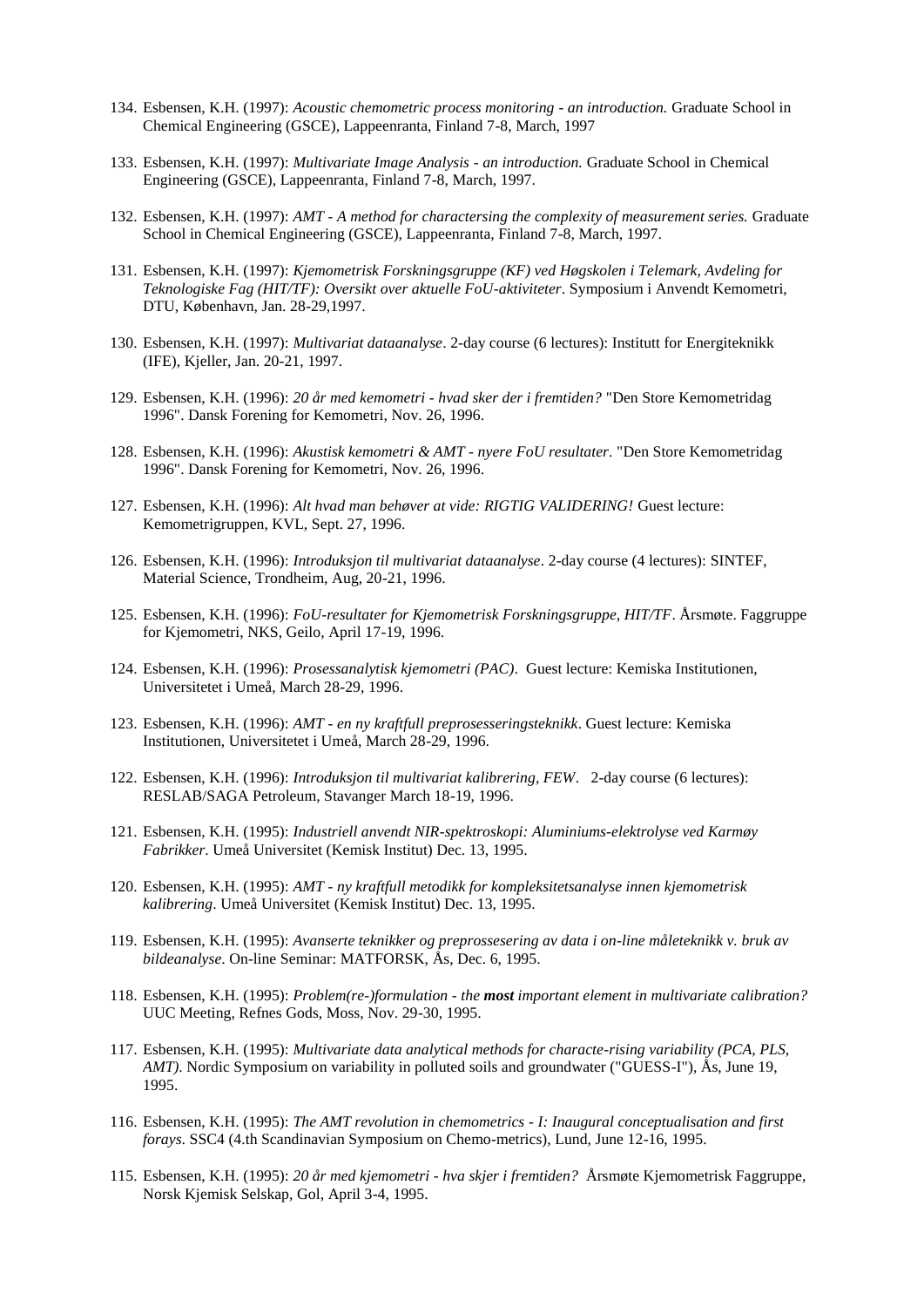- 114. Esbensen, K.H. (1995): *Interpretation of active and passive observations using multivariate analysis*. UUC95, Grobbendonk, Belgium, Feb. 9-10, 1995.
- 113. Esbensen, K.H. (1995): *AMT - a new preprocessing approach within acoustic chemometrics and image analysis*. ASTRA R&D, Göteborg, Sweden, Feb. 2, 1995.
- 112. Esbensen, K.H. (1994): *AMT-revolusjon innen dataanalysen*. Guest lecture: Institute of Chemistry, University of Umeå, Sweden, Nov. 2, 1994.
- 111. Esbensen, K.H. (1994): *20 år med kemometri - både inden og uden for kemi. Hvad sker i fremtiden?* "Den Store Kemometridag 1994". K-gruppen, IDA, Dansk Forening for kemometri, Copenhagen, Oct. 25, 1994.
- 110. Esbensen, K.H. (1994): *Process chemometrics - theory and applications*. UUC1994, Refnes Gods, Jeløy, Norway, Oct. 17-19, 1994.
- 109. Esbensen, K.H. (1994): *Advanced multivariate data analysis*. COMETT: Advanced Multivariate Data Analysis, Düsseldorf, BRD, Oct. 13-14, 1994.
- 108. Esbensen, K.H. (1994): *Applications of Parallel Coordinates to a Norwegian pyrometallurgical electrolytic Mn-refinement process*. "STUMLAD" (Tri-annual meeting of International Chemometricians), Reykjavik, Iceland, Aug. 15-19, 1994.
- 107. Esbensen, K.H. (1994): *Multivariate Image Analysis (MIA) and Multivariate Image Regression (MIR)*. MATFORSK, Ås, Feb. 28, 1994.
- 106. Esbensen, K.H. (1994) & Inselberg, A. (1994): *Visualizing multi-demensional geometry and applications to multivariate problems*. Course: SIGGRAPH94 (21.st International Conference on Computer Graphics and Interactive Techniques). Orlando, Florida, July 24-29, 1994.
- 105. Esbensen, K.H. (1994): *Kjemometri og forsøksdesign*. Norsk Legemiddel-industriforenings industrikollokvium, NYCOMED, Oslo, June 23, 1994.
- 104. Esbensen, K.H. (1994): *Parallelle koordinater - et nytt dataanalytisk konsept*. Norsk kjemometrisk Faggruppe, Årsmøte, Geilo, March 23-25, 1994.
- 103. Esbensen, K.H. (1993): *Multivariabel dataanalyse og kjemometri - sentrale verktøy for miljø-, produkt- og prosessbeskrivelse*. Guest lecture: Telemark Engi-neering University (TMIH), June 8, 1993.
- 102. Esbensen, K.H. (1993): *Akustisk kjemometri - applikasjoner med potential innen farmasøytisk industri*. Invited lecture: ASTRA, R&D, Södertälje, Nov. 17, 1993.
- 101. Esbensen, K.H. (1993): *Akustisk Kjemometri*. "Kjemometriseminar for industrien", SINTEF, Trondheim, March 25, 1993.
- 100. Esbensen, K.H. (1993): *Parallel Coordinates - A new complementary data analysis methodology for process monitoring and control*. Norsk Forening for Automatisering (NFA), Temamøte: "Kjemometri nye muligheter innen måleteknikk og prosessregulering", Soria Moria, Oslo, April 20-21, 1993.
- 99. Esbensen, K.H. (1993): *Les application industrielles de la teledetection*. Guest lecture: Université Laval, Quebec, Canada, Dec. 10, 1993.
- 98. Esbensen, K.H. (1993): *Interpretation of active and passive observations in multivariate data analysis*. Keynote: 6.th UUC, Langesund, Nov. 2-4, 1993.
- 97. Esbensen, K.H., Westad, F., Vigerust, B. & Hope, B. (1993): *Forays into acoustic chmemometrics: First results of non-invasive on-line acoustic calibration*. 3.rd Scaninavian Symposium on Chemometrics (SSC3), Jutland Technological Institute, Århus, June 13-17, 1993.
- 96. Esbensen, K.H., Edwards, G. & Eldridge, G. (1993): *Multivariate image analysis in forestry involving high resolution airborne imagery*. 8th. Scandinavian Conference in Image Analysis, May 25-28, Tromsø.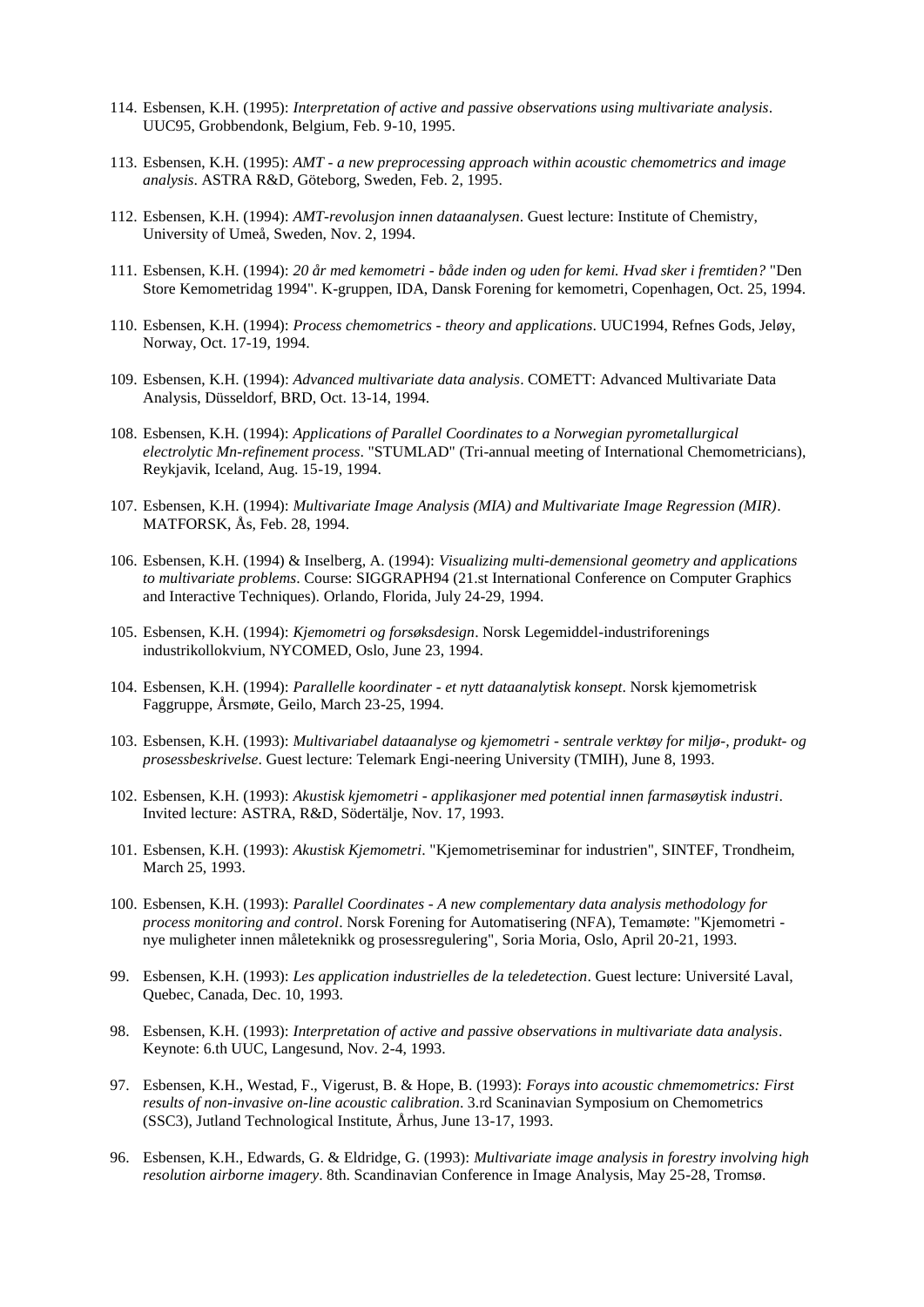- 95. Esbensen, K.H. (1993): *Multivariat bildeanalyse - praktiske applikasjoner*. Guest lecture: Norsk Hydro, Research Center, Bergen, May 25, 1993.
- 94. Esbensen, K.H., Kristiansen, J.I. & Scheie, Aa. (1993): *Permeability prediction and optimisation of core plug sampling*. 15.th European Formation Evaluation Symposium: "Integrated field studies and reservoir monitoring". SPWLA, May 5-7, 1993. Stavanger, May 5-7, 1993.
- 93. Esbensen, K.H. (1993): *Multivariate data analysis of drug misuse classifications*. 11.th Cologne Workshop in Drug Analysis, Köln, BRD, March 7-12, 1993.
- 92. Esbensen, K.H. & Kvaal, K. (1993): *NIR/VIS video multivariate image analysis and texture characterisation - new tools for industrial applications*. 2nd. NIR European Symposium on NIR Spectrospcopy - aspects on industrial use. BI, Kolding, Aug. 21-22, 1993.
- 91. Esbensen, K.H. & Geladi, P. (1993): *Soft three-way data analysis and image analysis*. TRIC: First International Symposium on three-way data analysis. Espe, the Neherlands, Aug. 23-25, 1993.
- 90. Esbensen, K.H. & Norli, H.. (1992): *Kan kjemometrien avsløre dopingmisbrukere?* Temadag: "Kjemometri - nye muligheter innenfor analyse". SI, Oslo, Oct. 29, 1992.
- 89. Esbensen, K.H. (1992): *Spatial analysis and intercorrelation of disjoint sets of remote sensing imagery (VIS, IR, SAR) using MIA/MIR*. Invited lecture: Canada Center of Remote Sensing (CCRS), Ottawa, Oct. 22, 1992.
- 88. Esbensen, K.H. (1992): *Multivariate Image Analysis (MIA) and Multivariate Image Regression (MIR) - Data analysis for an integrated remote sensing environmental monitoring system for the Baltic - and Scandinavian regions*. Guest lecture: St. Petersburg State Electrical Engineering University, St. Petersburg, June 5-7, 1992.
- 87. Esbensen, K.H. (1992): *Outliers - and validation of multivariate calibration models*. CAMO UUC, Kolbotn, Nov. 2-4, 1992.
- 86. Esbensen, K.H. (1992): *MIA/MIR: Recent developments*. Guest lecture: ERDAS, Inc. Atlanta, April 7, 1992.
- 85. Esbensen, K.H. (1992): *Multivariate Image Analysis (MIA) and Multivariate Image Regression (MIR) - Introduction*. Guest lecture: St. Petersburg State Electrical Engineering University, St. Petersburg, Jan. 23- 24, 1992.
- 84. Esbensen, K.H. (1992): *Anvendt multivariabel data analyse: Applikasjonseksempler fra kjemisk prosessindustri*. Guest lecture: University of Umeå, Sweden, Feb.19, 1992.
- 83. Esbensen, K.H. (1992): *Anvendelse av multivariat kalibrering*. Workshop: "Praktisk bruk av multivariabel data analyse", SI, Oslo, April 28-29, 1992.
- 82. Esbensen, K.H. (1992): "*Regression des images multivariables*". Guest lecture: Université Laval, Quebec, Canada, Oct. 13, 1992.
- 81. Esbensen, K.H. (1992): "*Analyses et regression des images multivariables"*. Guest lecture: Université Laval, Quebec, Canada, Oct. 7, 1992.
- 80. Esbensen, K.H. (1991): *Kjemisk billedanalyse*. Temadag: "Kjemometri i Prosess-industrien", SI, Oslo, Nov. 11, 1991.
- 79. Esbensen, K.H. (1991): *Bildeanalyse med PLS-strategi for multivariat bilderegresjon*. CAMO UUC, Kolbotn, Oct. 04, 1991.
- 78. Esbensen, K.H. (1991): *Multivariate Image regression (MIR) - principal component regression for modeling and prediction*. 2nd Scandinavian Symposium on Chemo-metrics (SSC2), Bergen, May 28-31, 1991.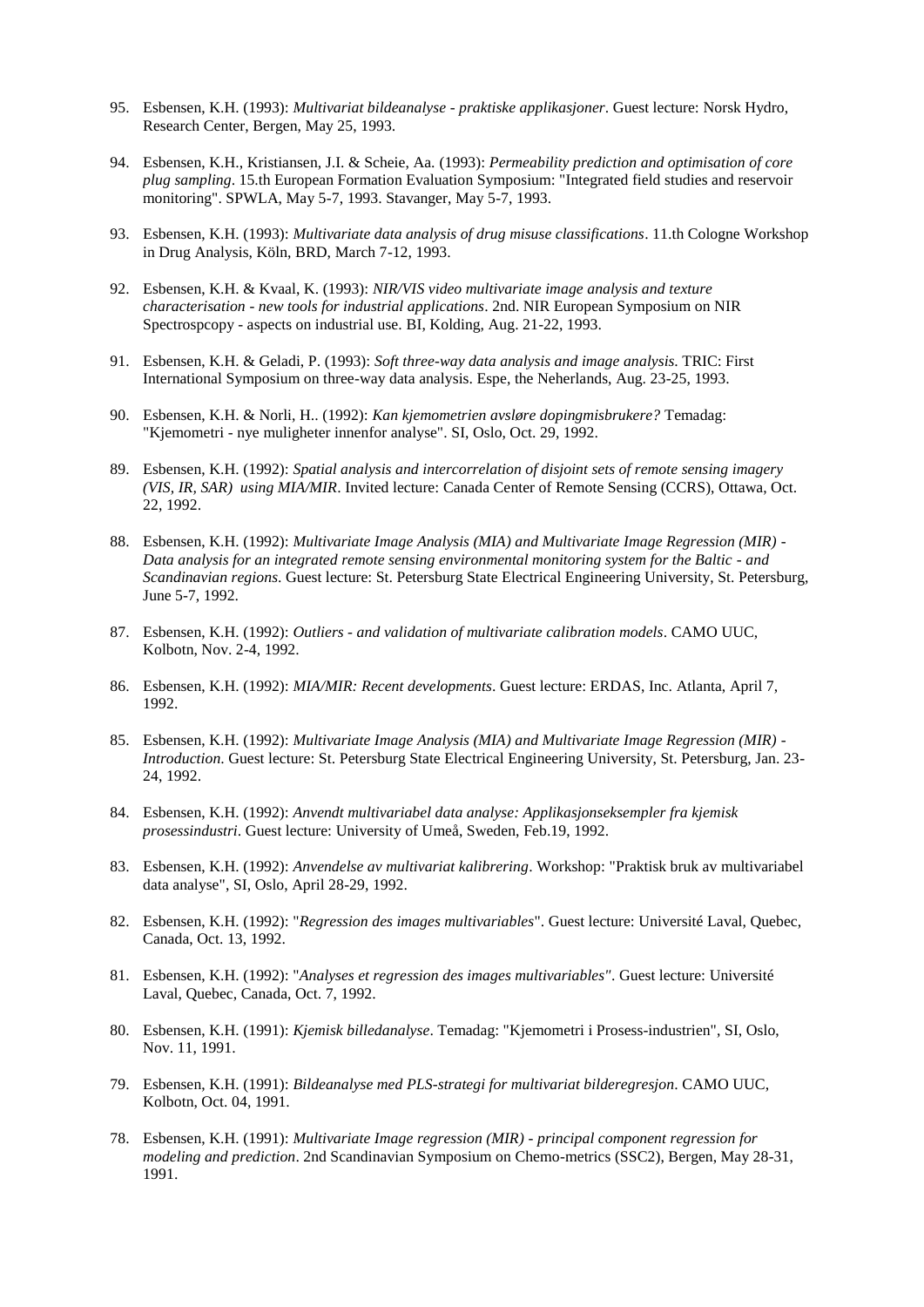- 77. Esbensen, K.H. (1990): *Multivariabel Data Analyse*. 2-dagers spesial kurs. Fiskeriteknisk Forskningsinstitutt (FTFI), Tromsø, January 19-20, 1990.
- 76. Esbensen, K.H. (1990): *Strategi for kemometri innen geokjemi m.v.* Guest lecture: Institute of Chemistry, University of Bergen, Feb. 2, 1990.
- 75. Esbensen, K.H. (1990): *Multivariat bilde analyse (MIA)*. Guest lecture: Institute of Informatics, University of Oslo, Feb. 22, 1990.
- 74. Esbensen, K.H. (1990): *Geokemiska applikationer av kemometri.* Gjesteforelesning Unversity of Umeå, March 6, 1990.
- 73. Esbensen, K.H. (1990): *Kemometri i metallurgisk processkontroll*. Gjesteforelesning Unversity of Umeå, March 7, 1990.
- 72. Esbensen, K.H. (1990): "GRAFIKK presentasjon, data analyse, kommunikasjon". 3-dagers spesialseminar (10 lectures). SAGA Petroleum, Oslo, March 14-16, 1990.
- 71. Esbensen, K.H. (1990): *Praktisk bruk av multivariate estimerings- og data analytiske metoder*. NIF-kurs: "Avanserte målesystemer for industrien", March 26-27, 1990.
- 70. Esbensen, K.H. (1990): *Måleteknikk for Aluminium elektrolyse. Statusrapport for NTNF-programmet: IT i prosessindustrien (IPI)*". NTNF, Oslo, May 23, 1990.
- 69. Esbensen, K.H. (1990): *MIA - Multivariate Image Analysis*. Presentation: "Computer General", Oslo, Aug. 16, 1990.
- 68. Esbensen, K.H.: *MIA - Multivariate Image Analysis*. Lecture: "GIS and remote sensing for natural resource management. Norsk Regnesentral (NR), Sept. 24, 1990.
- 67. Esbensen, K.H. (1990): *Introduksjon til multivariabel data analysefilosofi og programpakker - med geologiske applikasjoner*. Seminar/kurs NGU, Dec. 28, 1990.
- 66. Esbensen, K.H. & Geladi, P. (1989): *"Multivariate Image Analysis (MIA) - Præsentation af koncept og software demonstration"*. Symposium i Anvendt Statistik, ÅU, Århus, Jan. 23-25, 1989.
- 65. Esbensen, K.H. (1989): *Multivariate problemstillinger krever multivariat data-analyse*. Seminar: Fiskeriteknisk Forskningsinstitutt (FTFI), Tromsø, Feb. 14, 1989.
- 64. Esbensen, K.H. (1989): *Kjemometri i billedanalyse*. Konstituerende møte: "Kjemo-metrisk Faggrupppe. Norsk Kjemisk Selskap", Øystese, Hardanger, May 23-24, 1989.
- 63. Esbensen, K.H. (1989): *Strategy of Multivariate Image Analysis (MIA)*. Foredrag "NOBIM Års-konferanse 1989", Skjetten, Oslo, May-29-30, 1989.
- 62. Esbensen, K.H. (1989): *Prosessindustrielle satsningsområder ved Norsk Regnesentral*. Foredrag: "Informasjonsteknologi for Prosessindustrien. Sandvika, Oslo, Sept. 18-20, 1989.
- 61. Esbensen, K.H. & Martens, H. (1989): *Forsøk på innføring av prosesskjemometrisk IT i norsk prosessindustri i 1986-1988. Erfaringer fra NTNF-prosjektet: "Multivariat Kalibrering"*. Foredrag: "Informasjonsteknologi for Prosessindustrien. Sandvika, Oslo, Sept. 18-20, 1989.
- 60. Esbensen, K.H. & Geladi, P.(1989): *Multivariate Image Analysis, or "How to analyze an image you have never seen?*" ERDAS UGM, Atlanta, Oct. 9-13, 1989.
- 59. Esbensen, K.H., Geladi, P., Martens, H. & Martens, M. (1988): *Multivariate Interlaboratory Calibration*. Symp. Anvendt Statistik, Kbh., Jan. 25-27, 1988.
- 58. Esbensen, K.H. (1988): *Spatial interpolation of multivariate data - bilinear modeling before kriging*. Guest lecture: Environmental Protection Agency (EPA), Corvallis, Oregon, May 9, 1988.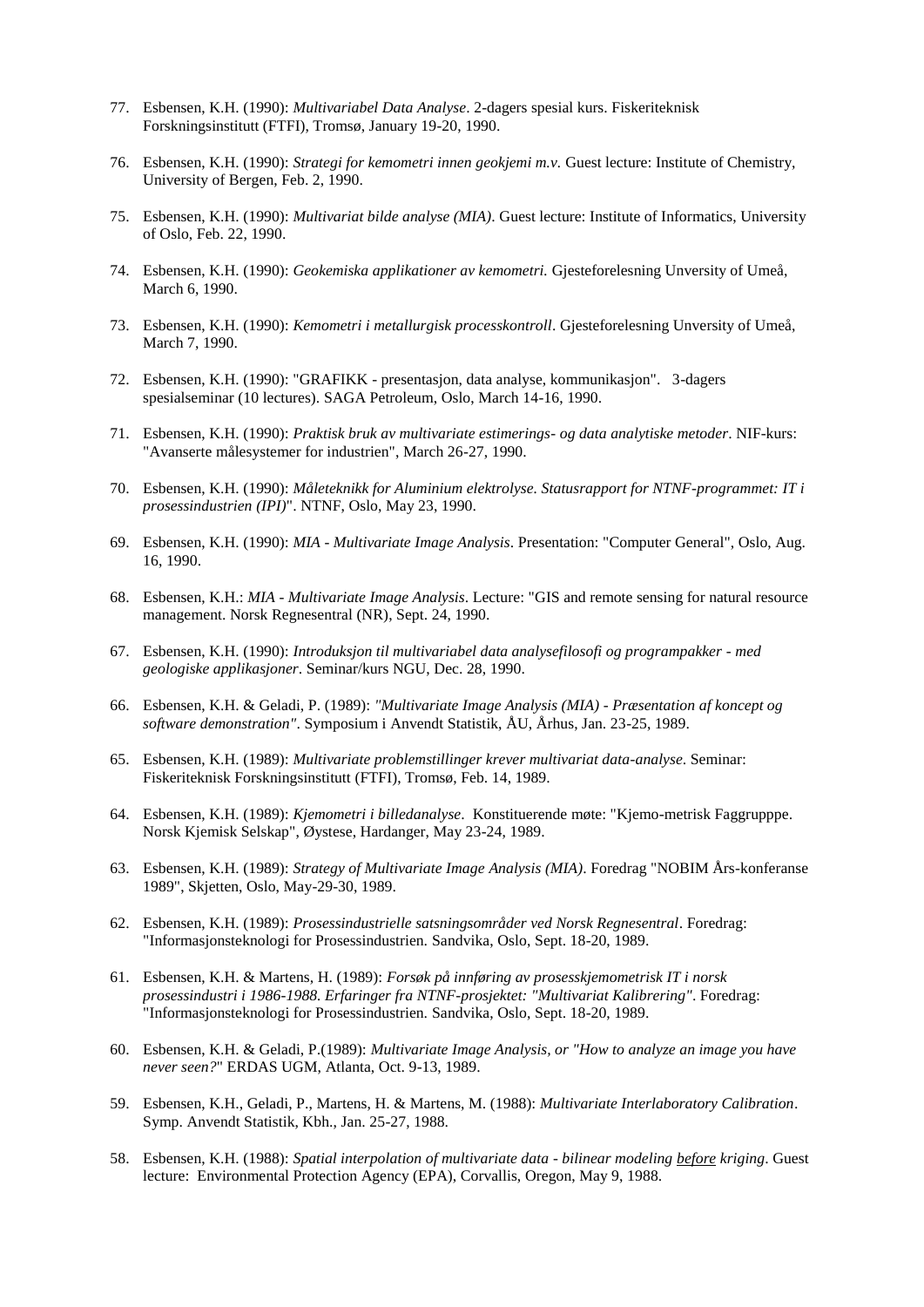- 57. Esbensen, K.H. (1988): *Chemometrics in Geochemistry*. V.M. Goldschmidt Memorial Conference, Washington D.C., May 11-13, 1988 (*includes. poster session*)
- 56. Esbensen, K.H. (1988): *Muligheter/begrensinger i multivariabel kalibrering*. Lecture at NIF/NFA course: "Effective Data Analysis - for better process control and quality assessment", Oslo May 31-June 2, 1988.
- 55. Esbensen, K.H. (1988): *PCA/PLS - geometrisk introduksjon*. Lecture at NIF/NFA course: "Effective Data Analysis - for better process control and quality assessment", Oslo May 31-June 2, 1988.
- 54. Esbensen, K.H. (1988): *Informasjoninnholdet i data*. Lecture at NIF/NFA course: "Effective Data Analysis - for better process control and quality assessment", Oslo May 31-June 2, 1988.
- 53. Esbensen, K.H. (1988): *Multivariabel data analyse*. Lecture at NIF/NFA course: "Effective Data Analysis - for better process control and quality assessment", *ibid.*
- 52. Esbensen, K.H. & Geladi, P. (1988): *Multivariate image analysis in chemistry*. EUCHEM Conference on chemometrics in organic and bio-organic chemistry. Trieste, June 19-26, 1988.
- 51. Esbensen, K.H. (1988): *Multivariate prediction (PLS-regression) in resource exploration*. IAMG-COGEODATA Symposium: "Computer applications in resource exploration". Espoo (Helsinki), July 21- 23, 1988.
- 50. Esbensen, K.H. (1988): *Eksplorativ data analyse med UNSCRAMBLER (outliers, modelplott etc.) viktigheten av problemorienteret tolkning*. UUC (Unscrambler User Club), Seminar, Trondheim, Sept. 29- 30, 1988.
- 49. Esbensen, K.H. (1988): *Strategy of Multivariate Image Analysis (MIA): 2-D and higher-order image decompositions*. First Scandinavian Symposium on Chemometrics (SSC1), Lappeenranta, Finland, Oct. 6- 8, 1988.
- 48. Esbensen, K.H. (1988): *Multivariat dataanalyse og - kalibrering*. Guest lecture at TMIH: Telemark Engineering University (*in Norwgian*), Nov. 1988.
- 47. Esbensen, K.H. (1988): *Analyse av måledata for prosesskontrol og produktkontrol.* Lectures at NIF/NFA course: Use of personal computers for measurement data capture and - analysis (*Norwegian*), NTH, Trondheim, Dec. 6-7, 1987.
- 46. Esbensen, K.H. (1988): *Metoder og krav til målingene.* Lectures at NIF/NFA course: Use of personal computers for measurement data capture and - analysis (*Norwegian*), NTH, Trondheim, Dec. 6-7, 1987.
- 45. Esbensen, K.H. (1988): *Hva er analyse av måledata?* Lectures at NIF/NFA course: Use of personal computers for measurement data capture and - analysis (*Norwegian*), NTH, Trondheim, Dec. 6-7, 1987.
- 44. Esbensen, K.H., Wold, S. & Geladi, P. (1987): *Relationships between higher-order data array configurations and problem formulations in data analysis*. Symposium on Applied Statistics, University of Århus, Jan. 26-28, 1987.
- 43. Esbensen, K.H. (1987): *Romlig anomaliseparasjon i geokjemi*. Oljedirektorates Informasjonsmøte, Stavanger, Feb. 9-10, 1987.
- 42. Esbensen, K.H. & Steenfelt, A. (1987): *Geochemical prospecting in complex sample media - multivariate data analysis of indirect observations*. 12.th International Geochemical Exploration Symposium - 4.th Symposium on Geochemical Prospecting. Orleans, April 22-26, 1987.
- 41. Esbensen, K.H. (1987): *Edle mineraler søkes*. Norske Sivilingeniørers Forening, Kurs: "Bruk av PC for å bedre måledata og prosessinformasjon", NIF, Studiesentret, Oslo, May 5-7, 1987.
- 40. Esbensen, K.H. (1987): *Outlier-problemer og klassifikasjon*. Norske Sivilingeniørers Forening, Kurs: "Bruk av PC for å bedre måledata og prosessinformasjon", NIF, Studiesentret, Oslo, May 5-7, 1987.
- 39. Esbensen, K.H. (1987): *Flervariabel data analyse*. Norske Sivilingeniørers Forening, Kurs: "Bruk av PC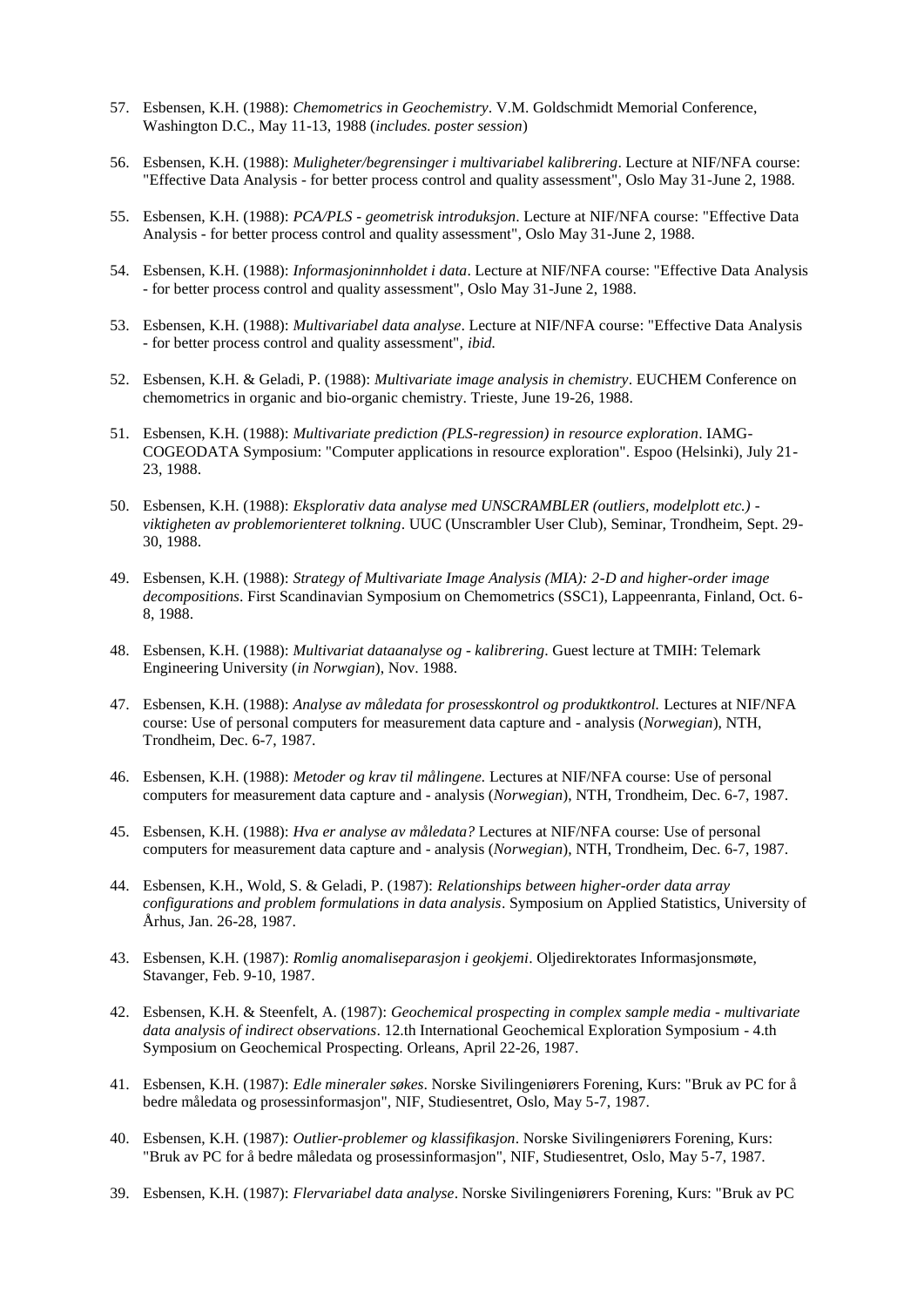for å bedre måledata og prosessinformasjon", NIF, Studiesentret, Oslo, May 5-7, 1987.

- 38. Esbensen, K.H. (1987): *PLS-regressionens videnskabsteoretiske og praktiske problemstillinger - et data analytisk synspunkt*. Seminar: "Data Aproximation by PLS Methods", Norwegian Computing Center (NR), May 19, 1987.
- 37. Esbensen, K.H., Martens, H., Geladi, P. & Martens, M. (1987): *Multivariate interlaboratory calibration and rapid quality control*. EURO FOOD CHEM. IV: Rapid analysis in food processing and food control. Loen, Norway, June 1-4, 1987.
- 36. Esbensen, K.H. (1987): *Analysis of multi-way tables*. Seminar: ASTMULD (Analysis of Scientific and Technological MULtivariate Data), Hälnäs, Sweden, June 8-12, 1987
- 35. Esbensen, K.H. (1987): *Multivariate data modelling in geochemistry: Interface with geostatistics*. Guest lecture: Dipartimento de Chimica, laboratorio de Chimica Organica, Universita di Perugia, Oct. 16, 1987.
- 34. Esbensen, K.H. (1987): *Multivariate data modelling in geochemistry: Interface with geostatistics*. Guest lecture: ENIRICHERCHE, Milano, Oct. 14, 1987.
- 33. Esbensen, K.H. (1987): *Chemometrics in Geochemistry*. Plenary lecture: Colloquium Chemiometricum Mediterraneum. Barcelona, Nov. 9-11, 1987.
- 32. Esbensen, K.H., Geladi, P. & Wold, S. (1986): *Relationships between data array configuration, problem formulation and conceptual models in data analysis*. III CAC Meeting of the Chemometrics Society. Lerichi, Italy, May 25-30, 1986.
- 31. Esbensen, K.H., Geladi, P. & Wold, S. (1986): *Bilinear analysis of multivariate image data (BAMID)*. Nordic Symposium on Applied Statistics, Cph. Jan. 27-29, 1986.
- 30. Esbensen, K.H. (1986): *Bilineær Modellering (BLM)*. Seminar: "Bilineær Modellering", Norwegian Computing Center (NR), Oslo, Feb. 10 & 14, 1986.
- 29. Esbensen, K.H. (1986): *Multivariate data analysis in geochemical prospecting*. Multi-variate Statistical Workshop for Geochemists and Geologists. Ulvik, June 2-5, 1986.
- 28. Esbensen, K.H. & Martens, H. (1986): *Petrophysical parameter prediction from well-logs by PLS*. Multivariate Statistical Workshop for Geochemists and Geologists. Ulvik, June 2-5, 1986.
- 27. Esbensen, K.H. (1986): *Applications of chemometrics at the Norwegian Computing Center*. Guest lecture: "First Meeting of the Finnish Chemometricians". Lappeenranta, Oct. 25, 1986.
- 26. Esbensen, K.H. (1986): *Geokjemi, Miljøkjemi og Kjemometri*. University of Umeå: Temadager: Tillämpningar av Kemometri inom Kemisk Analys, Nov. 25-26, 1986.
- 25. Esbensen, K.H., Helgeland, J. & Mohn, E. (1985): *Non-technical introduction to geological application of the PROBABILITY MAP package - Selecting geographical areas of high resource potential by supervised pattern recognition and geostatistics*. Symposium on Applied Statistics, Jan. 28-30 1985, Copenhagen.
- 24. Esbensen, K.H. (1985): *Interactive image analysis - A data analytical approach*. Guest lecture: Laboratory of Chemometrics, University of Washington, Seattle, April 11, 1985.
- 23. Esbensen, K.H., Lindqvist, L., Lundholm, I. & Wold, S. (1985): *Taking a close-up of the background - Multivariate data analysis in geochemical prospecting*. 11.th International Geochemical Exploration Symposium, Toronto, April 18-21, 1985.
- 22. Esbensen, K.H. (1985): *Anomalier og bakgrundspopulasjoner. Multivariat data analyse i geokjemisk prospekteringstjeneste*. 3. Norske Statistikermøte, Godøysund, June 12-14, 1985.
- 21. Esbensen, K.H., Lundholm, I., Lindqvist, L. & Wold, S. (1985): *Integrated exploration using multivariate modeling of geochemical and petrophysical data*. Symposium: "Geochemistry and Data Analysis", SGAB,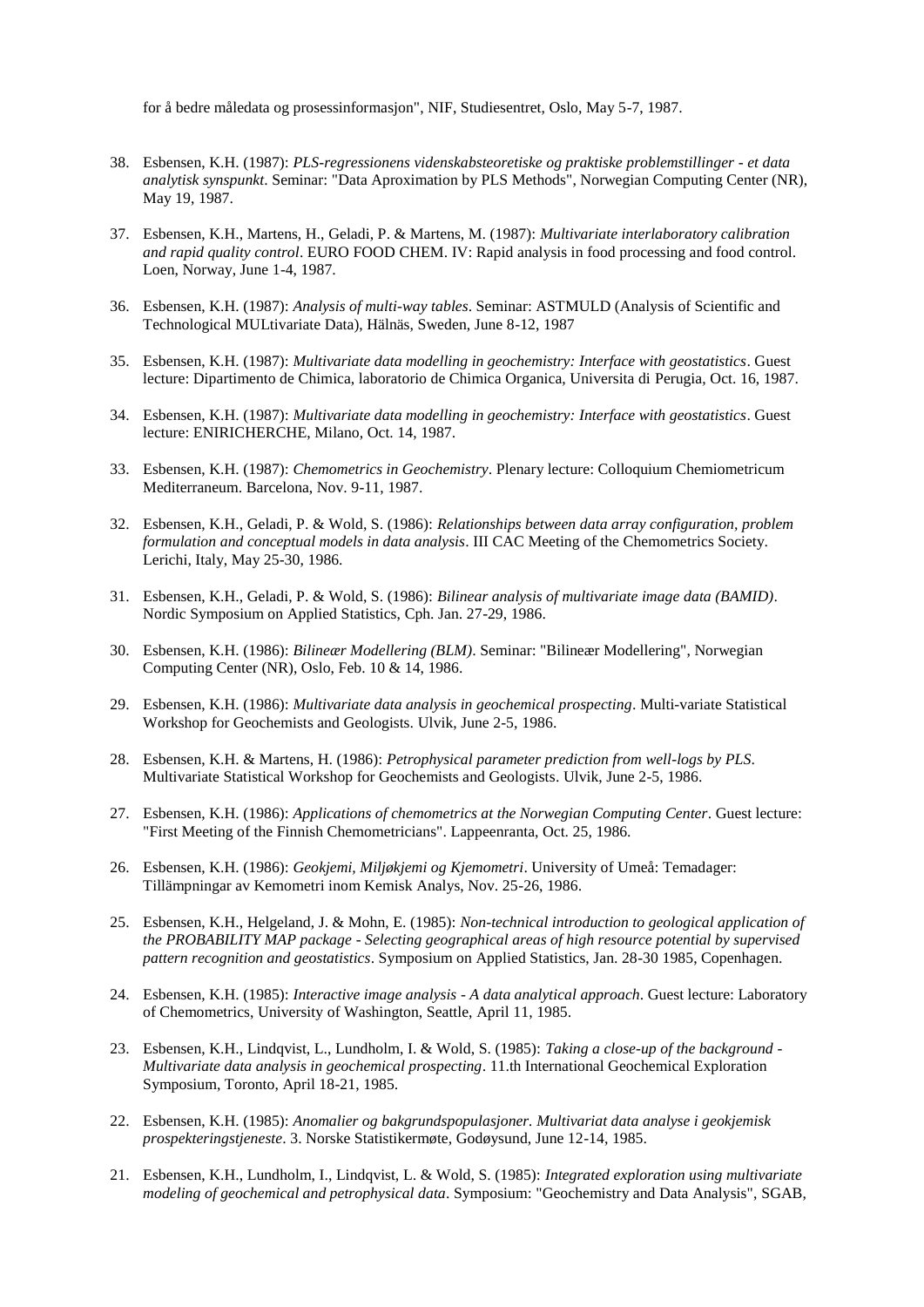Luleå, Oct. 15-16, 1985.

- 20. Esbensen, K.H. (1985): *Multivariat databehandling - hvorfor, hvordan?* Seminar. "Statistikk i analytisk kjemi". Institutt for Energiteknikk (IFE), Kjeller, 12.12 - 1985.
- 19. Esbensen, K.H., Wold, S. & Lindqvist, L. (1984): *SIMCA-PLS: A microcomputer-based bilinear data analytical modelling software for general use in the geosciences*. "1984 GEO-CHATAQUA: BIG PROGRAMS (on small machines)". Morgantown, West Virginia, Oct. 4-5, 1984.
- 18. Esbensen, K.H., Johansson, E., Wold, S. & Drake, K.-M. (1983): *Recognising polygenetic (geochemical) data patterens by multivariate soft bilinear modeling using selective Partial Least Squares (SELPLS)*. Symposium on Applied Statistics, University of Copenhagen, Jan. 26-28, 1983.
- 17. Esbensen, K.H. & Wold, S. (1983): *SIMCA, MACUP, SELPLS, GDAM & UNFOLD: The way towards regionalised principal components analysis and subconstrained N-way decomposition*. Symposium on Applied Statistics, Stavanger, June 12-14, 1983.
- 16. Esbensen, K.H. & Wold, S. (1982): *Multivariate analytical chemical data evaluation using SIMCA and MACUP*. "Scientific Symposum: Patteren Recognition in Analytical Chemistry", Matrafured, Hungary, Oct. 20-22, 1982.
- 15. Esbensen, K.H. (1982): *Interpretative pattern recognition of trace element geochemistry*. "Scientific Symposum: Patteren Recognition in Analytical Chemistry", Matrafured, Hungary, Oct. 20-22, 1982.
- 14. Esbensen, K.H. & Buchwald, V.F. (1981): *Iron meteorite crystallisation mode - constraints on planet(oid) core frcationation*. NATO ASI: "Early evolution of the planets and their atmospheres". Newcastle upon Tyne, March 23- April 3rd, 1981.
- 13. Malvin, D.J., Wasson, J.T., Buchwald, V.F. & Esbensen, K.H. (1981): *Compositional variantions among members of the IIIAB Cape York and IVA Gibeon showers*. 44.th Meeting Metoritical Society, Tempe, AZ, Aug. 1981.
- 12. Esbensen, K.H. & Buchwald, V.F. (1981): *Late crystallisation of the natural Fe-Ni-S-P system - Evidence from the Cape York troilite inclusions*. 44.th Meeting Metoritical Society, Tempe, AZ, Aug. 1981.
- 11. Esbensen, K.H. (1980): *Extreme fractional crystallisation in the basic Fongen-Hyllingen complex, Norway - A terrestrial analogue to the lunar magma ocean?* Guest lecture: Inst. of Geophysics and Planetary Physics, UCLA, April 1981.
- 10. Esbensen, K.H. (1980): *Plagioklas og olivin i Fongen-hyllingen komplekset, Trondheim-området: mineralkemiske udviklingstrends*. XIV Nordiske Geologi Vintermøtet, Bergen, Jan. 7-10, 1980.
- 9. Esbensen, K.H. (1980): *Multivariabel geokemisk statistisk analyse: geologisk processkarakterisering*. XIV Nordiske Geologi Vintermøtet, Bergen, *ibid.*
- 8. Esbensen, K.H. (1980): *Multivariabel statistisk programmel anvendt ved geologiske/ geokemiske undersøgelser: Omgåelse af et velkendt statistisk fænomen angående "lukkede tabeller"*. Symposium i Anvendt Statistik, Kbh., DTH, Jan. 23-25, 1980.
- 7. Esbensen, K.H. & Høskuldsson, A.(1980): *Detaljeret multivariabel analyse af den globale jernmeteorit population. Data med høj proportion af "missing values"*. Symposium i Anvendt Statistik, København, DTH, Jan. 23-25, 1980.
- 6. Esbensen, K.H., Wasson, J.T., Malvin, D, J. & Buchwald, V.F. (1980): *Detailed chemical investigations of sections through a large Cape York iron*. 43 Meeting Meteoritical Society, San Diego, Aug. 1980.
- 5. Esbensen, K.H., Høskuldsson, A. & Wold, S. (1980): *Multivariate systematics of iron meteorite physicochemistry*. 43. Meteoritical Society, San Diego, Aug. 1980.
- 4. Esbensen, K.H. (1980): *Multivariate statistical analysis of the global iron meteorite population*. Guest lecture: Institute of Geophysics and Planetary Physics, Los Angeles, UCLA, May 1980.